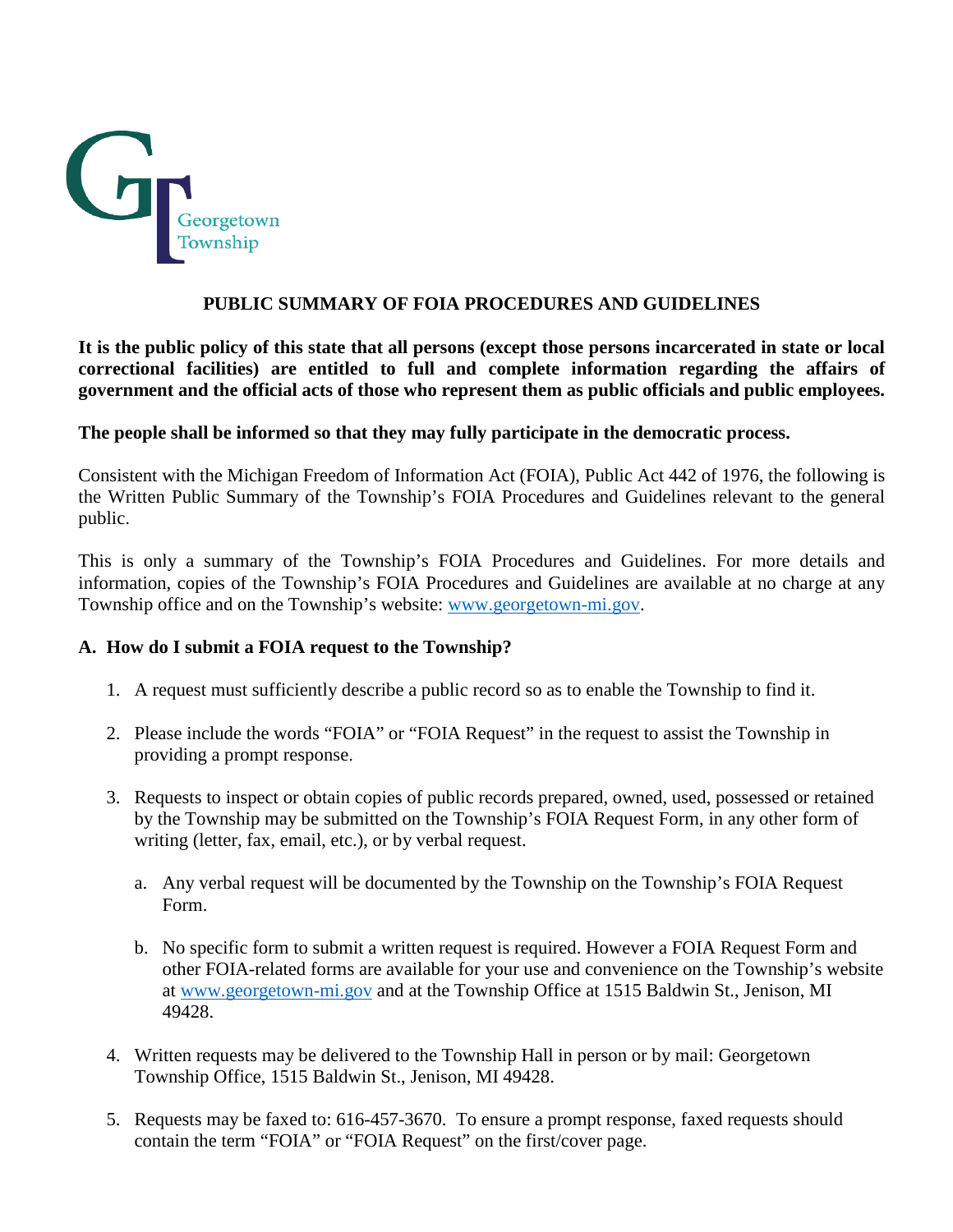6. Requests may be emailed to:  $\text{contact@}$  georgetown-mi.gov. To ensure a prompt response, email requests should contain the term "FOIA" or "FOIA Request" in the subject line.

## **B. What kind of response can I expect to my request?**

- 1. Within 5 business days after receiving a FOIA request the Township will issue a response. If a request is received by fax or email, the request is deemed to have been received on the following business day. The Township will respond to your request in one of the following ways:
	- a. Grant the request,
	- b. Issue a written notice denying the request,
	- c. Grant the request in part and issue a written notice denying in part the request,
	- d. Issue a notice indicating that due to the nature of the request the Township needs an additional 10 business days to respond, or
	- e. Issue a written notice indicating that the public record requested is available at no charge on the Township's website
- 2. If the request is granted, or granted in part, the Township will ask that payment be made for the allowable fees associated with responding to the request before the public record is made available.
- 3. If the cost of processing the request is expected to exceed \$50, or if you have not paid for a previously granted request, the Township will require a deposit before processing the request.

## **C. What are the Township's deposit requirements?**

- 1. If the Township has made a good faith calculation that the total fee for processing the request will exceed \$50.00, the Township will require that you provide a deposit in the amount of 50% of the total estimated fee. When the Township requests the deposit, it will provide you a non-binding best efforts estimate of how long it will take to process the request after you have paid your deposit.
- 2. If the Township receives a request from a person who has not paid the Township for copies of public records made in fulfillment of a previously granted written request, the Township will require a deposit of 100% of the estimated processing fee before it begins to search for the public record for any subsequent written request when **all** of the following conditions exist:
	- a. The final fee for the prior written request is not more than 105% of the estimated fee;
	- b. The public records made available contained the information sought in the prior written request and remain in the Township's possession;
	- c. The public records were made available to the individual, subject to payment, within the best effort time frame estimated by the Township to provide the records;
	- d. Ninety (90) days have passed since the Township notified the individual in writing that the public records were available for pickup or mailing;
	- e. The individual is unable to show proof of prior payment to the Township; and
	- f. The Township has calculated an estimated detailed itemization that is the basis for the current written request's increased fee deposit.
- 3. The Township will not require the 100% estimated fee deposit if any of the following apply:
	- a. The person making the request is able to show proof of prior payment in full to the Township;
	- b. The Township is subsequently paid in full for all applicable prior written requests; or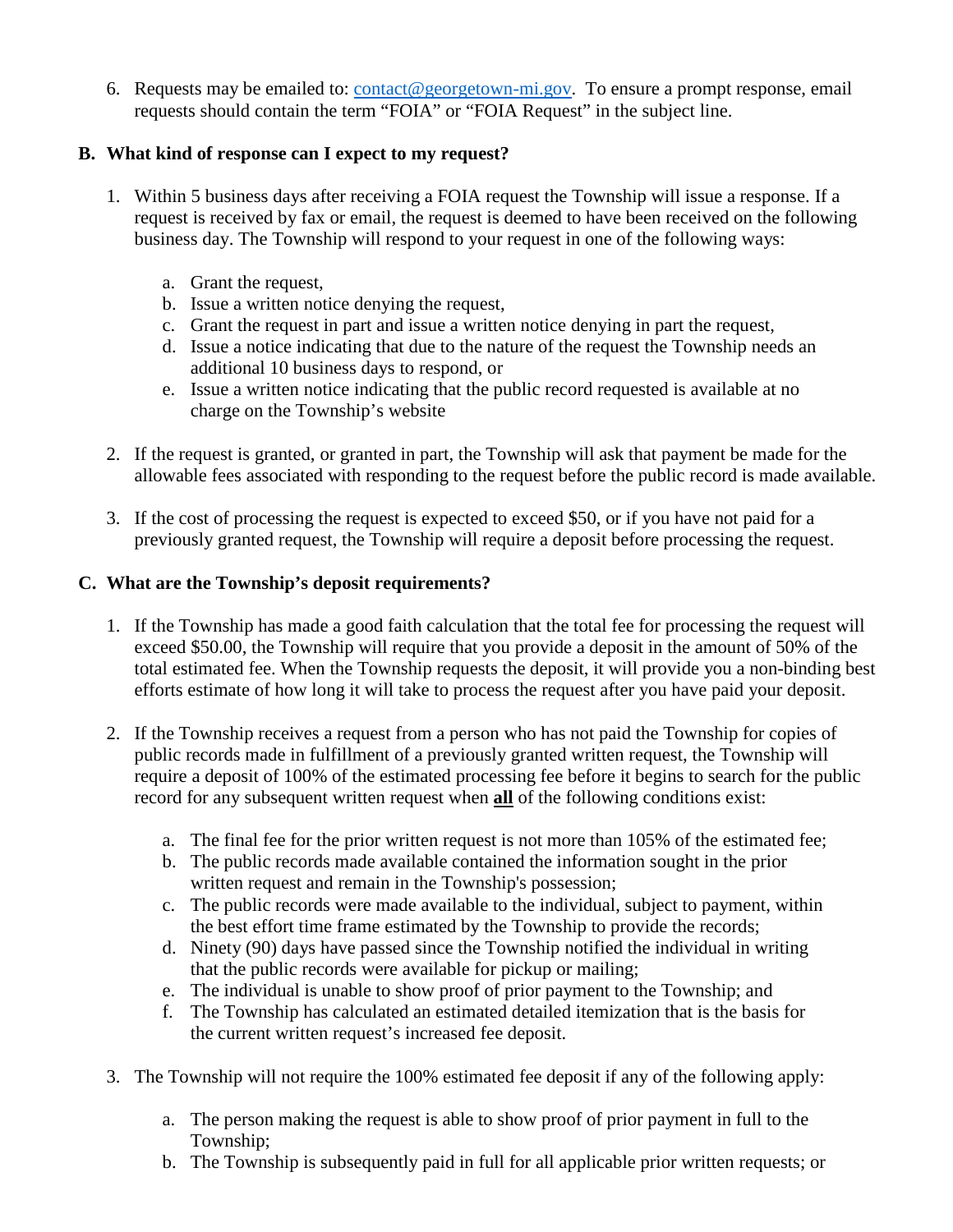c. Three hundred sixty five (365) days have passed since the person made the request for which full payment was not remitted to the Township.

#### **D. How does the Township calculate FOIA processing fees?**

#### **1. The Michigan FOIA statute permits the Township to charge for the following costs associated with processing a request:**

- **a.** Labor costs associated with copying or duplication, which includes making paper copies, making digital copies, or transferring digital public records to non-paper physical media or through the Internet.
- b. Labor costs associated with searching for, locating and examining a requested public record, when failure to charge a fee will result in unreasonably high costs to the Township.
- c. Labor costs associated with a review of a record to separate and delete information exempt from disclosure, when failure to charge a fee will result in unreasonably high costs to the Township.
- **d.** The cost of copying or duplication, not including labor, of paper copies of public records. This may include the cost for copies of records already on the township's website if you ask for the township to make copies.
- **e.** The cost of computer discs, computer tapes or other digital or similar media when the requester asks for records in non-paper physical media. This may include the cost for copies of records already on the township's website if you ask for the township to make copies.
- **f.** The cost to mail or send a public record to a requestor.

#### **2. Labor Costs**

- **a.** All labor costs will be estimated and charged in 15-minute increments, with all partial time increments rounded down. If the time involved is less than 15 minutes, there will be no charge.
- **b.** Labor costs will be charged at the hourly wage of the lowest-paid Township employee capable of doing the work in the specific fee category, regardless of who actually performs work.
- **c.** Labor costs will also include a charge to cover or partially cover the cost of fringe benefits. Township may add up to 50% to the applicable labor charge amount to cover or partially cover the cost of fringe benefits, but in no case may it exceed the actual cost of fringe benefits.
- **d.** Overtime wages will not be included in labor costs unless agreed to by the requestor; overtime costs will not be used to calculate the fringe benefit cost.
- **e.** Contracted labor costs will be charged at the hourly rate of \$48.90 (6 times the state minimum hourly wage)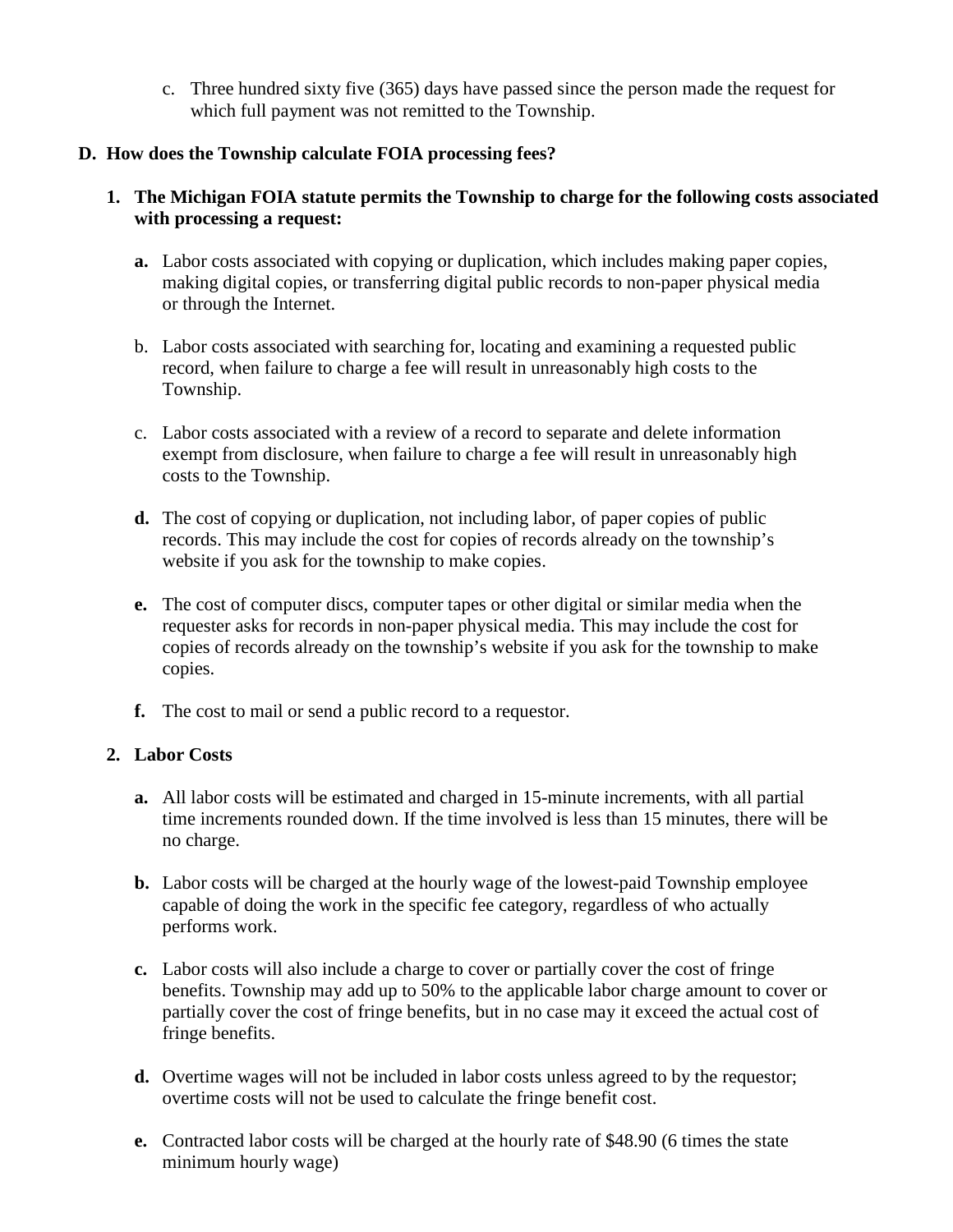A labor cost will not be charged for the search, examination, review and the deletion and separation of exempt from nonexempt information unless failure to charge a fee would result in unreasonably high costs to the Township. Costs are unreasonably high when they are excessive and beyond the normal or usual amount for those services compared to the Township's usual FOIA requests, because of the nature of the request in the particular instance. The Township must specifically identify the nature of the unreasonably high costs in writing.

## **3. Copying and Duplication**

The Township must use the most economical method for making copies of public records, including using double-sided printing, if cost-saving and available.

### **a. Non-paper Copies on Physical Media**

- The cost for records provided on non-paper physical media, such as computer discs, computer tapes or other digital or similar media will be at the actual and most reasonably economical cost for the non-paper media.
- This cost will be charged only if the Township has the technological capability necessary to provide the public record in the requested non-paper physical media format.

#### **b. Paper Copies**

- Paper copies of public records made on standard letter  $(8 \frac{1}{2} \times 11)$  or legal  $(8 \frac{1}{2} \times 14)$ sized paper will not exceed \$.10 per sheet of paper.
- Copies for non-standard sized sheets will paper will reflect the actual cost of reproduction.

#### **c. Mailing Costs**

- The cost to mail public records will use a reasonably economical and justified means.
- The Township may charge for the least expensive form of postal delivery confirmation.
- No cost will be made for expedited shipping or insurance unless you request it.

### **4. Waiver of Fees**

The cost of the search for and copying of a public record may be waived or reduced if in the sole judgment of the FOIA Coordinator a waiver or reduced fee is in the public interest because it can be considered as primarily benefitting the general public. The township board may identify specific records or types of records it deems should be made available for no charge or at a reduced cost.

### **5. How do I qualify for an indigence discount on the fee?**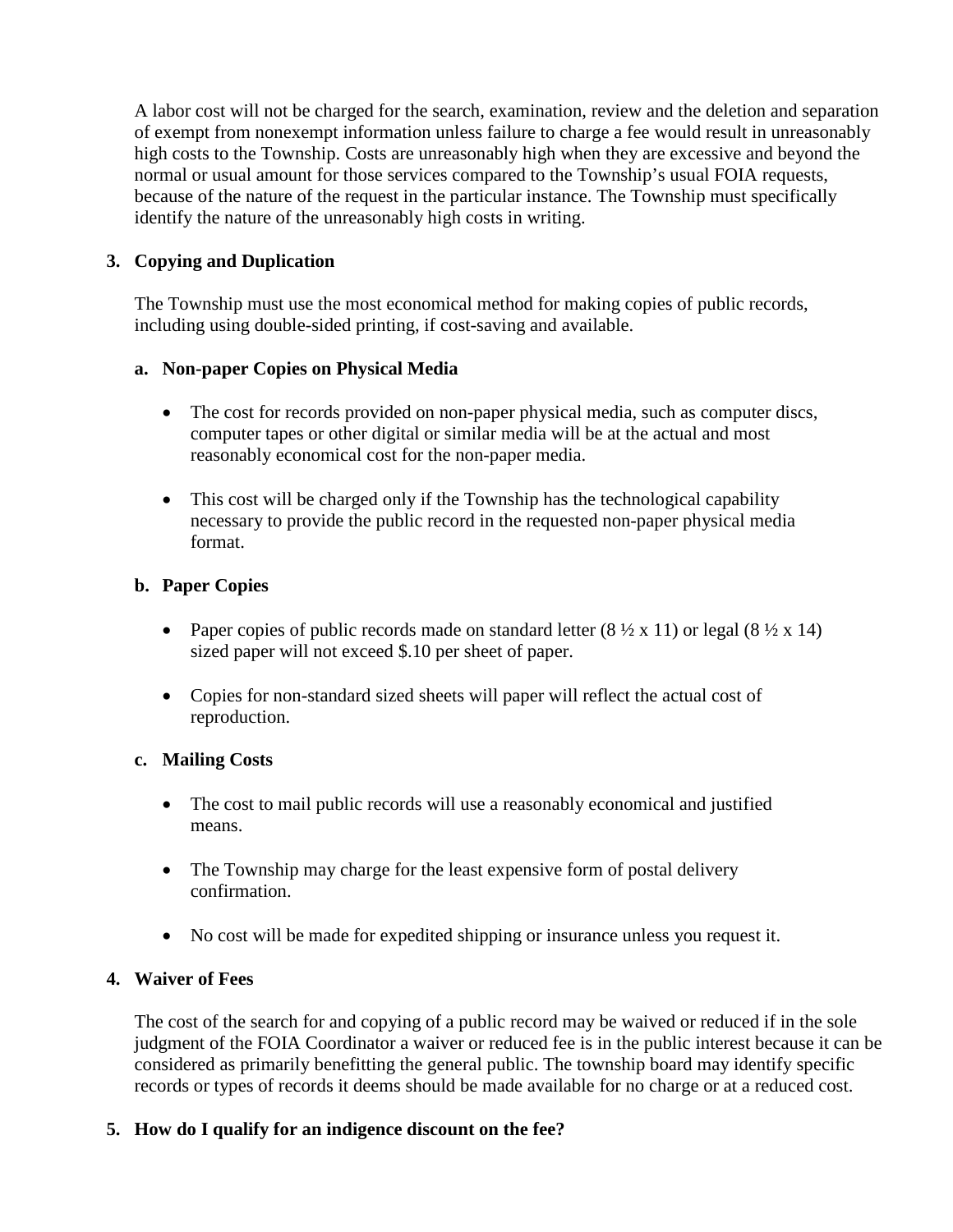- a. The Township will discount the first \$20.00 of fees for a request if you submit an affidavit (sworn statement) stating that you are:
	- Indigent and receiving specific public assistance; or
	- If not receiving public assistance, stating facts demonstrating an inability to pay because of indigence.
- b. You are **not** eligible to receive the \$20.00 discount if you:
	- Have previously received discounted copies of public records from the Township twice during the calendar year; or
	- Are requesting information on behalf of other persons who are offering or providing payment to you to make the request.

An affidavit is sworn statement. For your convenience, the Township has provided an Affidavit of Indigence for the waiver of FOIA fees on the Township FOIA Request Form, which is available on the Township's website: [www.georgetown-mi.gov.](http://www.georgetown-mi.gov/)

### **6. May a nonprofit organization receive a discount on the fee?**

A nonprofit organization advocating for developmentally disabled or mentally ill individuals that is formally designated by the state to carry out activities under subtitle C of the federal developmental disabilities assistance and bill of rights act of 2000, Public Law 106-402, and the protection and advocacy for individuals with mental illness act, Public Law 99-319, may receive a \$20.00 discount if the request meets all of the following requirements in the Act:

- a. Is made directly on behalf of the organization or its clients.
- b. Is made for a reason wholly consistent with the mission and provisions of those laws under section 931 of the mental health code, 1974 PA 258, MCL 330.1931.
- c. Is accompanied by documentation of its designation by the state, if requested by the public body.

### **E. How may I challenge the denial of a public record or an excessive fee?**

### **Appeal of a Denial of a Public Record**

If you believe that all or a portion of a public record has not been disclosed or has been improperly exempted from disclosure, you may appeal to the Township Board by filing a written appeal of the denial with the office of the Township Superintendent.

The appeal must be in writing, specifically state the word "appeal," and identify the reason or reasons you are seeking a reversal of the denial. You may use the Township FOIA Appeal Form (To Appeal a Denial of Records), which is available on the Township's website: [www.georgetown-mi.gov.](http://www.georgetown-mi.gov/)

The Township Board is not considered to have received a written appeal until the first regularly scheduled Township Board meeting following submission of the written appeal. Within 10 business days of receiving the appeal the Township Board will respond in writing by:

- Reversing the disclosure denial;
- Upholding the disclosure denial; or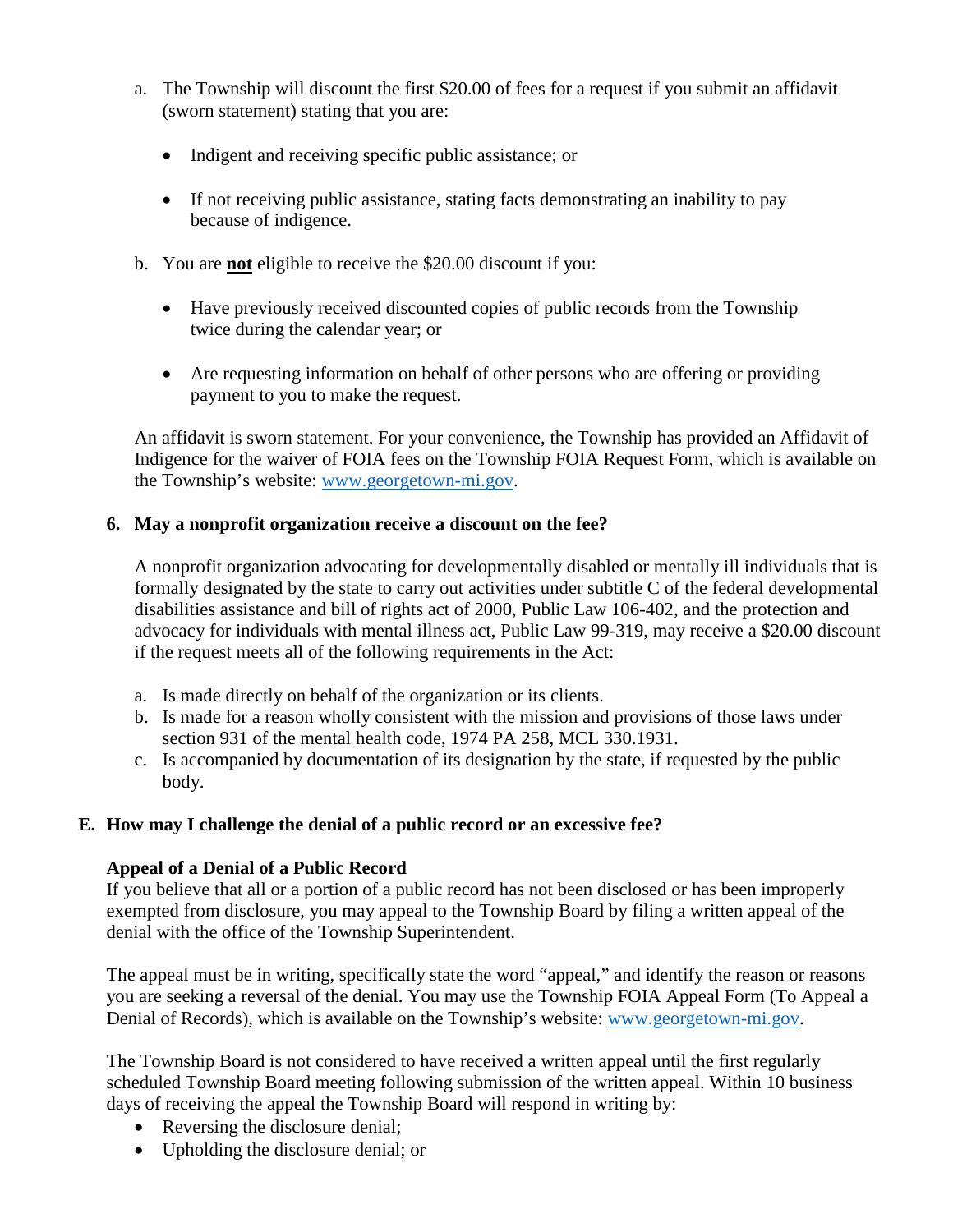• Reverse the disclosure denial in part and uphold the disclosure denial in part.

Whether or not you submitted an appeal of a denial to the Township Board, you may file a civil action in Ottawa County Circuit Court within 180 days after the Township's final determination to deny your request. If you prevail in the civil action the court will award you reasonable attorneys' fees, costs and disbursements. If the court determines that the Township acted arbitrarily and capriciously in refusing to disclose or provide a public record, the court shall award you damages in the amount of \$1,000.

## **F. Appeal of an Excess FOIA Processing Fee**

If you believe that the fee charged by the Township to process your FOIA request exceeds the amount permitted by state law, you must first appeal to the Township Board by filing a written appeal for a fee reduction to the office of the Township Superintendent.

The appeal must specifically state the word "appeal" and identify how the required fee exceeds the amount permitted. You may use the Township FOIA Appeal Form (To Appeal an Excess Fee), which is available at the Township Hall and on the Township's website: [www.georgetown-mi.gov.](http://www.georgetown-mi.gov/)

The Township Board is not considered to have received a written appeal until the first regularly scheduled Township Board meeting following submission of the written appeal. Within 10 business days after receiving the appeal, the Township Board will respond in writing by:

- Waiving the fee:
- Reducing the fee and issue a written determination indicating the specific basis that supports the remaining fee;
- Upholding the fee and issue a written determination indicating the specific basis that supports the required fee; or
- Issuing a notice detailing the reason or reasons for extending for not more than 10 business days the period during which the Township Board will respond to the written appeal.

Within 45 days after receiving notice of the Township Board's determination of the processing fee appeal, you may commence a civil action in Ottawa County Circuit Court for a fee reduction. If you prevail in the civil action by receiving a reduction of 50% or more of the total fee, the court may award all or appropriate amount of reasonable attorneys' fees, costs and disbursements. If the court determines that the Township acted arbitrarily and capriciously by charging an excessive fee, court may also award you punitive damages in the amount of \$500.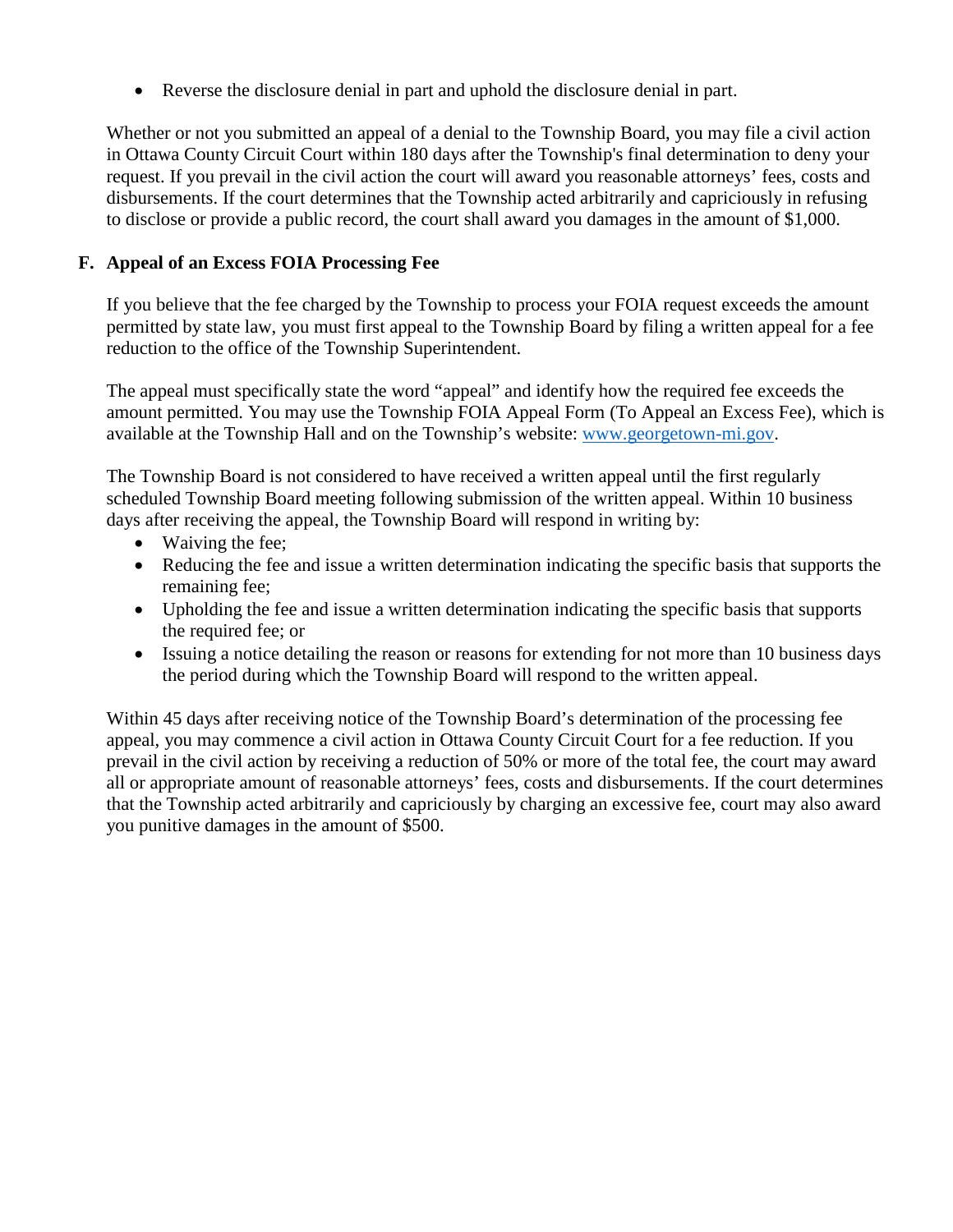

Month Day, Year

Name Company Address City, State Zip

Dear Name:

Georgetown Township (the "Township") received your request under the Michigan Freedom of Information Act (hereinafter, the "Act") dated "Day," "Year" on "Day, Year" and complies with your request. The copies that you requested are available to be picked up at the Township Office for a fee of \$00.00 or could be mailed to you after the fee of \$00.00 plus \$1.00 for postage is received by the Township.

#### **Statutory Disclosure**

If you disagree with the Township's responses regarding this matter, pursuant to the Act, you are hereby advised and put on notice of your rights to do either of the following:

You can submit a written appeal to the Township Board. That appeal must be in writing, must contain the word "appeal" and must identify the reason or reasons for reversal of the disclosure denial.

You may seek judicial review of the denial under Section 10 of the Act. You are further advised of the right to receive attorney fees and damages as provided in Section 10 of the Act if, after judicial review, the Circuit Court determines that the Township has not complied with Section 5 of the Act and orders disclosure of all or a portion of a public record.

Section 5(7) of the Act also states that if the Township denies in whole or in part a request to inspect or receive a copy of the public record or a portion of a public record, the requesting party may do either of the following:

- a. Appeal the denial to the head of the public body pursuant to Section 10.
- b. Commence an action in Circuit Court, pursuant to Section 10 of the Act.

#### **Costs**:

The cost for compiling and copying the above-mentioned documents is \$00.00.

Please do not hesitate to contact me if you have any questions.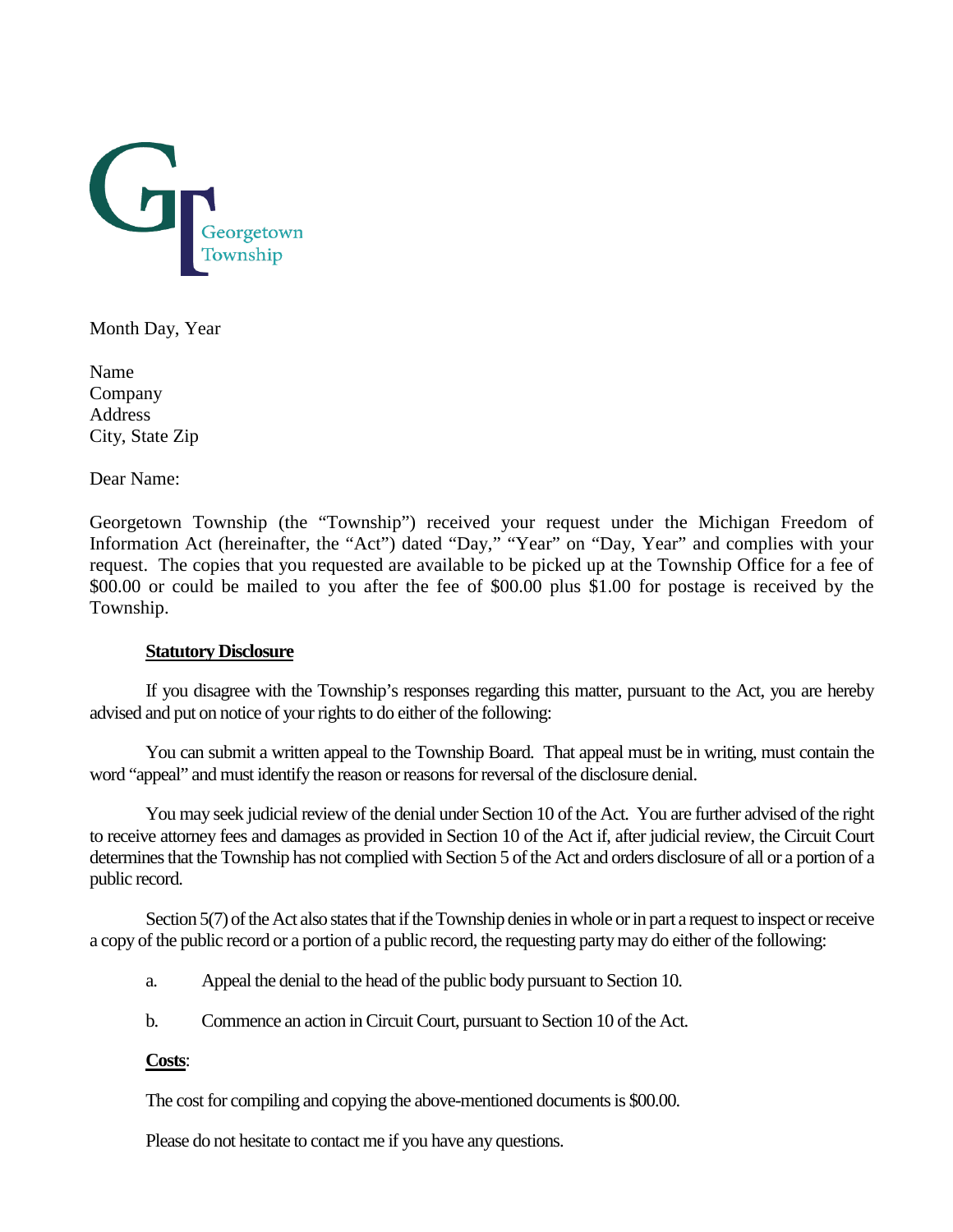

# **GEORGETOWN CHARTER TOWNSHIP, OTTAWA COUNTY 1515 Baldwin St., Jenison, MI 49428, 616-457-2340**

# **FOIA Request for Public Records**

**Michigan Freedom of Information Act, Public Act 442 of 1976, MCL 15.231,** *et seq***.**

Note: Requestors are not required to use this form. The Township will complete a form for recordkeeping if not used by the requestor. The Township will keep the original and provide a copy to the requestor along with a Public Summary at no charge.

| Request No: 1998                                                                                                                                                              |                      |
|-------------------------------------------------------------------------------------------------------------------------------------------------------------------------------|----------------------|
| Date Received:<br><u> </u><br>If applicable, check one. Request received by:                                                                                                  |                      |
| o Email                                                                                                                                                                       |                      |
| Fax<br>O                                                                                                                                                                      |                      |
| Other electronic method<br>O                                                                                                                                                  |                      |
| o Junk/Spam date delivered________ found________                                                                                                                              |                      |
|                                                                                                                                                                               |                      |
| Firm/Organization: Fax: Fax:                                                                                                                                                  |                      |
|                                                                                                                                                                               |                      |
|                                                                                                                                                                               |                      |
| <b>Request for:</b> $\Box$ Copy $\Box$ Certified copy $\Box$ Record inspection $\Box$ Subscription to record issued on regular basis                                          | Available on website |
| <b>Delivery Method:</b> $\Box$ Will pick up $\Box$ Will make own copies onsite $\Box$ Mail to address above $\Box$ Email to                                                   |                      |
| Note: The Township is not required to provide records in a digital format or on digital media if the township does not<br>already have the technological capability to do so. |                      |
| <b>Describe the public record(s) as specifically as possible.</b> You may use this form or attach additional sheets:                                                          |                      |
|                                                                                                                                                                               |                      |
|                                                                                                                                                                               |                      |
|                                                                                                                                                                               |                      |
|                                                                                                                                                                               |                      |
|                                                                                                                                                                               |                      |
|                                                                                                                                                                               |                      |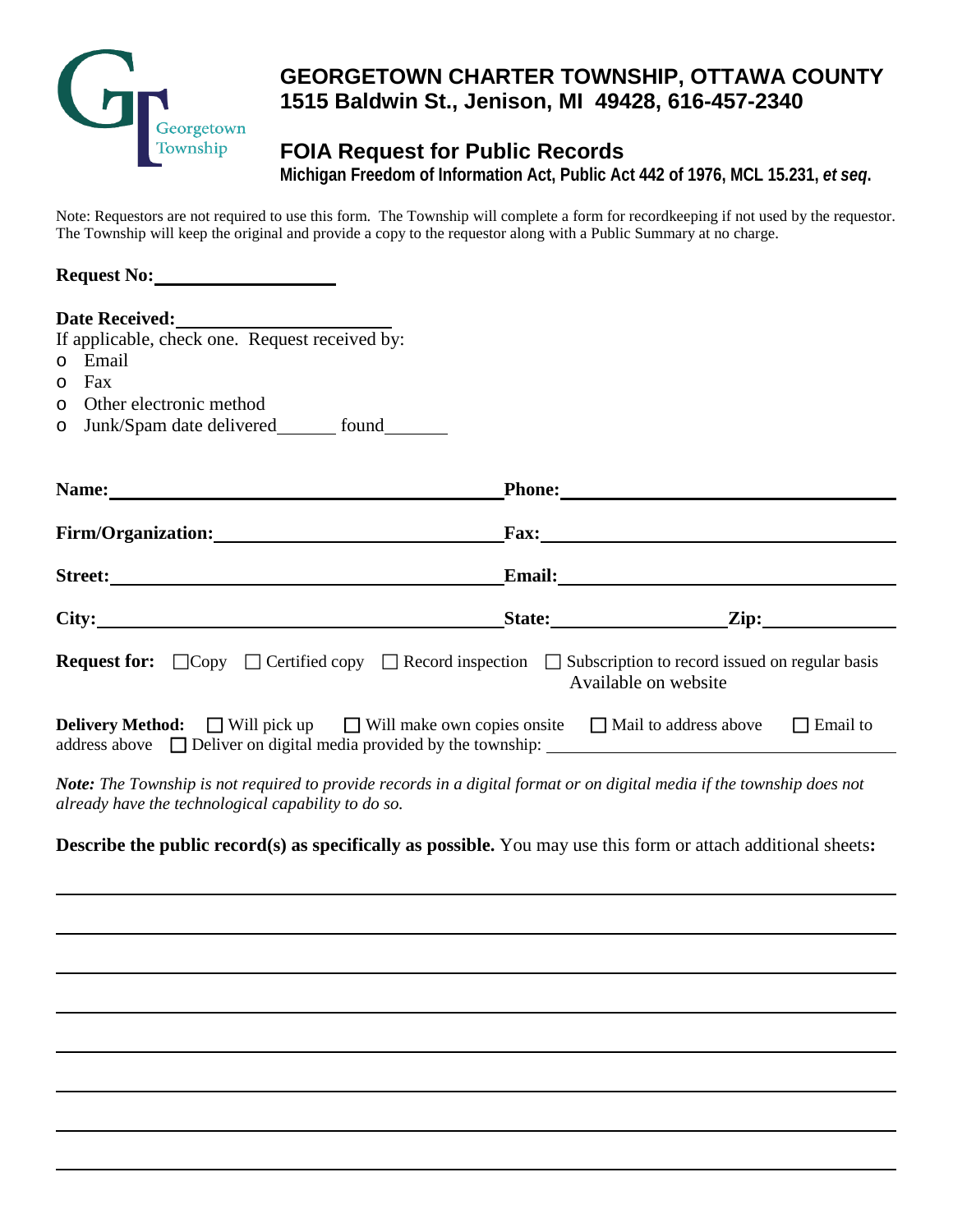#### **Consent to Non-Statutory Extension of Township's Response Time**

I have requested a copy of records or a subscription to records or the opportunity to inspect records, pursuant to the Michigan Freedom of Information Act, Public Act 442 of 1976, MCL 15.231, *et seq*. I understand that the township must respond to this request within five (5) business days after receiving it, and that response may include taking a 10-business day extension. However, I hereby agree and stipulate to extend the township's response time for this request until: \_\_\_\_\_\_\_\_\_\_\_\_\_\_\_\_ (*month, day, year*).

**Requestor's Signature Date**

#### **Records Located on Website**

If the township directly or indirectly administers or maintains an official internet presence, any public records available to the general public on that internet site at the time the request is made are exempt from any labor charges to redact (*separate exempt information from non-exempt information*).

If the FOIA coordinator knows or has reason to know that all or a portion of the requested information is available on its website, the township must notify the requestor in its written response that all or a portion of the requested information is available on its website. The written response, to the degree practicable in the specific instance, must include a specific webpage address where the requested information is available. On the detailed cost itemization form, the township must separate the requested public records that are available on its website from those that are not available on the website and must inform the requestor of the additional charge to receive copies of the public records that are available on its website.

If the township has included the website address for a record in its written response to the requestor and the requestor thereafter stipulates that the public record be provided to him or her in a paper format or other form, including digital media, the township must provide the public records in the specified format (if the township has the technological capability) but may use a fringe benefit multiplier greater than the 50%, not to exceed the actual costs of providing the information in the specified format.

#### **Request for Copies/Duplication of Records on Township Website**

I hereby stipulate that, even if some or all of the records are located on a township website, I am requesting that the township make copies of those records on the website and deliver them to me in the format I have requested above. I understand that some FOIA fees may apply.

**Requestor's Signature Date**

### **Overtime Labor Costs**

Overtime wages shall not be included in the calculation of labor costs unless overtime is specifically stipulated by the requestor and clearly noted on the detailed cost itemization form.

### **Consent to Overtime Labor Costs**

I hereby agree and stipulate to the township using overtime wages in calculating the following labor costs as itemized in the following categories:

| <b>Requestor's Signature</b>                                                                                                               |                          | Date                     |       |  |
|--------------------------------------------------------------------------------------------------------------------------------------------|--------------------------|--------------------------|-------|--|
| <b>1.</b> $\Box$ abor to copy/duplicate<br>Contract labor to redact<br>$\Box$ abor to copy/duplicate records already on township's website | 2. $\Box$ abort o locate | 3. $\Box$ abor to redact | 4. II |  |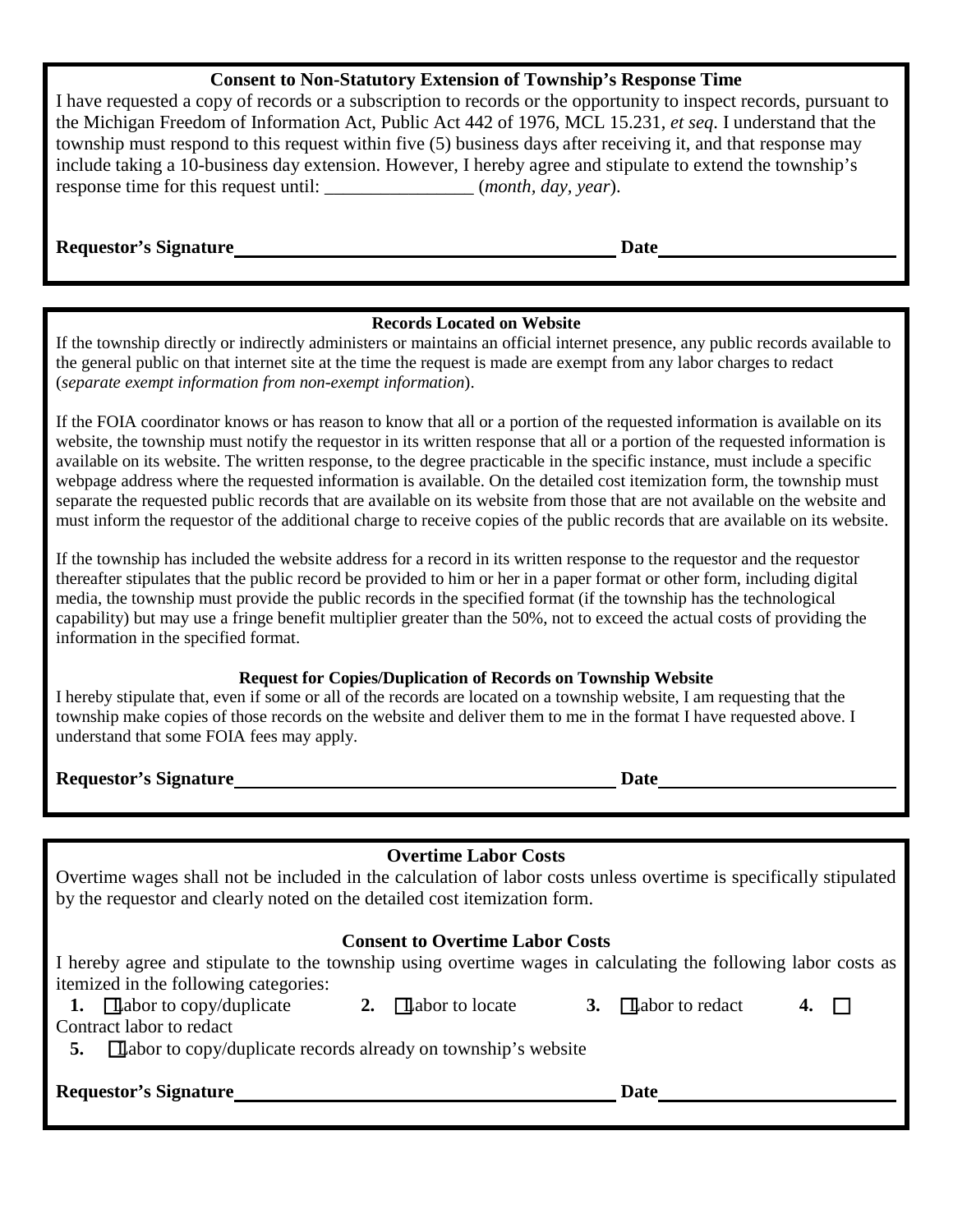#### **Request for Discount: Indigence**

A public record search **must** be made and a copy of a public record **must** be furnished **without charge for the first \$20.00 of the fee** for each request by an individual who is entitled to information under this act and who: **1)** Submits an affidavit stating that the individual is indigent and receiving specific public assistance, **OR 2)** If not receiving public assistance, stating facts showing inability to pay the cost because of indigence. If a requestor is ineligible for the discount, the public body shall inform the requestor specifically of the reason for ineligibility in the public body's written response. An individual is ineligible for this fee reduction if **ANY** of the following apply:

**(i)** The individual has previously received discounted copies of public records from the same public body twice during that calendar year,

**(ii)** The individual requests the information in conjunction with outside parties who are offering or providing payment or other remuneration to the individual to make the request. A public body may require a statement by the requestor in the affidavit that the request is not being made in conjunction with outside parties in exchange for payment or other remuneration.

**Office Use:** □Affidavit Received □Eligible for Discount □Ineligible for Discount

I am submitting an affidavit and requesting that I receive the discount for indigence for this FOIA request:

**Requestor's Signature Date**

**Request for Discount: Nonprofit Organization**

A public record search **must** be made and a copy of a public record **must** be furnished **without charge for the first \$20.00 of the fee** for each request by a nonprofit organization formally designated by the state to carry out activities under subtitle C of the Developmental Disabilities Assistance and Bill of Rights Act of 2000 and the Protection and Advocacy for Individuals with Mental Illness Act, if the request meets **ALL** of the following requirements:

**(i)** Is made directly on behalf of the organization or its clients.

**(ii)** Is made for a reason wholly consistent with the mission and provisions of those laws under section 931 of the Mental Health Code, 1974 PA 258, MCL 330.1931.

**(iii)** Is accompanied by documentation of its designation by the state, if requested by the township.

**Office Use:** □Documentation of State Designation Received □Eligible for Discount □Ineligible for Discount

I stipulate that I am a designated agent for the nonprofit organization making this FOIA request and that this request is made directly on behalf of the organization or its clients and is made for a reason wholly consistent with the mission and provisions of those laws under section 931 of the Mental Health Code, 1974 PA 258, MCL 330.1931:

**Requestor's Signature Date**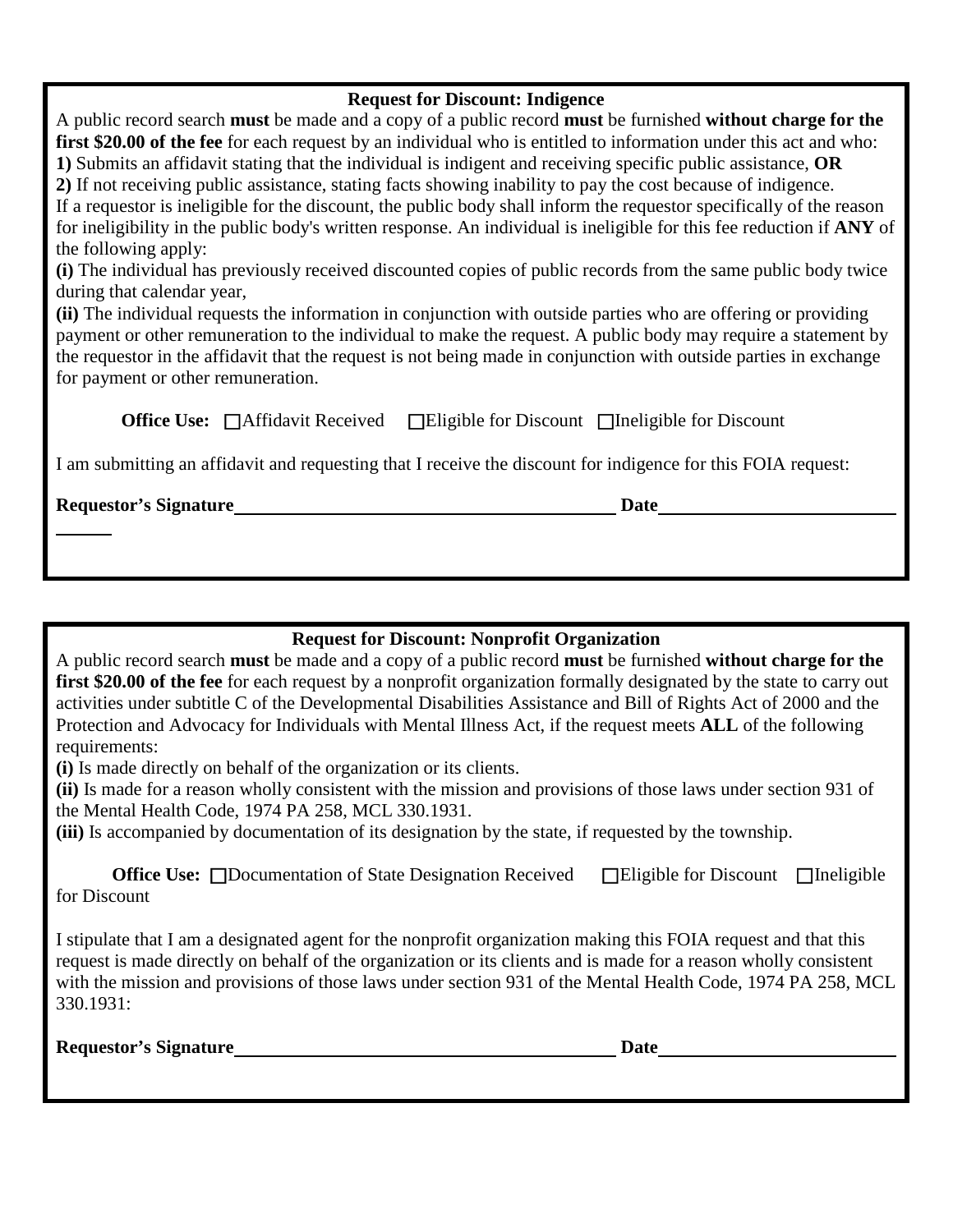

# **GEORGETOWN CHARTER TOWNSHIP, OTTAWA COUNTY 1515 Baldwin St., Jenison, MI 49428, 616-457-2340**

# **Notice to Extend Response Time for FOIA Request**

**Michigan Freedom of Information Act, Public Act 442 of 1976, MCL 15.231,** *et seq***.**

The Township will keep the original and provide a copy to the requestor along with a Public Summary at no charge.

| Request No:                                                                                                                                                                                                                         | Date of this notice:                                                                                                                                                                                                           |        |
|-------------------------------------------------------------------------------------------------------------------------------------------------------------------------------------------------------------------------------------|--------------------------------------------------------------------------------------------------------------------------------------------------------------------------------------------------------------------------------|--------|
|                                                                                                                                                                                                                                     |                                                                                                                                                                                                                                |        |
| Date Received:<br>If applicable, check one. Request received by:                                                                                                                                                                    |                                                                                                                                                                                                                                |        |
| o Email                                                                                                                                                                                                                             |                                                                                                                                                                                                                                |        |
| Fax<br>$\circ$                                                                                                                                                                                                                      |                                                                                                                                                                                                                                |        |
| Other electronic method<br>O                                                                                                                                                                                                        |                                                                                                                                                                                                                                |        |
| o Junk/Spam date delivered ________ found                                                                                                                                                                                           |                                                                                                                                                                                                                                |        |
| Name: Name and the set of the set of the set of the set of the set of the set of the set of the set of the set of the set of the set of the set of the set of the set of the set of the set of the set of the set of the set o      | Phone: New York Changes and School Changes and School Changes and School Changes and School Changes and School Changes and School Changes and School Changes and School Changes and School Changes and School Changes and Scho |        |
| Firm/Organization: Fax: Fax:                                                                                                                                                                                                        |                                                                                                                                                                                                                                |        |
| Street: Email: Email:                                                                                                                                                                                                               |                                                                                                                                                                                                                                |        |
| City: <u>City:</u> City: City: City: City: City: City: City: City: City: City: City: City: City: City: City: City: City: City: City: City: City: City: City: City: City: City: City: City: City: City: City: City: City: City: City |                                                                                                                                                                                                                                |        |
| <b>Request for:</b> $\Box$ Copy $\Box$ Certified copy $\Box$ Record inspection $\Box$ Subscription to record<br>issued on regular basis available on website                                                                        |                                                                                                                                                                                                                                |        |
| <b>Delivery Method:</b> $\Box$ Will pick up $\Box$ Will make own copies onsite $\Box$ Mail to address above                                                                                                                         |                                                                                                                                                                                                                                | $\Box$ |
| <b>Record(s) You Requested:</b> (Listed here or see attached copy of original request)                                                                                                                                              |                                                                                                                                                                                                                                |        |
| ,我们也不能在这里的时候,我们也不能在这里的时候,我们也不能在这里的时候,我们也不能会在这里的时候,我们也不能会在这里的时候,我们也不能会在这里的时候,我们也不能                                                                                                                                                   |                                                                                                                                                                                                                                |        |
|                                                                                                                                                                                                                                     |                                                                                                                                                                                                                                |        |
|                                                                                                                                                                                                                                     |                                                                                                                                                                                                                                |        |

The Township is extending the date to respond to your FOIA request for no more than 10 business days, until (*month, day, year*). Only one extension may be taken per FOIA request. If you have any questions regarding this extension, contact the FOIA Coordinator at 616-457-2340.

**\_\_\_\_\_\_\_\_\_\_\_\_\_\_\_\_\_\_\_\_\_\_\_\_\_\_\_\_\_\_\_\_\_\_\_\_\_\_\_\_\_\_\_\_\_\_\_\_\_\_\_\_\_\_\_\_\_\_\_\_\_\_\_\_\_\_\_\_\_\_\_\_\_\_\_\_\_\_\_\_\_\_\_\_\_\_\_\_\_\_**

#### **Estimated Time Frame to Provide Records:** \_\_\_\_\_\_\_\_\_\_\_\_\_\_\_\_\_\_\_\_\_\_\_\_\_ (*days or date*)

The time frame estimate is nonbinding upon the township, but the township is providing the estimate in good faith. Providing an estimated time frame does not relieve a public body from any of the other requirements of this act.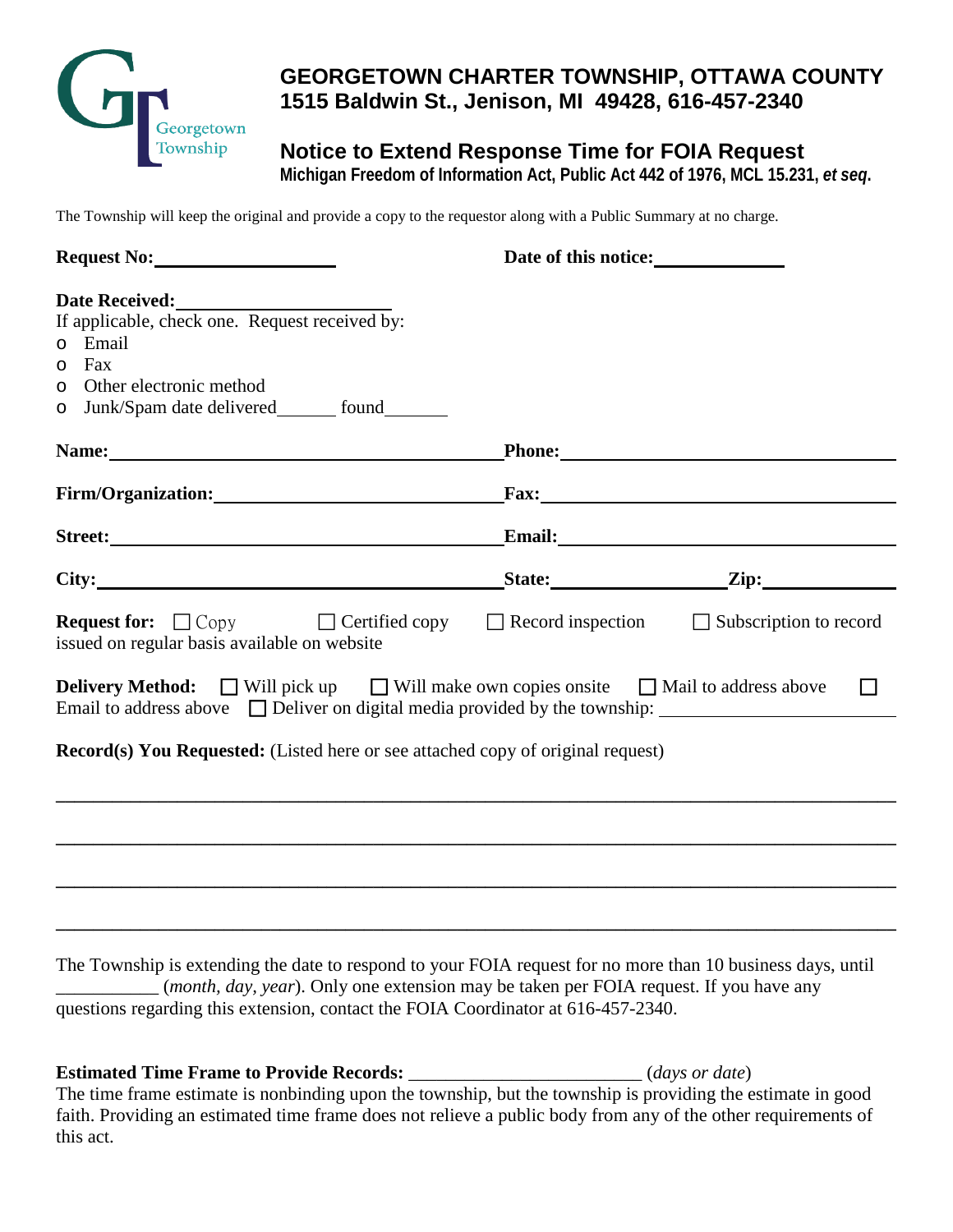

# **GEORGETOWN CHARTER TOWNSHIP, OTTAWA COUNTY 1515 Baldwin St., Jenison, MI 49428, 616-457-2340**

# **Notice of Denial of FOIA Request**

**Michigan Freedom of Information Act, Public Act 442 of 1976, MCL 15.231,** *et seq***.**

The Township will keep the original and provide a copy to the requestor along with a Public Summary at no charge.

| Date Received:<br><u> Letter and the set of the set of the set of the set of the set of the set of the set of the set of the set of the set of the set of the set of the set of the set of the set of the set of the set of the se</u> |                      |
|----------------------------------------------------------------------------------------------------------------------------------------------------------------------------------------------------------------------------------------|----------------------|
| If applicable, check one. Request received by:                                                                                                                                                                                         |                      |
| o Email                                                                                                                                                                                                                                |                      |
| Fax<br>$\circ$<br>Other electronic method<br>$\circ$                                                                                                                                                                                   |                      |
| o Junk/Spam date delivered ________ found                                                                                                                                                                                              |                      |
| Name: Name and the set of the set of the set of the set of the set of the set of the set of the set of the set of the set of the set of the set of the set of the set of the set of the set of the set of the set of the set o         |                      |
| Firm/Organization: National Contract of Security Contract of Security Contract of Security Contract of Security Contract of Security Contract of Security Contract of Security Contract of Security Contract of Security Contr         | $\Gamma$ Fax:        |
| Street:                                                                                                                                                                                                                                | <b>Email:</b> Email: |
| City:                                                                                                                                                                                                                                  | State: <u>Zip:</u>   |
| <b>Request for:</b> $\Box$ Copy $\Box$ $\Box$ Certified copy $\Box$ Record inspection $\Box$ Subscription to record issued<br>on regular basis (available on the website)                                                              |                      |
| <b>Delivery Method:</b> $\Box$ Will pick up $\Box$ Will make own copies onsite $\Box$ Mail to address above<br>$address above$ Deliver on digital media provided by the township:                                                      | $\Box$ Email to      |
| <b>Record(s) You Requested:</b> (Listed here or see attached copy of original request)                                                                                                                                                 |                      |
|                                                                                                                                                                                                                                        |                      |

**All OR Part** of your request for records has been denied. Please refer to this form for an explanation. If you have any questions regarding this denial, contact the FOIA Coordinator at 616-457-2340.

#### **Reason for Denial:**

\_\_\_\_\_\_\_\_\_\_\_\_\_\_\_\_\_\_\_\_\_\_\_\_\_\_\_\_\_\_\_\_\_\_\_\_\_\_\_\_\_\_\_\_\_\_\_\_\_\_\_\_\_\_\_\_\_\_\_\_\_\_\_\_\_\_\_\_\_\_\_\_\_\_\_\_\_\_\_\_\_\_\_\_\_\_\_\_\_\_\_\_\_\_\_\_\_\_ \_\_\_\_\_\_\_\_\_\_\_\_\_\_\_\_\_\_\_\_\_\_\_\_\_\_\_\_\_\_\_\_\_\_\_\_\_\_\_\_\_\_\_\_\_\_\_\_\_\_\_\_\_\_\_\_\_\_\_\_\_\_\_\_\_\_\_\_\_\_\_\_\_\_\_\_\_\_\_\_\_\_\_\_\_\_\_\_\_\_\_\_\_\_\_\_\_\_

 **1. Exempt from Disclosure:** This item is exempt from disclosure under FOIA Section 13, Subsection\_\_\_\_\_\_\_\_\_\_ *(insert number)*, because:

 **2. Record Does Not Exist:** This item does not exist under the name provided in your request or by another name reasonably known to the township. A certificate that the public record does not exist under the name given is attached. If you believe this record does exist, provide a description that will enable us to locate the record:

\_\_\_\_\_\_\_\_\_\_\_\_\_\_\_\_\_\_\_\_\_\_\_\_\_\_\_\_\_\_\_\_\_\_\_\_\_\_\_\_\_\_\_\_\_\_\_\_\_\_\_\_\_\_\_\_\_\_\_\_\_\_\_\_\_\_\_\_\_\_\_\_\_\_\_\_\_\_\_\_\_\_\_\_\_\_\_\_\_\_\_\_\_\_\_\_\_\_ \_\_\_\_\_\_\_\_\_\_\_\_\_\_\_\_\_\_\_\_\_\_\_\_\_\_\_\_\_\_\_\_\_\_\_\_\_\_\_\_\_\_\_\_\_\_\_\_\_\_\_\_\_\_\_\_\_\_\_\_\_\_\_\_\_\_\_\_\_\_\_\_\_\_\_\_\_\_\_\_\_\_\_\_\_\_\_\_\_\_\_\_\_\_\_\_\_\_

 3. **Redaction:** A portion of the requested record had to be separated or deleted (redacted) as it is exempt under FOIA Section 13, Subsection \_\_\_\_\_\_\_\_ *(insert number)*, because: \_\_\_\_\_\_\_\_\_\_\_\_\_\_\_\_\_\_\_\_\_\_\_\_\_\_\_\_\_\_\_\_\_\_\_\_\_\_

\_\_\_\_\_\_\_\_\_\_\_\_\_\_\_\_\_\_\_\_\_\_\_\_\_\_\_\_\_\_\_\_\_\_\_\_\_\_\_\_\_\_\_\_\_\_\_\_\_\_\_\_\_\_\_\_\_\_\_\_\_\_\_\_\_\_\_\_\_\_\_\_\_\_\_\_\_\_\_\_\_\_\_\_\_\_\_\_\_\_\_\_\_\_\_\_\_\_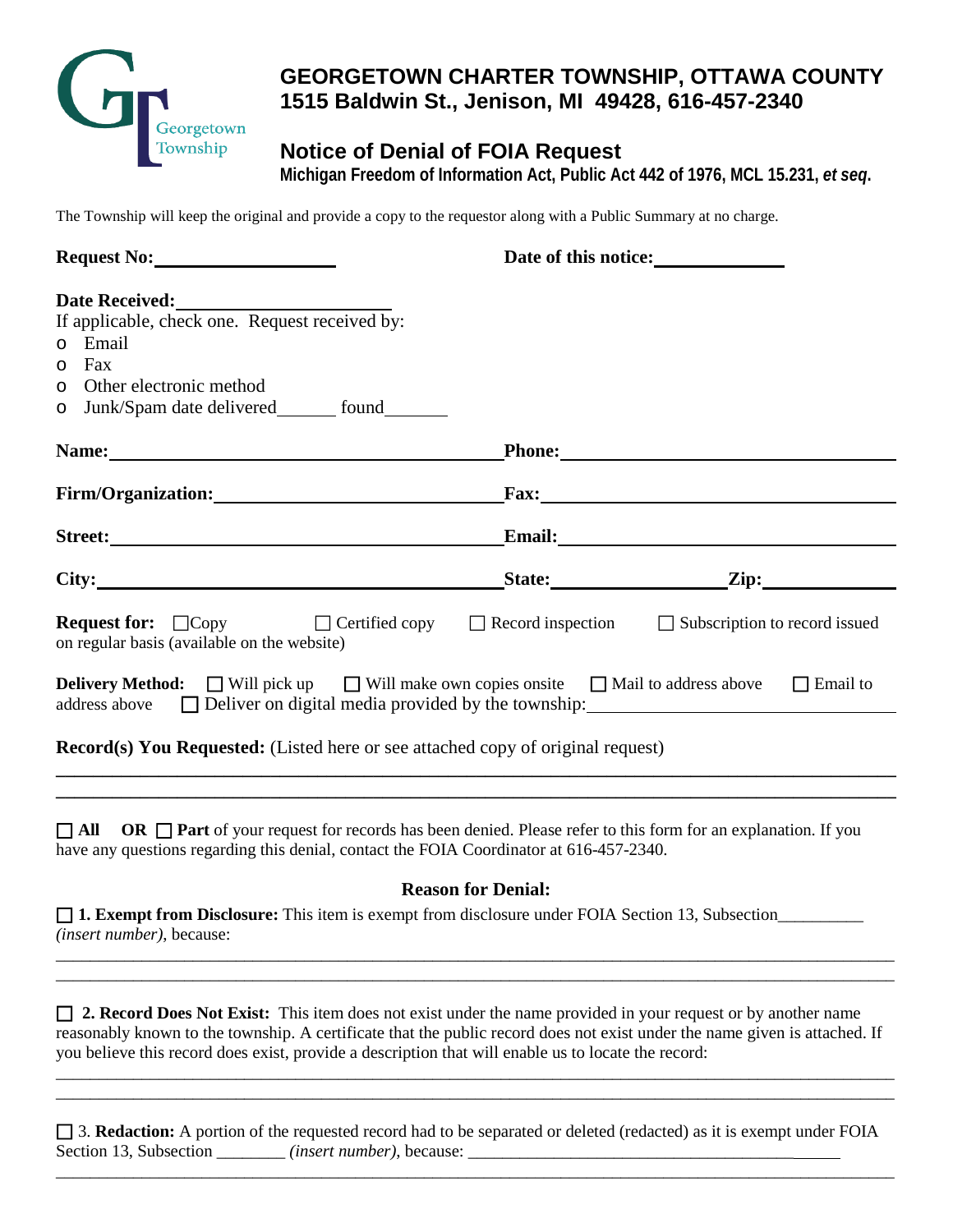#### **Notice of Requestor's Right to Seek Judicial Review**

\_\_\_\_\_\_\_\_\_\_\_\_\_\_\_\_\_\_\_\_\_\_\_\_\_\_\_\_\_\_\_\_\_\_\_\_\_\_\_\_\_\_\_\_\_\_\_\_\_\_\_\_\_\_\_\_\_\_\_\_\_\_\_\_\_\_\_\_\_\_\_\_\_\_\_\_\_\_\_\_\_\_\_\_\_\_\_\_\_\_\_\_\_\_\_\_\_\_

You are entitled under Section 10 of the Michigan Freedom of Information Act, MCL 15.240, to appeal this denial to the township board or to commence an action in the Circuit Court to compel disclosure of the requested records if you believe they were wrongfully withheld from disclosure. If, after judicial review, the court determines that the township has not complied with MCL 15.235 in making this denial and orders disclosure of all or a portion of a public record, you have the right to receive attorneys' fees and damages as provided in MCL 15.240. (*See below for additional information on your rights*.)

#### **Signature of FOIA** Coordinator: **Date:** Date: **Date: Date: Date: Date: Date: Date: Date: Date: Date: Date: Date: Date: Date: Date: Date: Date: Date: Date: Date: Date: Date: Date:**

## **FREEDOM OF INFORMATION ACT (EXCERPT)**

#### **Act 442 of 1976**

**15.240.amended Options by requesting person; appeal; actions by public body; receipt of written appeal; judicial review; civil action; venue; de novo proceeding; burden of proof; private view of public record; contempt; assignment of action or appeal for hearing, trial, or argument; attorneys' fees, costs, and disbursements; assessment of award; damages.** Sec. 10.

(1) If a public body makes a final determination to deny all or a portion of a request, the requesting person may do 1 of the following at his or her option:

(a) Submit to the head of the public body a written appeal that specifically states the word "appeal" and identifies the reason or reasons for reversal of the denial.

(b) Commence a civil action in the circuit court, or if the decision of a state public body is at issue, the court of claims, to compel the public body's disclosure of the public records within 180 days after a public body's final determination to deny a request.

(2) Within 10 business days after receiving a written appeal pursuant to subsection (1)(a), the head of a public body shall do 1 of the following:

(a) Reverse the disclosure denial.

(b) Issue a written notice to the requesting person upholding the disclosure denial.

(c) Reverse the disclosure denial in part and issue a written notice to the requesting person upholding the disclosure denial in part.

(d) Under unusual circumstances, issue a notice extending for not more than 10 business days the period during which the head of the public body shall respond to the written appeal. The head of a public body shall not issue more than 1 notice of extension for a particular written appeal.

(3) A board or commission that is the head of a public body is not considered to have received a written appeal under subsection (2) until the first regularly scheduled meeting of that board or commission following submission of the written appeal under subsection (1)(a). If the head of the public body fails to respond to a written appeal pursuant to subsection (2), or if the head of the public body upholds all or a portion of the disclosure denial that is the subject of the written appeal, the requesting person may seek judicial review of the nondisclosure by commencing a civil action under subsection (1)(b).

(4) In an action commenced under subsection (1)(b), a court that determines a public record is not exempt from disclosure shall order the public body to cease withholding or to produce all or a portion of a public record wrongfully withheld, regardless of the location of the public record. Venue for an action against a local public body is proper in the circuit court for the county in which the public record or an office of the public body is located has venue over the action. The court shall determine the matter de novo and the burden is on the public body to sustain its denial. The court, on its own motion, may view the public record in controversy in private before reaching a decision. Failure to comply with an order of the court may be punished as contempt of court.

(5) An action commenced under this section and an appeal from an action commenced under this section shall be assigned for hearing and trial or for argument at the earliest practicable date and expedited in every way.

(6) If a person asserting the right to inspect, copy, or receive a copy of all or a portion of a public record prevails in an action commenced under this section, the court shall award reasonable attorneys' fees, costs, and disbursements. If the person or public body prevails in part, the court may, in its discretion, award all or an appropriate portion of reasonable attorneys' fees, costs, and disbursements. The award shall be assessed against the public body liable for damages under subsection (7).

(7) If the court determines in an action commenced under this section that the public body has arbitrarily and capriciously violated this act by refusal or delay in disclosing or providing copies of a public record, the court shall order the public body to pay a civil fine of \$1,000.00, which shall be deposited into the general fund of the state treasury. The court shall award, in addition to any actual or compensatory damages, punitive damages in the amount of \$1,000.00 to the person seeking the right to inspect or receive a copy of a public record. The damages shall not be assessed against an individual, but shall be assessed against the next succeeding public body that is not an individual and that kept or maintained the public record as part of its public function.

**History:** 1976, Act 442, Eff. Apr. 13, 1977 ;-- Am. 1978, Act 329, Imd. Eff. July 11, 1978 ;-- Am. 1996, Act 553, Eff. Mar. 31, 1997 ;-- Am. 2014, Act 563, Eff. July 1, 2015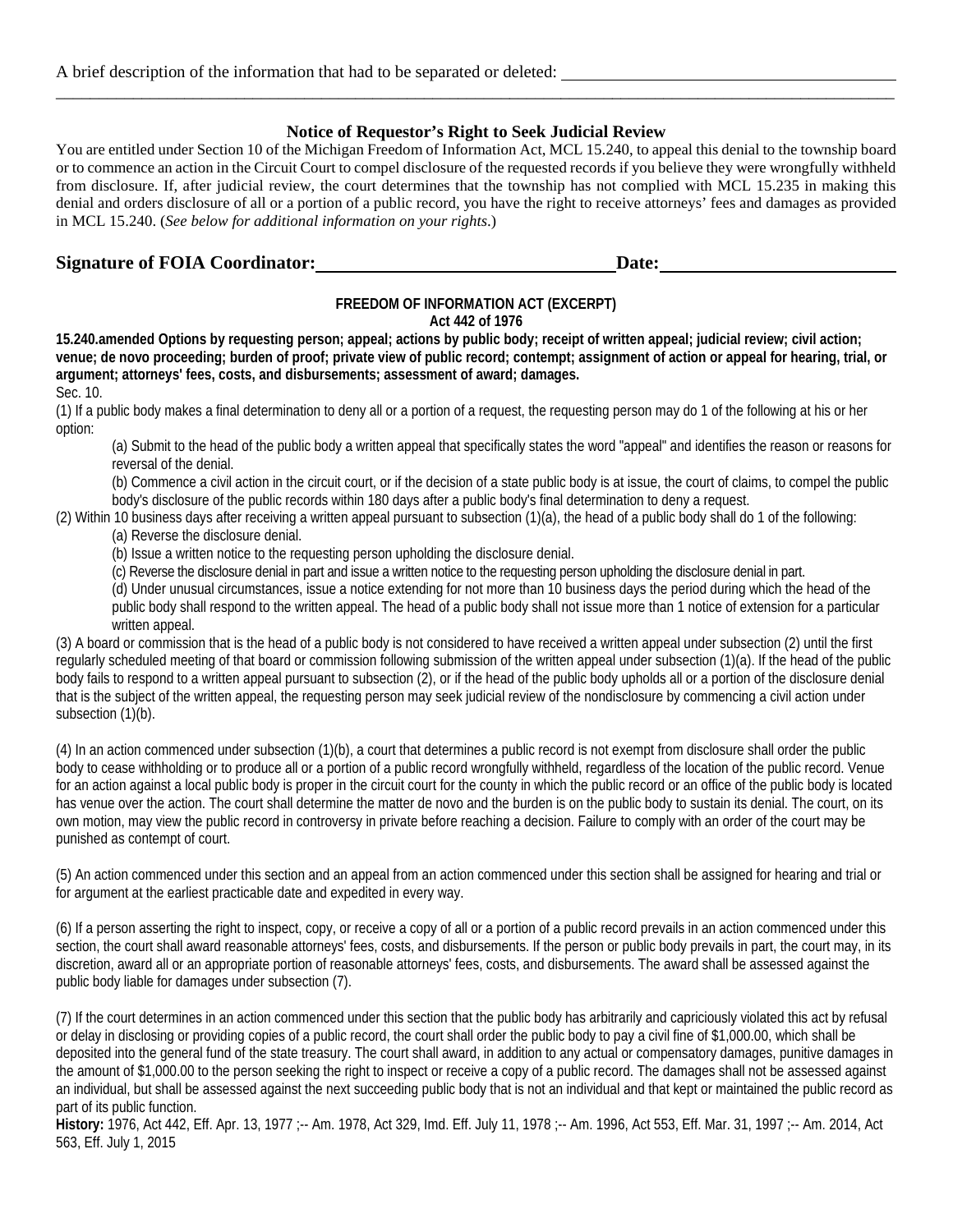#### **Reason for Extension:**

\_\_\_\_\_\_\_\_\_\_\_\_\_\_\_\_\_\_\_\_\_\_\_\_\_\_\_\_\_\_\_\_\_\_\_\_\_\_\_\_\_\_\_\_\_\_\_\_\_\_\_\_\_\_\_\_\_\_\_\_\_\_\_\_\_\_\_\_\_\_\_\_\_\_\_\_\_\_\_\_\_\_\_\_\_\_\_\_\_\_

| $\Box$ 1. The township needs to search for, collect, or appropriately examine or review a voluminous amount of |  |  |
|----------------------------------------------------------------------------------------------------------------|--|--|
| separate and distinct public records pursuant to your request. Specifically, the township must:                |  |  |

| $\Box$ 2. The township needs to collect the requested public records from numerous field offices, facilities, or other |
|------------------------------------------------------------------------------------------------------------------------|
| establishments that are located apart from the township office. Specifically, the township must coordinate             |
| documents from the following locations:                                                                                |

\_\_\_\_\_\_\_\_\_\_\_\_\_\_\_\_\_\_\_\_\_\_\_\_\_\_\_\_\_\_\_\_\_\_\_\_\_\_\_\_\_\_\_\_\_\_\_\_\_\_\_\_\_\_\_\_\_\_\_\_\_\_\_\_\_\_\_\_\_\_\_\_\_\_\_\_\_\_\_\_\_\_\_\_\_\_\_\_\_\_

\_\_\_\_\_\_\_\_\_\_\_\_\_\_\_\_\_\_\_\_\_\_\_\_\_\_\_\_\_\_\_\_\_\_\_\_\_\_\_\_\_\_\_\_\_\_\_\_\_\_\_\_\_\_\_\_\_\_\_\_\_\_\_\_\_\_\_\_\_\_\_\_\_\_\_\_\_\_\_\_\_\_\_\_\_\_\_\_\_\_

**\_\_\_\_\_\_\_\_\_\_\_\_\_\_\_\_\_\_\_\_\_\_\_\_\_\_\_\_\_\_\_\_\_\_\_\_\_\_\_\_\_\_\_\_\_\_\_\_\_\_\_\_\_\_\_\_\_\_\_\_\_\_\_\_\_\_\_\_\_\_\_\_\_\_\_\_\_\_\_\_\_\_\_\_\_\_\_\_\_\_**

**\_\_\_\_\_\_\_\_\_\_\_\_\_\_\_\_\_\_\_\_\_\_\_\_\_\_\_\_\_\_\_\_\_\_\_\_\_\_\_\_\_\_\_\_\_\_\_\_\_\_\_\_\_\_\_\_\_\_\_\_\_\_\_\_\_\_\_\_\_\_\_\_\_\_\_\_\_\_\_\_\_\_\_\_\_\_\_\_\_\_**

**\_\_\_\_\_\_\_\_\_\_\_\_\_\_\_\_\_\_\_\_\_\_\_\_\_\_\_\_\_\_\_\_\_\_\_\_\_\_\_\_\_\_\_\_\_\_\_\_\_\_\_\_\_\_\_\_\_\_\_\_\_\_\_\_\_\_\_\_\_\_\_\_\_\_\_\_\_\_\_\_\_\_\_\_\_\_\_\_\_\_**

**\_\_\_\_\_\_\_\_\_\_\_\_\_\_\_\_\_\_\_\_\_\_\_\_\_\_\_\_\_\_\_\_\_\_\_\_\_\_\_\_\_\_\_\_\_\_\_\_\_\_\_\_\_\_\_\_\_\_\_\_\_\_\_\_\_\_\_\_\_\_\_\_\_\_\_\_\_\_\_\_\_\_\_\_\_\_\_\_\_\_**

\_\_\_\_\_\_\_\_\_\_\_\_\_\_\_\_\_\_\_\_\_\_\_\_\_\_\_\_\_\_\_\_\_\_\_\_\_\_\_\_\_\_\_\_\_\_\_\_\_\_\_\_\_\_\_\_\_\_\_\_\_\_\_\_\_\_\_\_\_\_\_\_\_\_\_\_\_\_\_\_\_\_\_\_\_\_\_\_\_\_

\_\_\_\_\_\_\_\_\_\_\_\_\_\_\_\_\_\_\_\_\_\_\_\_\_\_\_\_\_\_\_\_\_\_\_\_\_\_\_\_\_\_\_\_\_\_\_\_\_\_\_\_\_\_\_\_\_\_\_\_\_\_\_\_\_\_\_\_\_\_\_\_\_\_\_\_\_\_\_\_\_\_\_\_\_\_\_\_\_\_

 **3.** Other (describe):

Signature of FOIA Coordinator: **Date:** Date: **Date: Date: Date: Date: Date: Date: Date: Date: Date: Date: Date: Date: Date: Date: Date: Date: Date: Date: Date: Date: Date: Date:**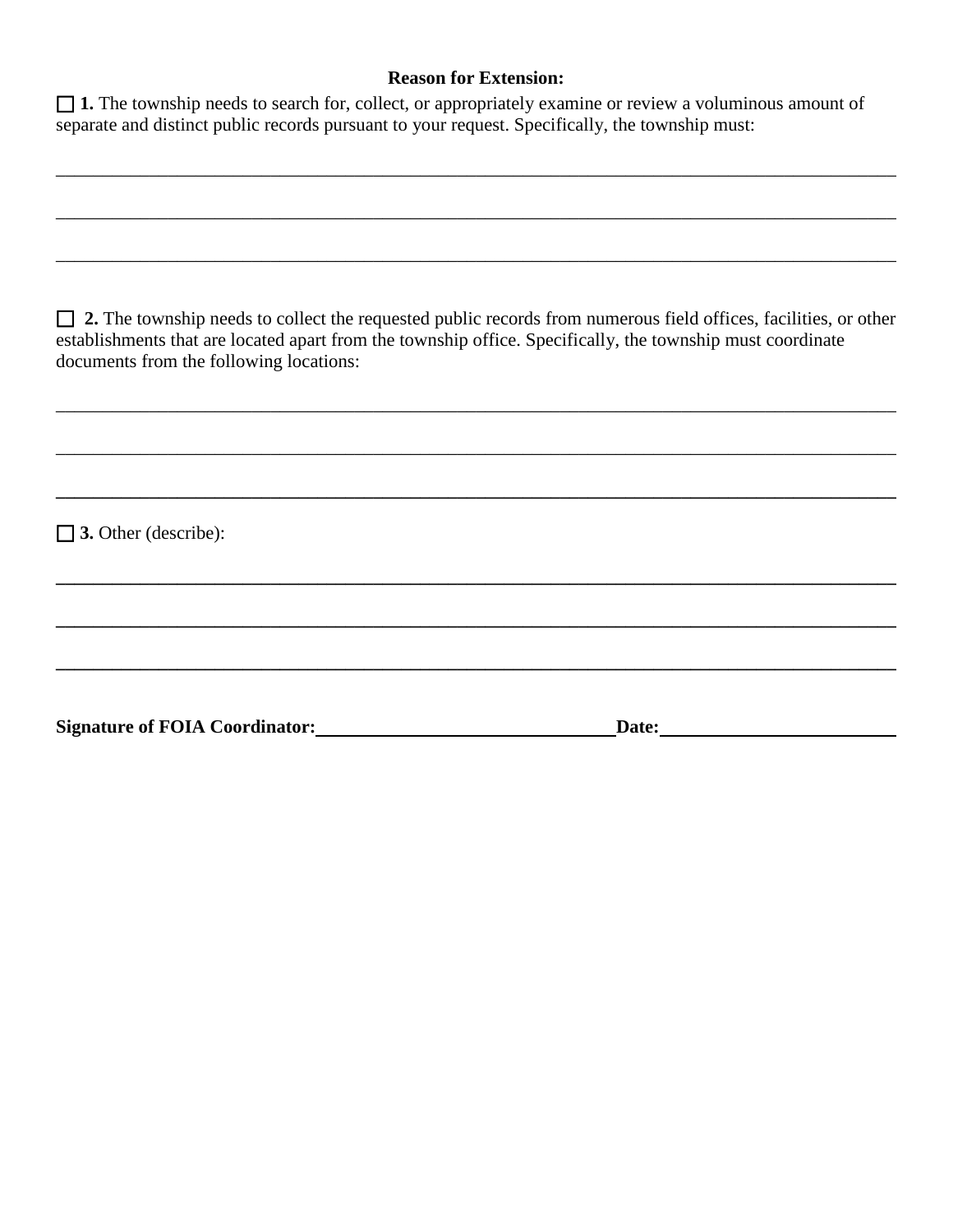

# **GEORGETOWN CHARTER TOWNSHIP, OTTAWA COUNTY 1515 Baldwin St., Jenison, MI 49428, 616-457-2340**

# **FOIA Appeal Form-To Appeal a Denial of Records**

**Michigan Freedom of Information Act, Public Act 442 of 1976, MCL 15.231,** *et seq***.**

The Township will keep the original and provide a copy to the requestor along with a Public Summary at no charge.

| Request No:                                                                                                                                                                                                                                                                                                                                              |                              | Date of this notice:<br><u>Letting</u>                                              |
|----------------------------------------------------------------------------------------------------------------------------------------------------------------------------------------------------------------------------------------------------------------------------------------------------------------------------------------------------------|------------------------------|-------------------------------------------------------------------------------------|
| Date Received:<br>If applicable, check one. Request received by:<br>o Email<br>Fax<br>$\circ$<br>Other electronic method<br>$\circ$<br>Junk/Spam date delivered________ found________<br>O                                                                                                                                                               |                              |                                                                                     |
|                                                                                                                                                                                                                                                                                                                                                          |                              |                                                                                     |
| Firm/Organization: Fax: Fax:                                                                                                                                                                                                                                                                                                                             |                              |                                                                                     |
| Street: Email: Email:                                                                                                                                                                                                                                                                                                                                    |                              |                                                                                     |
|                                                                                                                                                                                                                                                                                                                                                          |                              | State: <u>Zip:</u>                                                                  |
| <b>Request for:</b> $\Box$ Copy<br>on regular basis                                                                                                                                                                                                                                                                                                      |                              | $\Box$ Certified copy $\Box$ Record inspection $\Box$ Subscription to record issued |
| <b>Delivery Method:</b> $\Box$ Will pick up $\Box$ Will make own copies onsite $\Box$ Mail to address above $\Box$ Email to<br>$address above$ $\Box$ Deliver on digital media provided by the township:                                                                                                                                                 |                              |                                                                                     |
| <b>Record(s) You Requested:</b> (Listed here or see attached copy of original request)<br>,我们也不能会有什么。""我们的人,我们也不能会有什么?""我们的人,我们也不能会有什么?""我们的人,我们也不能会有什么?""我们的人,我们也不能会有什么?""                                                                                                                                                                              |                              |                                                                                     |
| ,我们也不能在这里的时候,我们也不能在这里的时候,我们也不能会在这里的时候,我们也不能会在这里的时候,我们也不能会在这里的时候,我们也不能会在这里的时候,我们也不<br>The appeal must specifically identify how the required fee(s) exceed the amount permitted. You may use this form or attach additional<br>sheets:                                                                                                                    | <b>Reason(s)</b> for Appeal: |                                                                                     |
| <b>Requestor's Signature:</b>                                                                                                                                                                                                                                                                                                                            |                              | Date:                                                                               |
| The township must provide a response within 10 business days after receiving this appeal, including a determination or taking one 10-day extension.<br>Township Extension: We are extending the date to respond to your FOIA fee appeal for no more than 10 business days, until<br>(month, day, year). Only one extension may be taken per FOIA appeal. | <b>Township Response:</b>    |                                                                                     |
| Unusual circumstances warranting extension:                                                                                                                                                                                                                                                                                                              |                              |                                                                                     |

\_\_\_\_\_\_\_\_\_\_\_\_\_\_\_\_\_\_\_\_\_\_\_\_\_\_\_\_\_\_\_\_\_\_\_\_\_\_\_\_\_\_\_\_\_\_\_\_\_\_\_\_\_\_\_\_\_\_\_\_\_\_\_\_\_\_\_\_\_\_\_\_\_\_\_\_\_\_\_\_\_\_\_\_\_\_\_\_\_\_\_\_\_\_\_\_\_\_\_\_\_\_\_\_\_\_\_\_

If you have any questions regarding this extension, contact: the FOIA Coordinator at 616-457-2340.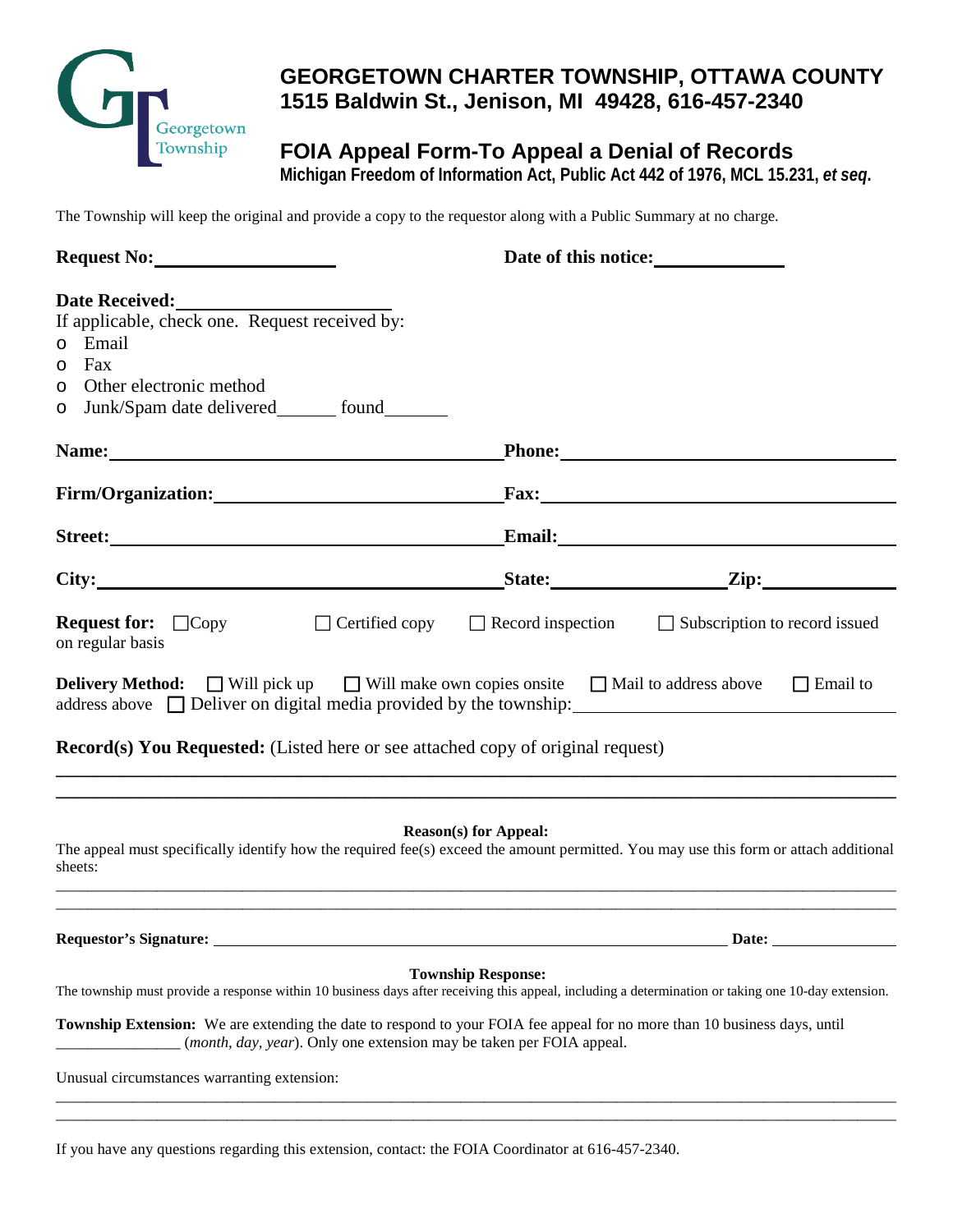|                                                           | <b>Township Determination:</b>                                                 |
|-----------------------------------------------------------|--------------------------------------------------------------------------------|
|                                                           | □ Denial Reversed □ Denial Upheld □ Denial Reversed in Part and Upheld in Part |
| The following previously denied records will be released: |                                                                                |

\_\_\_\_\_\_\_\_\_\_\_\_\_\_\_\_\_\_\_\_\_\_\_\_\_\_\_\_\_\_\_\_\_\_\_\_\_\_\_\_\_\_\_\_\_\_\_\_\_\_\_\_\_\_\_\_\_\_\_\_\_\_\_\_\_\_\_\_\_\_\_\_

#### **Notice of Requestor's Right to Seek Judicial Review**

\_\_\_\_\_\_\_\_\_\_\_\_\_\_\_\_\_\_\_\_\_\_\_\_\_\_\_\_\_\_\_\_\_\_\_\_\_\_\_\_\_\_\_\_\_\_\_\_\_\_\_\_\_\_\_\_\_\_\_\_\_\_\_\_\_\_\_\_\_\_\_\_\_\_\_\_\_\_\_\_\_\_\_\_\_\_\_\_\_\_\_\_\_\_\_\_\_\_\_\_\_\_\_\_\_\_\_\_ \_\_\_\_\_\_\_\_\_\_\_\_\_\_\_\_\_\_\_\_\_\_\_\_\_\_\_\_\_\_\_\_\_\_\_\_\_\_\_\_\_\_\_\_\_\_\_\_\_\_\_\_\_\_\_\_\_\_\_\_\_\_\_\_\_\_\_\_\_\_\_\_\_\_\_\_\_\_\_\_\_\_\_\_\_\_\_\_\_\_\_\_\_\_\_\_\_\_\_\_\_\_\_\_\_\_\_\_

You are entitled under Section 10 of the Michigan Freedom of Information Act, MCL 15.240, to appeal this denial to the township board or to commence an action in the Circuit Court to compel disclosure of the requested records if you believe they were wrongfully withheld from disclosure. If, after judicial review, the court determines that the township has not complied with MCL 15.235 in making this denial and orders disclosure of all or a portion of a public record, you have the right to receive attorneys' fees and damages as provided in MCL 15.240. (*See below for additional information on your rights*.)

#### **Signature of FOIA Coordinator: Date:**

#### **FREEDOM OF INFORMATION ACT (EXCERPT)**

**Act 442 of 1976**

**15.240.amended Options by requesting person; appeal; actions by public body; receipt of written appeal; judicial review; civil action; venue; de novo proceeding; burden of proof; private view of public record; contempt; assignment of action or appeal for hearing, trial, or argument; attorneys' fees, costs, and disbursements; assessment of award; damages.** Sec. 10.

(1) If a public body makes a final determination to deny all or a portion of a request, the requesting person may do 1 of the following at his or her option:

(a) Submit to the head of the public body a written appeal that specifically states the word "appeal" and identifies the reason or reasons for reversal of the denial.

(b) Commence a civil action in the circuit court, or if the decision of a state public body is at issue, the court of claims, to compel the public body's disclosure of the public records within 180 days after a public body's final determination to deny a request.

(2) Within 10 business days after receiving a written appeal pursuant to subsection (1)(a), the head of a public body shall do 1 of the following:

(a) Reverse the disclosure denial.

(b) Issue a written notice to the requesting person upholding the disclosure denial.

(c) Reverse the disclosure denial in part and issue a written notice to the requesting person upholding the disclosure denial in part.

(d) Under unusual circumstances, issue a notice extending for not more than 10 business days the period during which the head of the public body shall respond to the written appeal. The head of a public body shall not issue more than 1 notice of extension for a particular written appeal.

(3) A board or commission that is the head of a public body is not considered to have received a written appeal under subsection (2) until the first regularly scheduled meeting of that board or commission following submission of the written appeal under subsection (1)(a). If the head of the public body fails to respond to a written appeal pursuant to subsection (2), or if the head of the public body upholds all or a portion of the disclosure denial that is the subject of the written appeal, the requesting person may seek judicial review of the nondisclosure by commencing a civil action under subsection (1)(b).

(4) In an action commenced under subsection (1)(b), a court that determines a public record is not exempt from disclosure shall order the public body to cease withholding or to produce all or a portion of a public record wrongfully withheld, regardless of the location of the public record. Venue for an action against a local public body is proper in the circuit court for the county in which the public record or an office of the public body is located has venue over the action. The court shall determine the matter de novo and the burden is on the public body to sustain its denial. The court, on its own motion, may view the public record in controversy in private before reaching a decision. Failure to comply with an order of the court may be punished as contempt of court.

(5) An action commenced under this section and an appeal from an action commenced under this section shall be assigned for hearing and trial or for argument at the earliest practicable date and expedited in every way.

(6) If a person asserting the right to inspect, copy, or receive a copy of all or a portion of a public record prevails in an action commenced under this section, the court shall award reasonable attorneys' fees, costs, and disbursements. If the person or public body prevails in part, the court may, in its discretion, award all or an appropriate portion of reasonable attorneys' fees, costs, and disbursements. The award shall be assessed against the public body liable for damages under subsection (7).

(7) If the court determines in an action commenced under this section that the public body has arbitrarily and capriciously violated this act by refusal or delay in disclosing or providing copies of a public record, the court shall order the public body to pay a civil fine of \$1,000.00, which shall be deposited into the general fund of the state treasury. The court shall award, in addition to any actual or compensatory damages, punitive damages in the amount of \$1,000.00 to the person seeking the right to inspect or receive a copy of a public record. The damages shall not be assessed against an individual, but shall be assessed against the next succeeding public body that is not an individual and that kept or maintained the public record as part of its public function.

**History:** 1976, Act 442, Eff. Apr. 13, 1977 ;-- Am. 1978, Act 329, Imd. Eff. July 11, 1978 ;-- Am. 1996, Act 553, Eff. Mar. 31, 1997 ;-- Am. 2014, Act 563, Eff. July 1, 2015.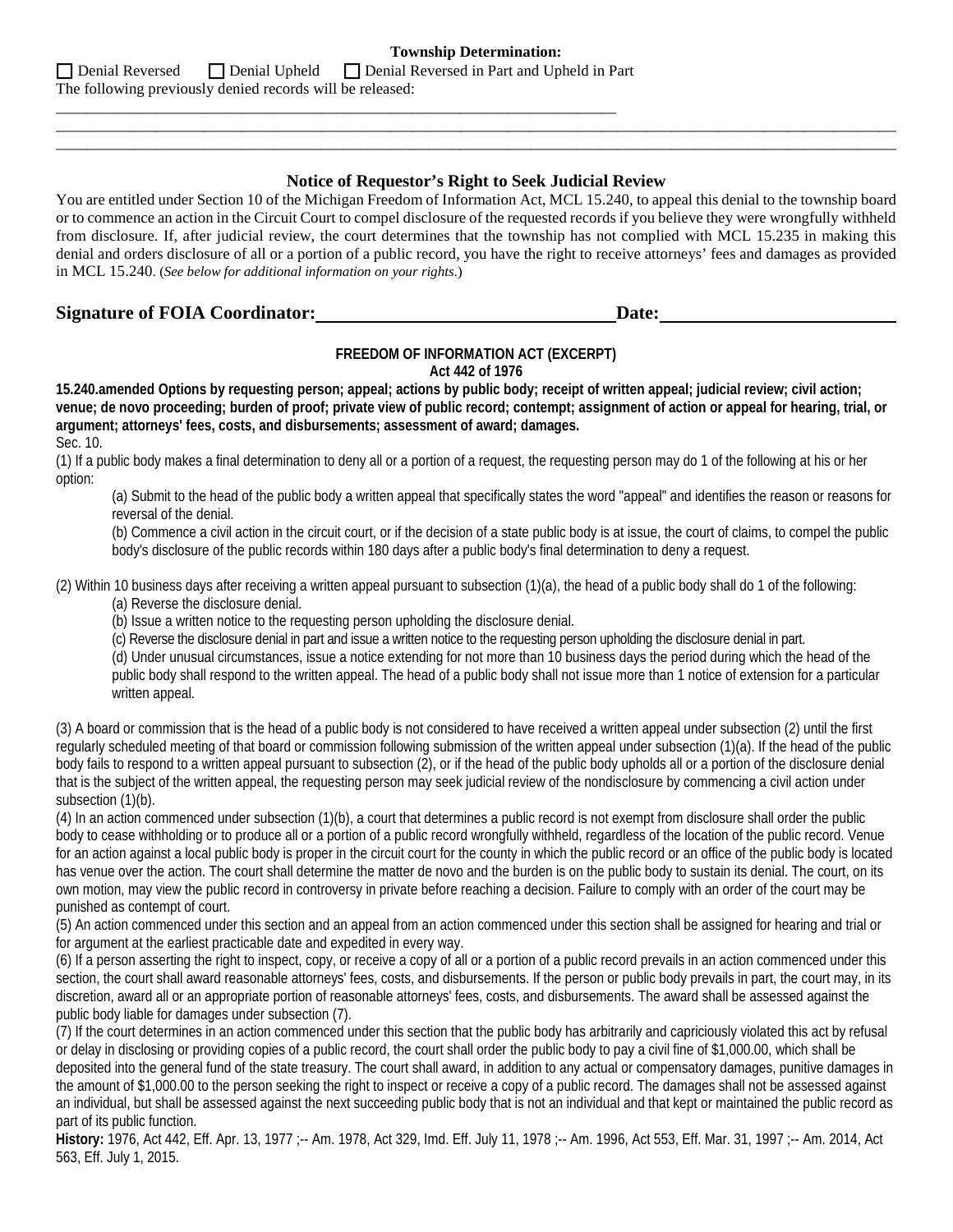

# **GEORGETOWN CHARTER TOWNSHIP, OTTAWA COUNTY 1515 Baldwin St., Jenison, MI 49428, 616-457-2340**

# **FOIA Appeal Form-To Appeal an Excess Fee**

**Michigan Freedom of Information Act, Public Act 442 of 1976, MCL 15.231,** *et seq***.**

The Township will keep the original and provide a copy to the requestor along with a Public Summary at no charge.

| Request No:                                                                                                                                                                                                                                                      |                              | Date of this notice:<br><u>Letting</u>                                                                                                                                                                                               |
|------------------------------------------------------------------------------------------------------------------------------------------------------------------------------------------------------------------------------------------------------------------|------------------------------|--------------------------------------------------------------------------------------------------------------------------------------------------------------------------------------------------------------------------------------|
| Date Received:<br>If applicable, check one. Request received by:<br>o Email<br>Fax<br>$\circ$<br>Other electronic method<br>O<br>Junk/Spam date delivered________ found________<br>O                                                                             |                              |                                                                                                                                                                                                                                      |
|                                                                                                                                                                                                                                                                  |                              | Phone: <u>International Contract of the Second Contract of the Second Contract of the Second Contract of the Second Contract of the Second Contract of the Second Contract of the Second Contract of the Second Contract of the </u> |
| Firm/Organization: Fax: Fax:                                                                                                                                                                                                                                     |                              |                                                                                                                                                                                                                                      |
| Street: Email: Email: Email: Email: Email: Email: Email: Email: Email: Email: Email: Email: Email: Email: Email: Email: Email: Email: Email: Email: Email: Email: Email: Email: Email: Email: Email: Email: Email: Email: Emai                                   |                              |                                                                                                                                                                                                                                      |
| City: <u>City:</u> City: City: City: City: City: City: City: City: City: City: City: City: City: City: City: City: City: City: City: City: City: City: City: City: City: City: City: City: City: City: City: City: City: City: City                              |                              |                                                                                                                                                                                                                                      |
| on regular basis (available on website)<br><b>Delivery Method:</b> $\Box$ Will pick up $\Box$ Will make own copies onsite $\Box$ Mail to address above $\Box$ Email to<br><b>Record(s) You Requested:</b> (Listed here or see attached copy of original request) |                              |                                                                                                                                                                                                                                      |
| The appeal must specifically identify how the required fee(s) exceed the amount permitted. You may use this form or attach additional<br>sheets:                                                                                                                 | <b>Reason(s)</b> for Appeal: |                                                                                                                                                                                                                                      |
|                                                                                                                                                                                                                                                                  |                              | Date: _______________                                                                                                                                                                                                                |
| The township must provide a response within 10 business days after receiving this appeal, including a determination or taking one 10-<br>day extension.                                                                                                          | <b>Township Response:</b>    |                                                                                                                                                                                                                                      |
| Township Extension: We are extending the date to respond to your FOIA fee appeal for no more than 10 business days, until<br>(month, day, year). Only one extension may be taken per FOIA appeal.<br>Unusual circumstances warranting extension:                 |                              |                                                                                                                                                                                                                                      |

\_\_\_\_\_\_\_\_\_\_\_\_\_\_\_\_\_\_\_\_\_\_\_\_\_\_\_\_\_\_\_\_\_\_\_\_\_\_\_\_\_\_\_\_\_\_\_\_\_\_\_\_\_\_\_\_\_\_\_\_\_\_\_\_\_\_\_\_\_\_\_\_\_\_\_\_\_\_\_\_\_\_\_\_\_\_\_\_\_\_\_\_\_\_\_\_\_\_\_\_\_\_\_\_\_\_\_\_

If you have any questions regarding this extension, contact: the FOIA Coordinator at 616-457-2340.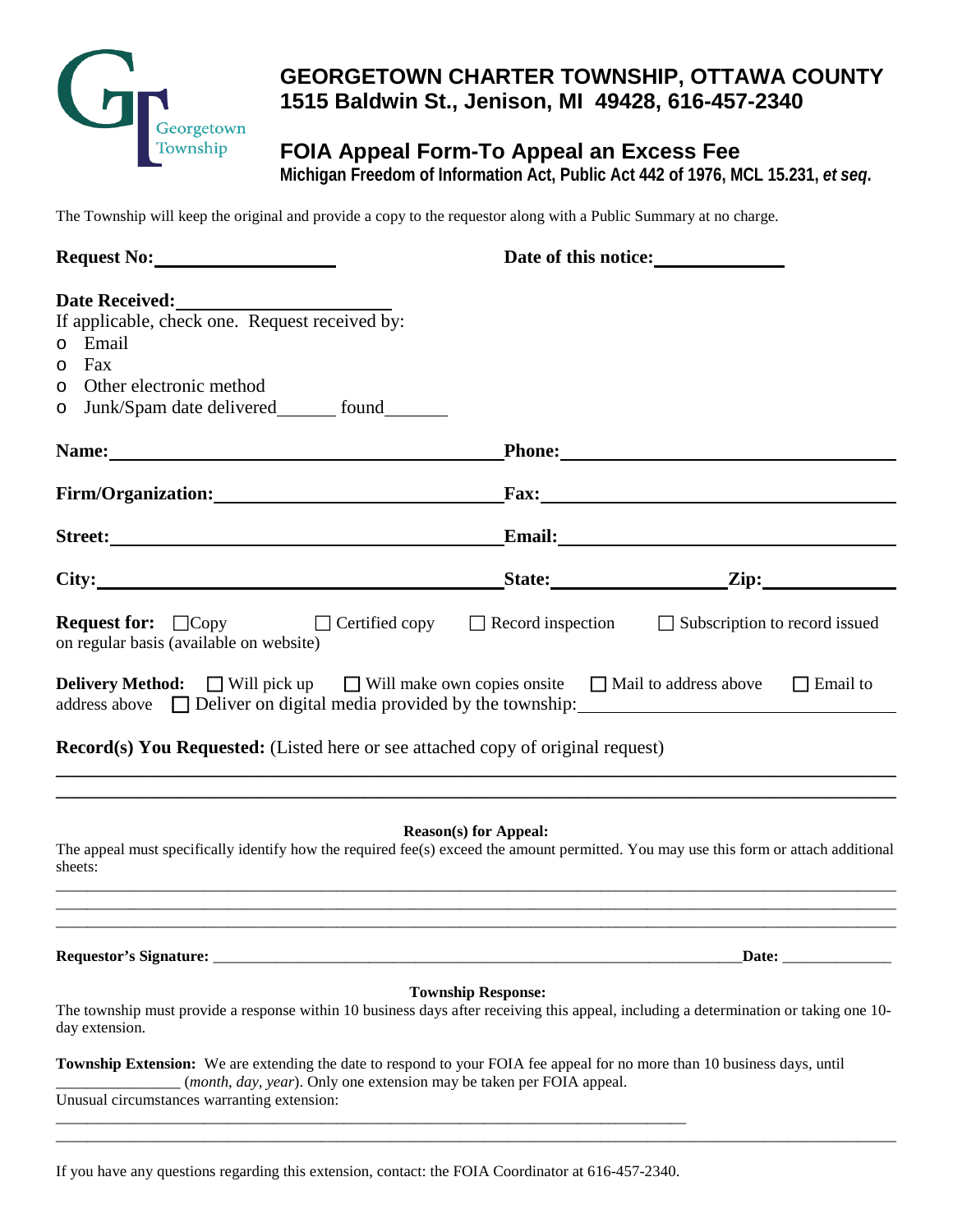| <b>Township Determination:</b> | Fee Waived | $\Box$ Fee Reduced | $\Box$ Fee Upheld |
|--------------------------------|------------|--------------------|-------------------|
|--------------------------------|------------|--------------------|-------------------|

\_\_\_\_\_\_\_\_\_\_\_\_\_\_\_\_\_\_\_\_\_\_\_\_\_\_\_\_\_\_\_\_\_\_\_\_\_\_\_\_\_\_\_\_\_\_\_\_\_\_\_\_\_\_\_\_\_\_\_\_\_\_\_\_\_\_\_\_\_\_\_\_\_\_\_\_\_\_\_\_\_\_\_

Written basis for township determination:

#### **Notice of Requestor's Right to Seek Judicial Review**

\_\_\_\_\_\_\_\_\_\_\_\_\_\_\_\_\_\_\_\_\_\_\_\_\_\_\_\_\_\_\_\_\_\_\_\_\_\_\_\_\_\_\_\_\_\_\_\_\_\_\_\_\_\_\_\_\_\_\_\_\_\_\_\_\_\_\_\_\_\_\_\_\_\_\_\_\_\_\_\_\_\_\_\_\_\_\_\_\_\_\_\_\_\_\_\_\_\_\_\_\_\_\_\_\_\_\_\_ \_\_\_\_\_\_\_\_\_\_\_\_\_\_\_\_\_\_\_\_\_\_\_\_\_\_\_\_\_\_\_\_\_\_\_\_\_\_\_\_\_\_\_\_\_\_\_\_\_\_\_\_\_\_\_\_\_\_\_\_\_\_\_\_\_\_\_\_\_\_\_\_\_\_\_\_\_\_\_\_\_\_\_\_\_\_\_\_\_\_\_\_\_\_\_\_\_\_\_\_\_\_\_\_\_\_\_\_

You are entitled under Section 10 of the Michigan Freedom of Information Act, MCL 15.240, to appeal this denial to the township board or to commence an action in the Circuit Court to compel disclosure of the requested records if you believe they were wrongfully withheld from disclosure. If, after judicial review, the court determines that the township has not complied with MCL 15.235 in making this denial and orders disclosure of all or a portion of a public record, you have the right to receive attorneys' fees and damages as provided in MCL 15.240. (*See below for additional information on your rights*.)

**Signature of FOIA Coordinator: Date: Date: Date: Date: Date: Date: Date: Date: Date: Date: Date: Date: Date: Date: Date: Date: Date: Date: Date: Date: Date: Date: Date: Date** 

#### **FREEDOM OF INFORMATION ACT (EXCERPT) Act 442 of 1976**

**15.240.amended Options by requesting person; appeal; actions by public body; receipt of written appeal; judicial review; civil action; venue; de novo proceeding; burden of proof; private view of public record; contempt; assignment of action or appeal for hearing, trial, or argument; attorneys' fees, costs, and disbursements; assessment of award; damages.** Sec. 10.

(1) If a public body makes a final determination to deny all or a portion of a request, the requesting person may do 1 of the following at his or her option:

(a) Submit to the head of the public body a written appeal that specifically states the word "appeal" and identifies the reason or reasons for reversal of the denial.

(b) Commence a civil action in the circuit court, or if the decision of a state public body is at issue, the court of claims, to compel the public body's disclosure of the public records within 180 days after a public body's final determination to deny a request.

(2) Within 10 business days after receiving a written appeal pursuant to subsection (1)(a), the head of a public body shall do 1 of the following: (a) Reverse the disclosure denial.

(b) Issue a written notice to the requesting person upholding the disclosure denial.

(c) Reverse the disclosure denial in part and issue a written notice to the requesting person upholding the disclosure denial in part.

(d) Under unusual circumstances, issue a notice extending for not more than 10 business days the period during which the head of the public body shall respond to the written appeal. The head of a public body shall not issue more than 1 notice of extension for a particular written appeal.

(3) A board or commission that is the head of a public body is not considered to have received a written appeal under subsection (2) until the first regularly scheduled meeting of that board or commission following submission of the written appeal under subsection (1)(a). If the head of the public body fails to respond to a written appeal pursuant to subsection (2), or if the head of the public body upholds all or a portion of the disclosure denial that is the subject of the written appeal, the requesting person may seek judicial review of the nondisclosure by commencing a civil action under subsection (1)(b).

(4) In an action commenced under subsection (1)(b), a court that determines a public record is not exempt from disclosure shall order the public body to cease withholding or to produce all or a portion of a public record wrongfully withheld, regardless of the location of the public record. Venue for an action against a local public body is proper in the circuit court for the county in which the public record or an office of the public body is located has venue over the action. The court shall determine the matter de novo and the burden is on the public body to sustain its denial. The court, on its own motion, may view the public record in controversy in private before reaching a decision. Failure to comply with an order of the court may be punished as contempt of court.

(5) An action commenced under this section and an appeal from an action commenced under this section shall be assigned for hearing and trial or for argument at the earliest practicable date and expedited in every way.

(6) If a person asserting the right to inspect, copy, or receive a copy of all or a portion of a public record prevails in an action commenced under this section, the court shall award reasonable attorneys' fees, costs, and disbursements. If the person or public body prevails in part, the court may, in its discretion, award all or an appropriate portion of reasonable attorneys' fees, costs, and disbursements. The award shall be assessed against the public body liable for damages under subsection (7).

(7) If the court determines in an action commenced under this section that the public body has arbitrarily and capriciously violated this act by refusal or delay in disclosing or providing copies of a public record, the court shall order the public body to pay a civil fine of \$1,000.00, which shall be deposited into the general fund of the state treasury. The court shall award, in addition to any actual or compensatory damages, punitive damages in the amount of \$1,000.00 to the person seeking the right to inspect or receive a copy of a public record. The damages shall not be assessed against an individual, but shall be assessed against the next succeeding public body that is not an individual and that kept or maintained the public record as part of its public function.

**History:** 1976, Act 442, Eff. Apr. 13, 1977 ;-- Am. 1978, Act 329, Imd. Eff. July 11, 1978 ;-- Am. 1996, Act 553, Eff. Mar. 31, 1997 ;-- Am. 2014, Act 563, Eff. July 1, 2015.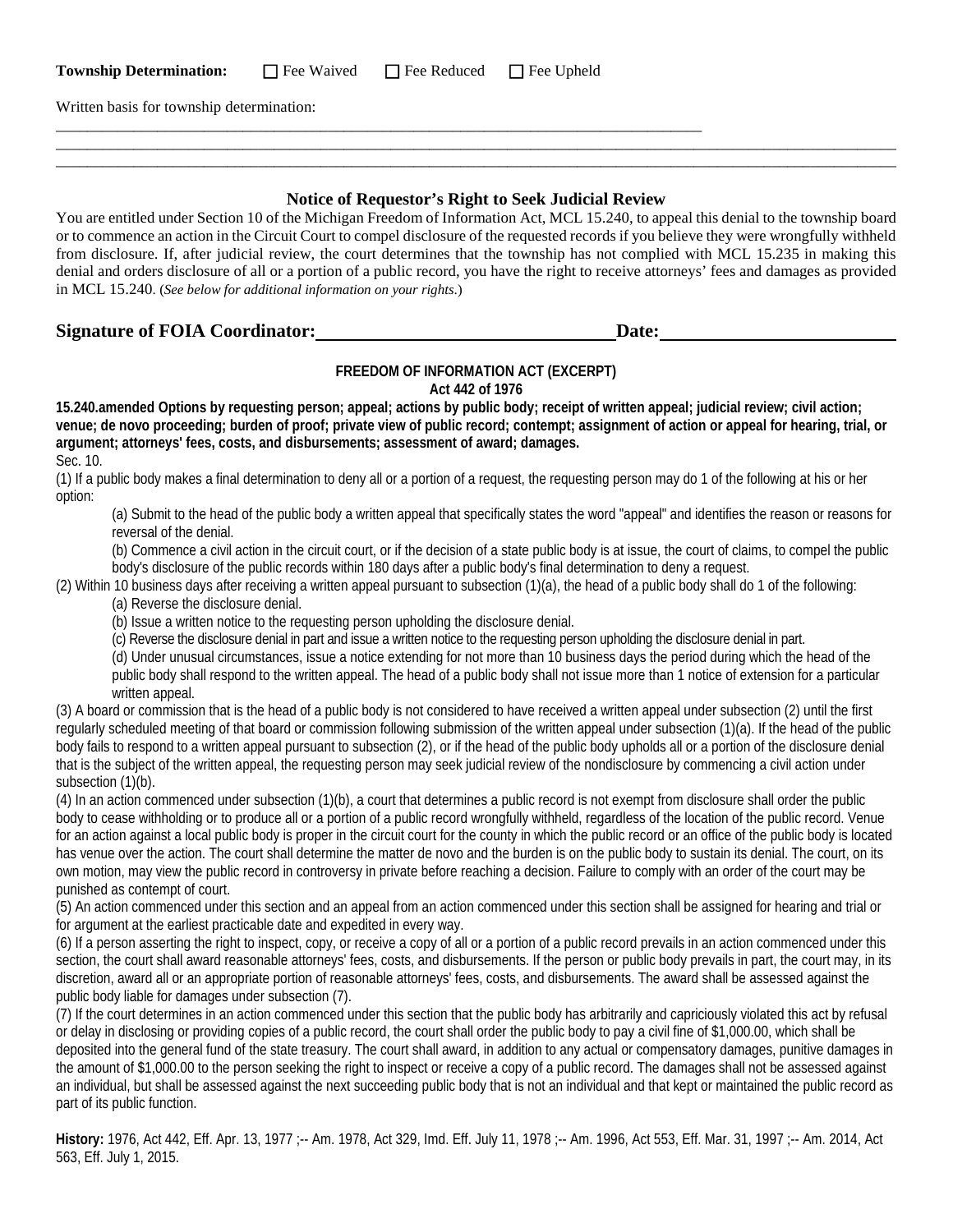

# **GEORGETOWN CHARTER TOWNSHIP, OTTAWA COUNTY 1515 Baldwin St., Jenison, MI 49428, 616-457-2340**

# **Freedom of Information Act Request Detailed Cost Itemization Michigan Freedom of Information Act, Public Act 442 of 1976, MCL 15.231,** *et seq***.**

The Township will keep the original and provide a copy to the requestor along with a Public Summary at no charge.

# **Freedom of Information Act Request Itemized Cost Worksheet**

Date: \_\_\_\_\_\_\_\_\_\_\_\_\_\_\_ Prepared for **Request No.:** \_\_\_\_\_\_\_\_\_\_\_\_\_\_ Date Request Received: \_\_\_\_\_\_\_\_\_\_\_

**The following costs are being charged in compliance with Section 4 of the Michigan Freedom of Information Act, MCL 15.234, according to the township's FOIA Policies and Guidelines.**

### **1. Labor Cost for Copying / Duplication**

This is the cost of labor directly associated with duplication of publication, including making paper copies, making digital copies, or transferring digital public records to be given to the requestor on non-paper physical media or through the Internet or other electronic means as stipulated by the requestor.

This shall not be more than the hourly wage of the township's lowest-paid employee capable of necessary duplication or publication in this particular instance, regardless of whether that person is available or who actually performs the labor.

These costs will be estimated and charged in **15-minute time increments as set by the township board**; all partial time increments must be rounded down. *If the number of minutes is less than one increment, there is no charge.*

**Hourly Wage Charged: \$**\_\_\_\_\_\_\_\_ **Charge per increment: \$\_\_\_\_\_\_\_\_\_**

| <b>OR</b>                                                                                                                                                                                                  |                          |
|------------------------------------------------------------------------------------------------------------------------------------------------------------------------------------------------------------|--------------------------|
| <b>Hourly Wage with Fringe Benefit Cost: \$</b>                                                                                                                                                            | <b>OR</b>                |
| Multiply the hourly wage by the percentage multiplier: _______%                                                                                                                                            |                          |
| ( <i>up to 50% of the hourly wage</i> ) and add to the                                                                                                                                                     |                          |
| hourly wage for a total per hour rate.                                                                                                                                                                     | Charge per increment: \$ |
| Overtime rate charged as stipulated by Requestor (overtime is not used to calculate the fringe benefit cost)<br>To figure the number of increments, take the number of minutes: _____, divide by 15-minute |                          |
| increments, and round down.                                                                                                                                                                                |                          |
| Enter: (Number of increments) $x_$ (Charge per increment) = 1. Labor Cost                                                                                                                                  |                          |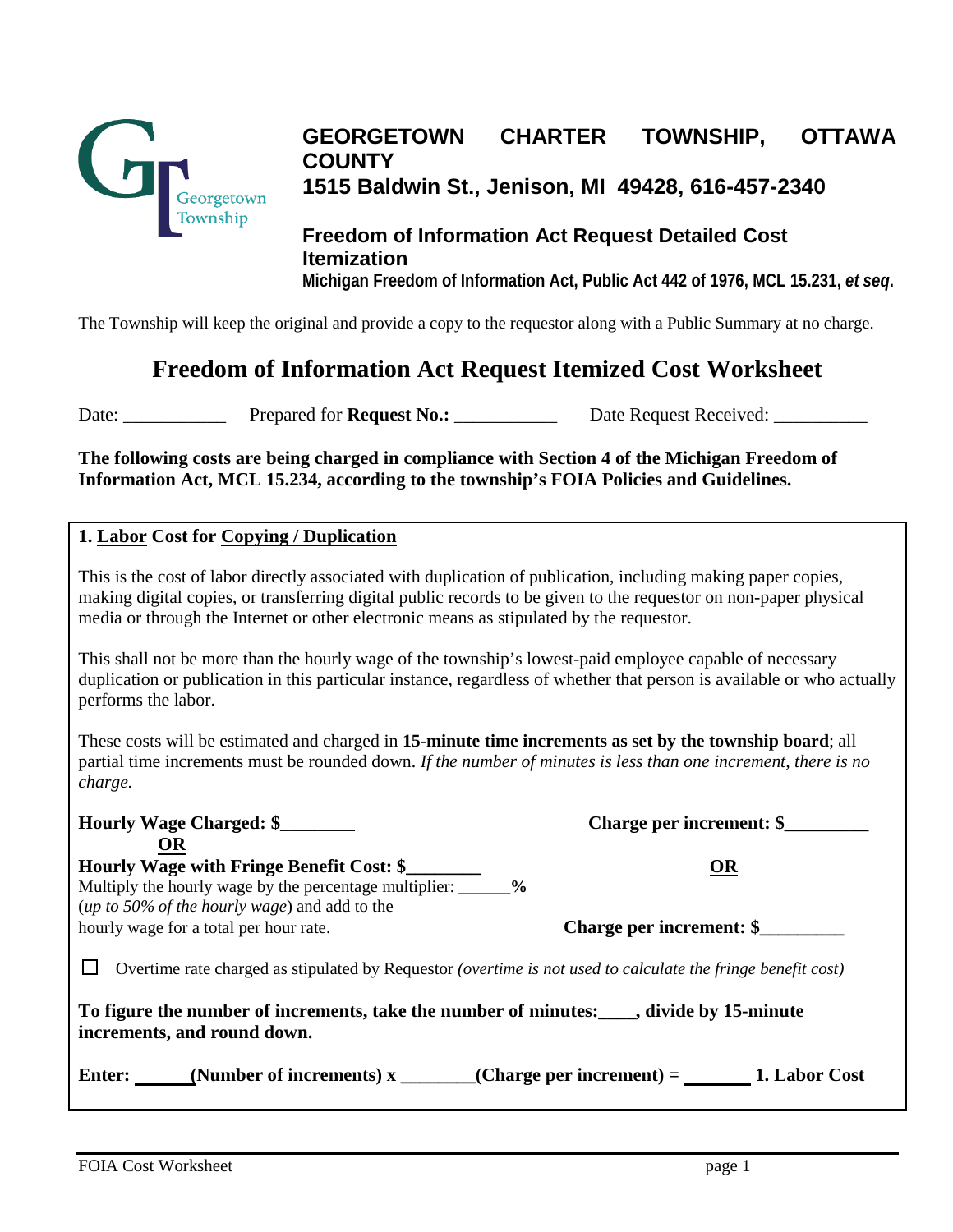# **2. Labor Cost to Locate:**

| This is the cost of labor directly associated with the necessary searching for, locating, and examining public<br>records in conjunction with receiving and fulfilling a granted written request. This fee is being charged<br>because failure to do so will result in unreasonably high costs to the township that are excessive and<br>beyond the normal or usual amount for those services compared to the township's usual FOIA<br>requests, because of the nature of the request in this particular instance, specifically: |    |
|----------------------------------------------------------------------------------------------------------------------------------------------------------------------------------------------------------------------------------------------------------------------------------------------------------------------------------------------------------------------------------------------------------------------------------------------------------------------------------------------------------------------------------|----|
| The township will not charge more than the hourly wage of its lowest-paid employee capable of searching<br>for, locating, and examining the public records in this particular instance, regardless of whether that person is<br>available or who actually performs the labor.                                                                                                                                                                                                                                                    |    |
| These costs will be estimated and charged in 15-minute time increments; all partial time increments must<br>be rounded down. If the number of minutes is less than 15, there is no charge.                                                                                                                                                                                                                                                                                                                                       |    |
| Hourly Wage Charged: \$                                                                                                                                                                                                                                                                                                                                                                                                                                                                                                          |    |
| <b>OR</b><br>Hourly Wage with Fringe Benefit Cost: \$<br>Multiply the hourly wage by the percentage multiplier: ______%<br>(up to 50% of the hourly wage) and add to the                                                                                                                                                                                                                                                                                                                                                         | OR |
| hourly wage for a total per hour rate.                                                                                                                                                                                                                                                                                                                                                                                                                                                                                           |    |
| Overtime rate charged as stipulated by Requestor (overtime is not used to calculate the fringe benefit cost)                                                                                                                                                                                                                                                                                                                                                                                                                     |    |
| To figure the number of increments, take the number of minutes: ____, divide by 15 -minute<br>increments, and round down.                                                                                                                                                                                                                                                                                                                                                                                                        |    |
| Enter: _____(Number of increments) $x$ _____(Charge per increment) = ________________2. Labor Cost                                                                                                                                                                                                                                                                                                                                                                                                                               |    |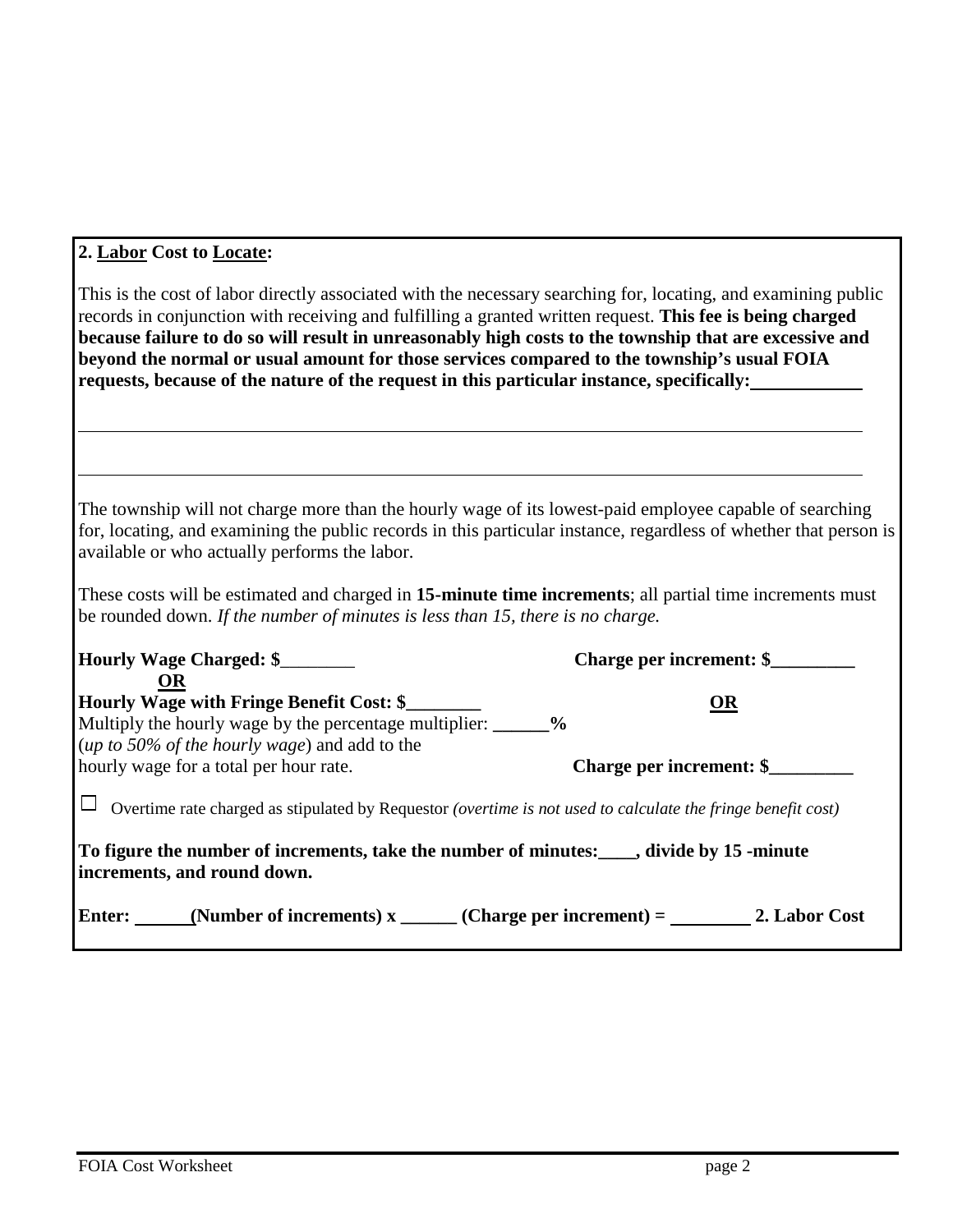|  |  |  |  | 3a. Employee Labor Cost for Separating Exempt from Non-Exempt (Redacting): |  |
|--|--|--|--|----------------------------------------------------------------------------|--|
|  |  |  |  |                                                                            |  |

*(Fill this out if using a township employee. If contracted, use No. 3b instead).*

The township will not charge for labor directly associated with redaction if it knows or has reason to know that it previously redacted the record in question and still has the redacted version in its possession.

**This fee is being charged because failure to do so will result in unreasonably high costs to the township that are excessive and beyond the normal or usual amount for those services compared to the township's usual FOIA requests, because of the nature of the request in this particular instance, specifically:**

This is the cost of labor of a **township employee**, including necessary review, directly associated with separating and deleting exempt from nonexempt information. This shall not be more than the hourly wage of the **township's lowest-paid employee** capable of separating and deleting exempt from nonexempt information in this particular instance, regardless of whether that person is available or who actually performs the labor.

These costs will be estimated and charged in **15-minute time increments**; all partial time increments must be rounded down. *If the number of minutes is less than 15, there is no charge.*

| Hourly Wage Charged: \$<br><b>OR</b>                                                                                                                               | Charge per increment: \$ |  |
|--------------------------------------------------------------------------------------------------------------------------------------------------------------------|--------------------------|--|
| Hourly Wage with Fringe Benefit Cost: \$<br>Multiply the hourly wage by the percentage multiplier: ____%<br>( <i>up to 50% of the hourly wage</i> ) and add to the | <b>OR</b>                |  |
| hourly wage for a total per hour rate.                                                                                                                             | Charge per increment: \$ |  |
| Overtime rate charged as stipulated by Requestor (overtime is not used to calculate the fringe benefit cost)                                                       |                          |  |
| To figure the number of increments, take the number of minutes: ____, divide by 15 -minute<br>increments, and round down.                                          |                          |  |
| Enter: (Number of increments) $x$ (Charge per increment) = ______                                                                                                  | 3a. Labor Cost           |  |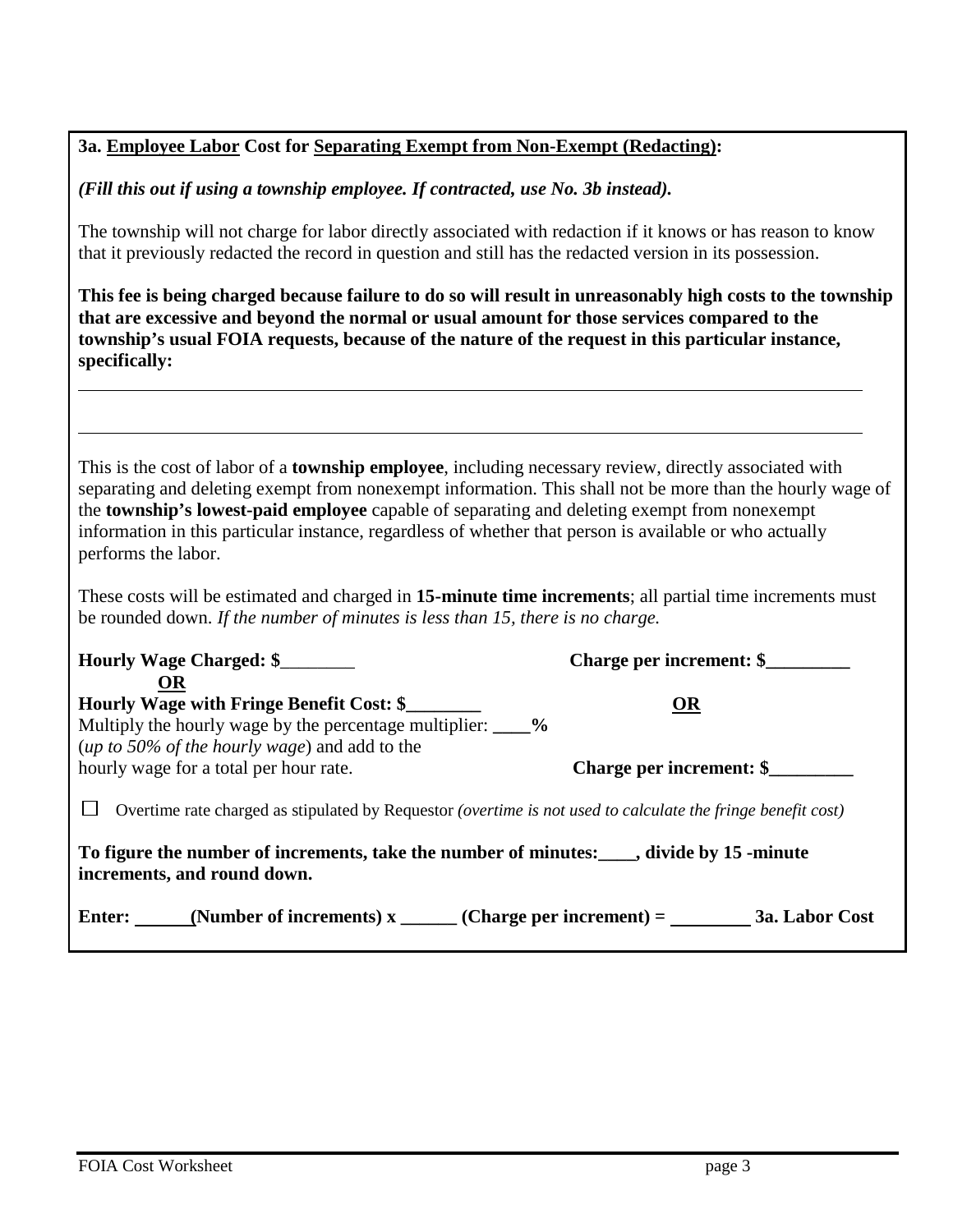|  | 3b. Contracted Labor Cost for Separating Exempt from Non-Exempt (Redacting): |  |
|--|------------------------------------------------------------------------------|--|
|  |                                                                              |  |

*(Fill this out if using a contractor, such as the attorney. If using in-house employee, use No. 3a instead.)*

The township will not charge for labor directly associated with redaction if it knows or has reason to know that it previously redacted the record in question and still has the redacted version in its possession.

**This fee is being charged because failure to do so will result in unreasonably high costs to the township that are excessive and beyond the normal or usual amount for those services compared to the township's usual FOIA requests, because of the nature of the request in this particular instance, specifically:**

As this township does not employ a person capable of separating exempt from non-exempt information in this particular instance, as determined by the FOIA Coordinator, this is the cost of labor of a **contractor** (i.e.: outside attorney), including necessary review, directly associated with separating and deleting exempt information from nonexempt information. This shall not exceed an amount equal to 6 times the state minimum hourly wage rate of \$8.15 (6 x  $8.15 = $48.90$ ).

Name of contracted person or firm:

These costs will be estimated and charged in **15-minute time increments**; all partial time increments must be rounded down. *If the number of minutes is less than 15, there is no charge.*

**Hourly Cost Charged: \$**\_\_\_\_\_\_\_\_ **Charge per increment: \$\_\_\_\_\_\_\_\_\_**

**To figure the number of increments, take the number of minutes:\_\_\_\_, divide by 15 -minute increments, and round down.** 

| Enter: | (Number of increments) $x$ | (Charge per increment) $=$ | 3b. Labor Cost |
|--------|----------------------------|----------------------------|----------------|
|--------|----------------------------|----------------------------|----------------|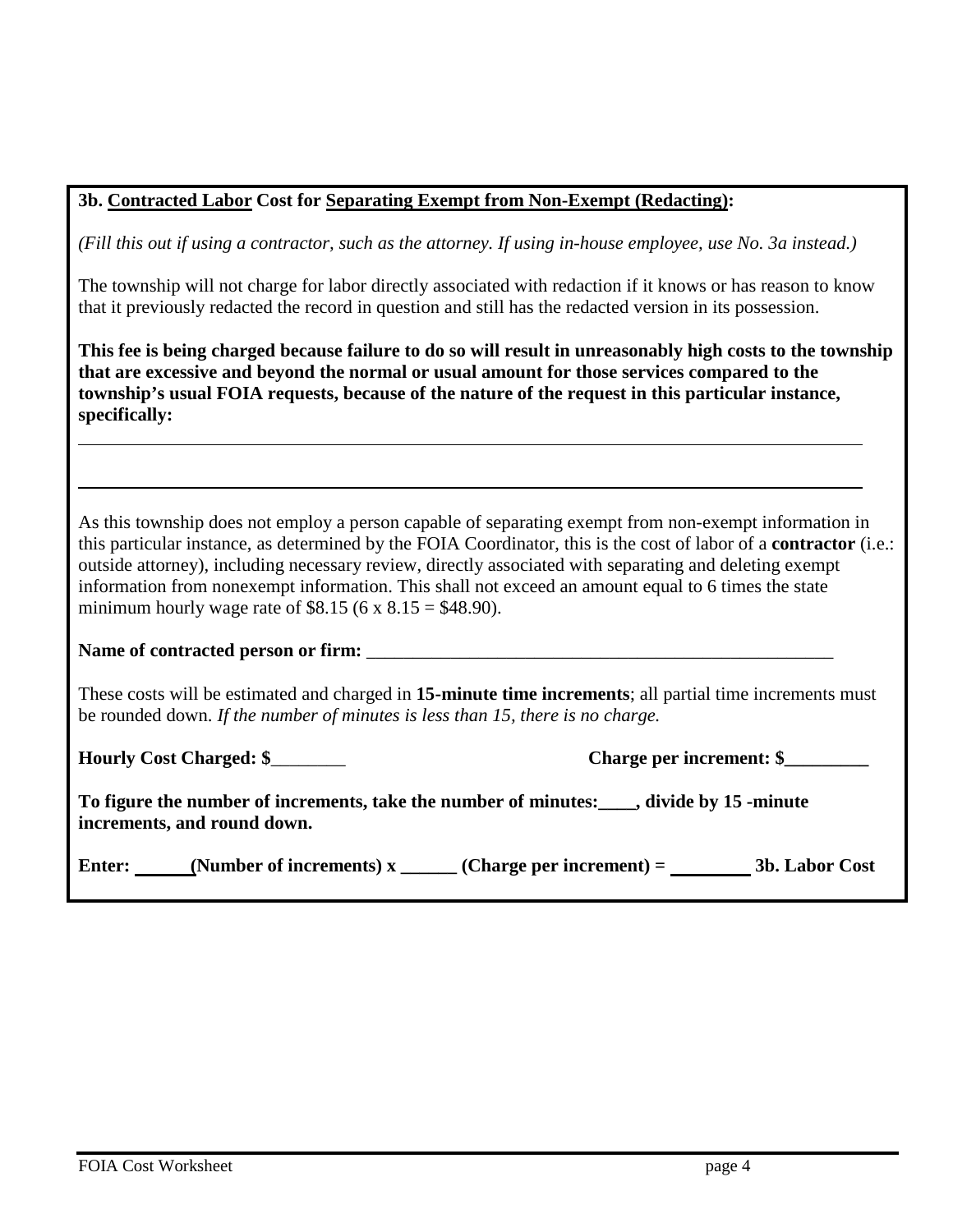# **4. Copying / Duplication Cost:**

Copying costs may be charged if a copy of a public record is requested, or for the necessary copying of a record for inspection (*for example, to allow for blacking out exempt information, to protect old or delicate original records, or because the original record is a digital file or database not available for public inspection*).

## **No more than the actual cost of a sheet of paper, up to maximum 10 cents per sheet for:**

- **Letter** (8 ½ x 11-inch, single and double-sided)**: 10 cents per sheet**
- **Legal** (8 ½ x 14-inch, single and double-sided)**: 10 cents per sheet**

### **No more than the actual cost of a sheet of paper for other paper sizes:**

• **Other paper sizes** (single and double-sided)**: 10 cents per sheet**

### **Actual and most reasonably economical cost of non-paper physical digital media:**

• *Circle applicable:* Disc / Tape / Drive / Other Digital Medium **Cost per Item:** 

The cost of paper copies **must** be calculated as a total cost per sheet of paper. The fee **cannot exceed** 10 cents per sheet of paper for copies of public records made on 8-1/2- by 11-inch paper or 8-1/2- by 14-inch paper. A township **must** utilize the most economical means available for making copies of public records, including using double-sided printing, if cost saving and available.

Enter: **(number of sheets)** x 10 cents (cost per sheet) = 4. Total copy cost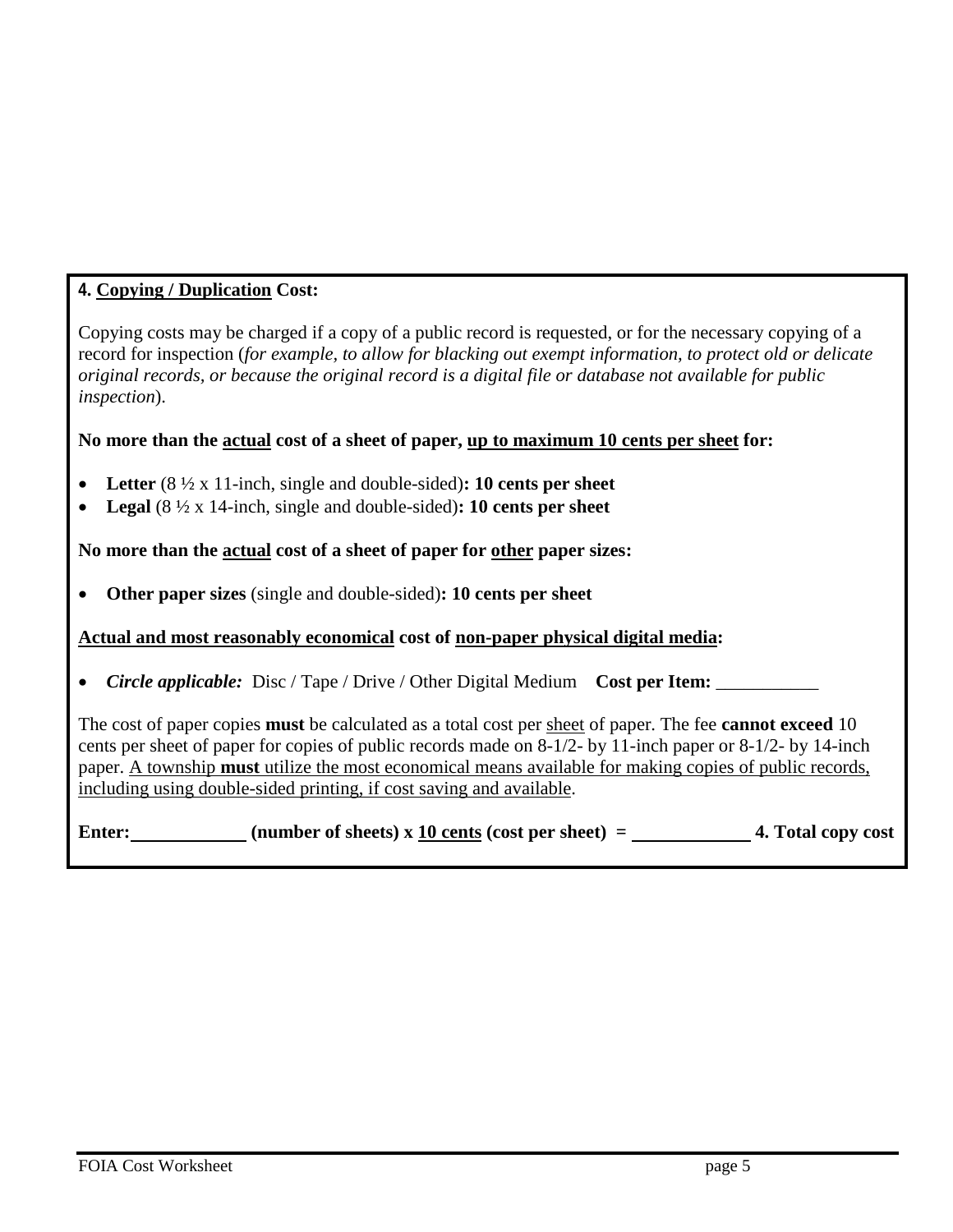| 5. Mailing Cost:                                                                                                                                                                                                                                                                                                                          |
|-------------------------------------------------------------------------------------------------------------------------------------------------------------------------------------------------------------------------------------------------------------------------------------------------------------------------------------------|
| The township will charge the actual cost of mailing, if any, for sending records in a reasonably economical<br>and justifiable manner. Delivery confirmation is not required.                                                                                                                                                             |
| The township <i>may</i> charge for the <u>least expensive form</u> of postal delivery confirmation.<br>$\bullet$<br>The township <i>cannot</i> charge more for expedited shipping or insurance unless specifically requested by<br>$\bullet$<br>the requestor.*                                                                           |
| <b>Actual Cost of Envelope or Packaging: \$</b>                                                                                                                                                                                                                                                                                           |
| <b>Actual Cost of Postage:</b><br>\$______________ per stamp<br>\$___________ per pound                                                                                                                                                                                                                                                   |
| Actual Cost (least expensive) Postal Delivery Confirmation: \$                                                                                                                                                                                                                                                                            |
| <i>*Expedited Shipping or Insurance as Requested: \$________</i>                                                                                                                                                                                                                                                                          |
| * Requestor has requested expedited shipping or insurance<br>$\Box$                                                                                                                                                                                                                                                                       |
| <b>Number of Envelopes or Packages times cost:</b>                                                                                                                                                                                                                                                                                        |
| $\frac{\ }{1}$ $\frac{\ }{1}$ $\frac{\ }{1}$ $\frac{\ }{1}$ $\frac{\ }{1}$ $\frac{\ }{1}$ $\frac{\ }{1}$ $\frac{\ }{1}$ $\frac{\ }{1}$ $\frac{\ }{1}$ $\frac{\ }{1}$ $\frac{\ }{1}$ $\frac{\ }{1}$ $\frac{\ }{1}$ $\frac{\ }{1}$ $\frac{\ }{1}$ $\frac{\ }{1}$ $\frac{\ }{1}$ $\frac{\ }{1}$ $\frac{\ }{1}$ $\frac{\ }{1}$ $\frac{\ }{1}$ |
| Enter: ___________(number of packages) $x$ ______(cost) = __________5. Total mailing cost                                                                                                                                                                                                                                                 |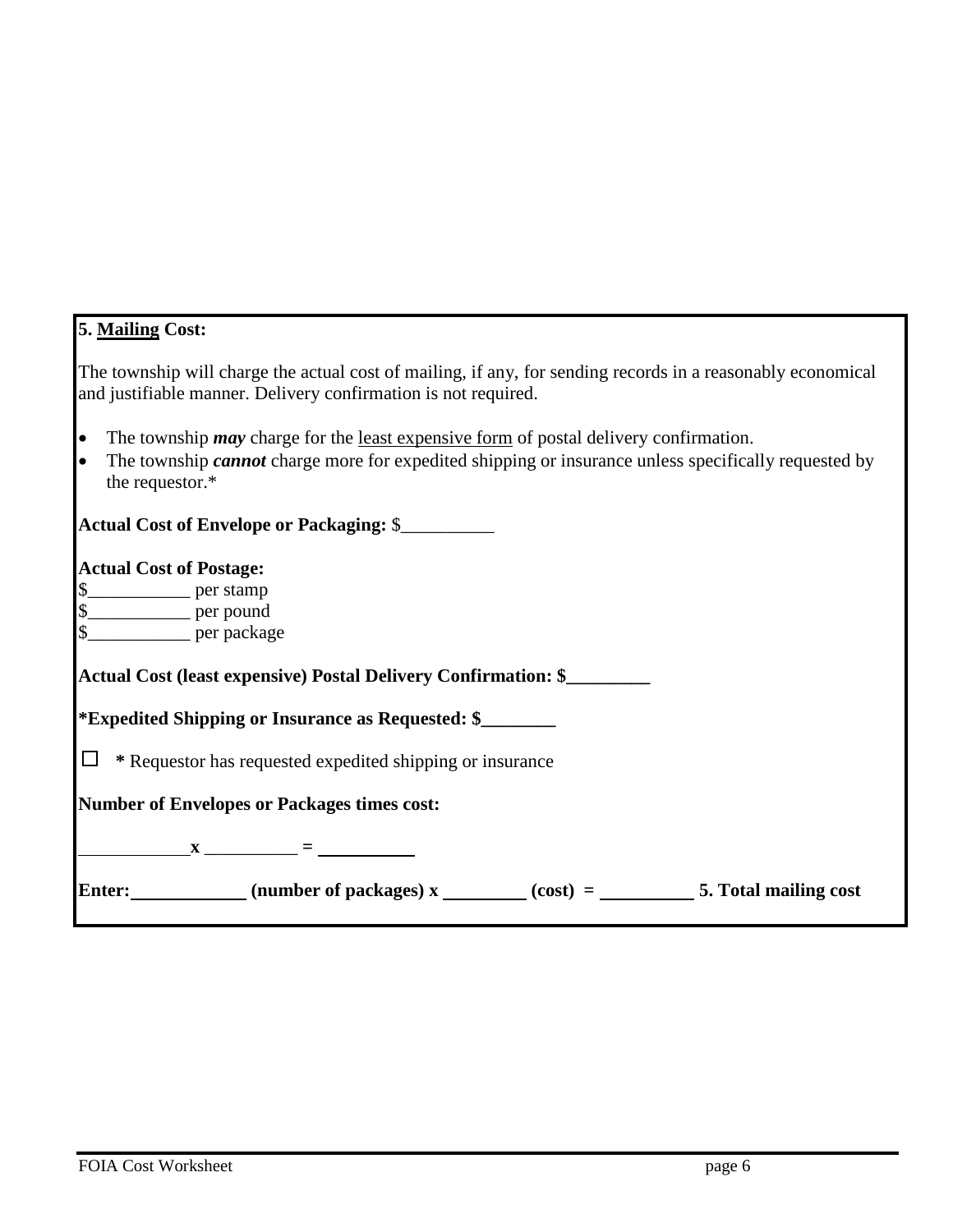# **6a. Copying/Duplicating Cost for Records Already on Township's Website:**

The Township will include the website address for a record in its written response to the requestor. However, if the requestor thereafter stipulates that the public record be provided to him or her in a paper format or non-paper physical digital media, the township will provide the public records in the specified format and may charge copying costs to provide those copies.

## **No more than the actual cost of a sheet of paper, up to maximum 10 cents per sheet for:**

- **Letter** (8 ½ x 11-inch, single and double-sided)**: 10 cents per sheet**
- **Legal** (8 ½ x 14-inch, single and double-sided)**: 10 cents per sheet**

**No more than the actual cost of a sheet of paper for other paper sizes:**

• **Other paper sizes** (single and double-sided)**: 10 cents / dollars per sheet**

**Actual and most reasonably economical cost of non-paper physical digital media:**

• *Circle applicable:* Disc / Tape / Drive / Other Digital Medium **Cost per Item:** \_\_\_\_\_\_\_\_\_\_\_

 $\Box$  Requestor has stipulated that some / all of the requested records that are already available on the **township's website be provided in a paper or non-paper physical digital medium.**

**Enter:**  $\qquad (item) x \qquad \qquad (cost) = \qquad \qquad 6a. Web copy cost$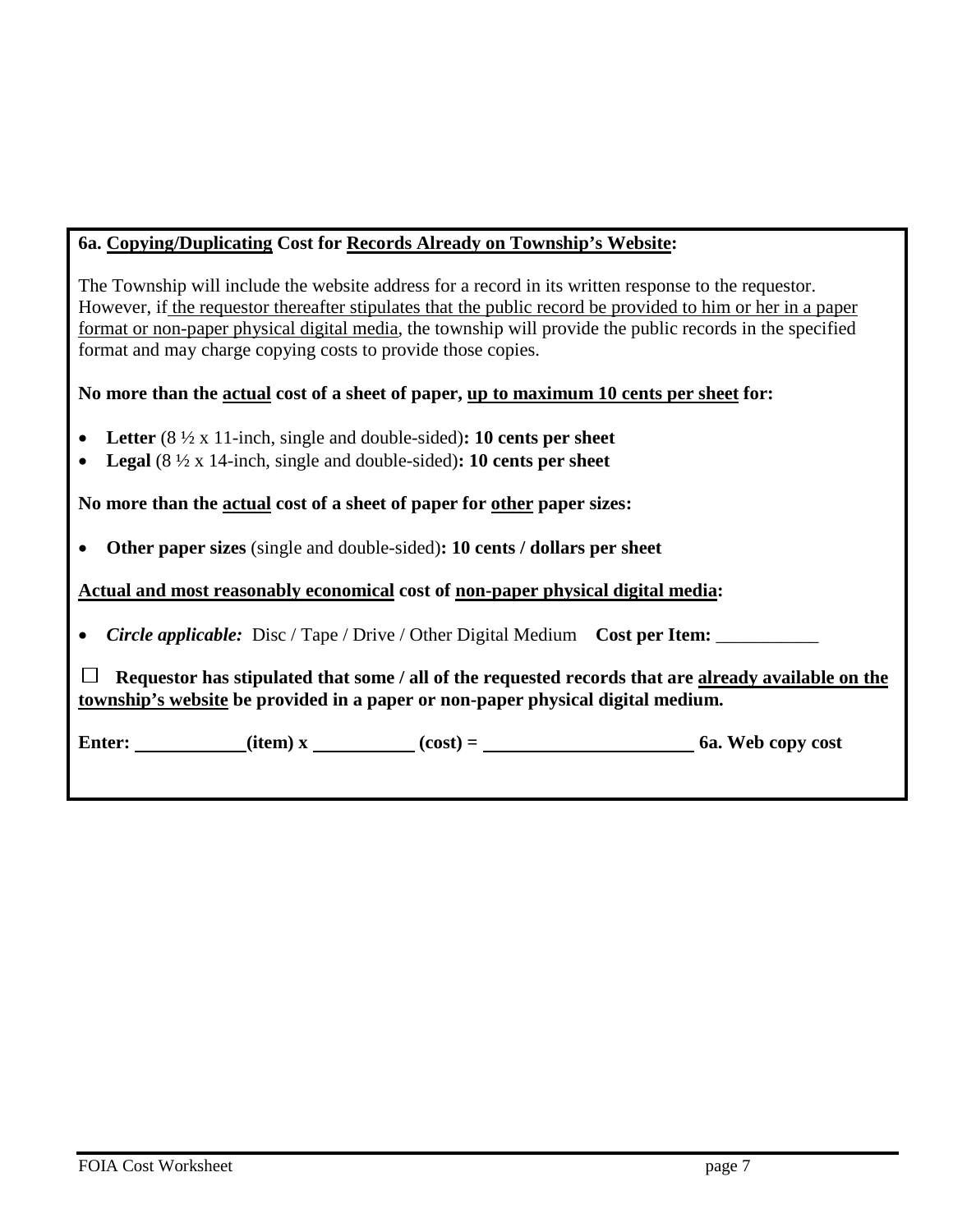## **6b. Labor Cost for Copying/Duplicating Records Already on Township's Website:**

This shall not be more than the hourly wage of the township's lowest-paid employee capable of necessary duplication or publication in this particular instance, regardless of whether that person is available or who actually performs the labor. These costs will be estimated and charged in **15-minute time increments**; all partial time increments must be rounded down. *If the number of minutes is less than 15, there is no charge.*

| Hourly Wage Charged: \$<br>OR                                                                                                                                                                                                                                                                       | Charge per increment: \$ |  |
|-----------------------------------------------------------------------------------------------------------------------------------------------------------------------------------------------------------------------------------------------------------------------------------------------------|--------------------------|--|
| <b>Hourly Wage with Fringe Benefit Cost: \$</b>                                                                                                                                                                                                                                                     | OR                       |  |
| Multiply the hourly wage by the percentage multiplier: 50%<br>and add to the hourly wage for a total per hour rate.<br>The township may use a fringe benefit multiplier greater<br>than the 50% limitation, not to exceed the actual costs of<br>providing the information in the specified format. | Charge per increment: \$ |  |
| Overtime rate charged as stipulated by Requestor                                                                                                                                                                                                                                                    |                          |  |
| To figure the number of increments, take the number of minutes: _____, divide by 15-minute<br>increments, and round down.                                                                                                                                                                           |                          |  |
| Enter: (Number of increments) $x$ (Charge per increment) = 6b. Web labor cost                                                                                                                                                                                                                       |                          |  |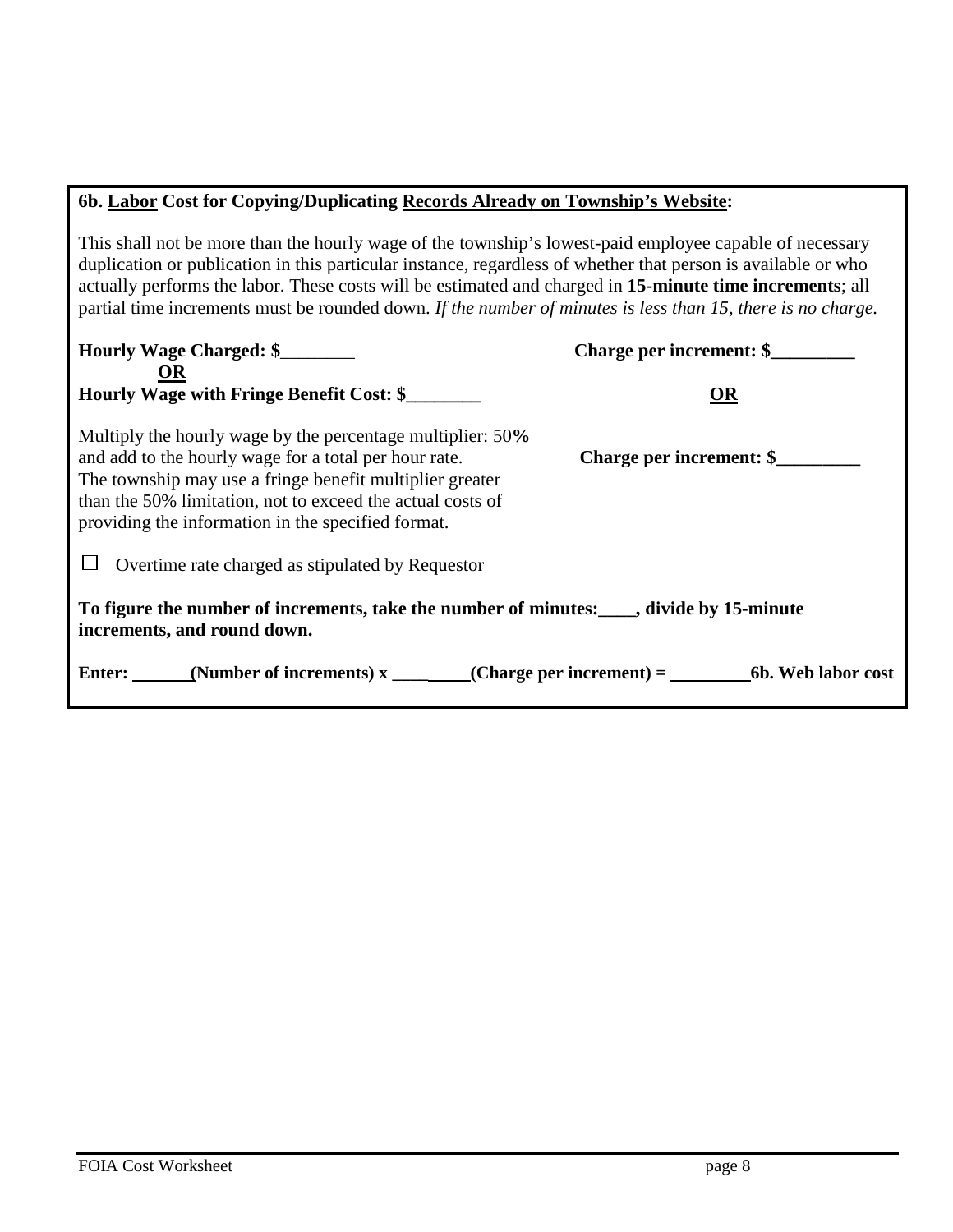# **6c. Mailing Cost for Records Already on Township's Website:**

| The township will charge the actual cost of mailing, if any, for sending records in a reasonably economical<br>and justifiable manner. Delivery confirmation is not required.                                                                            |
|----------------------------------------------------------------------------------------------------------------------------------------------------------------------------------------------------------------------------------------------------------|
| l.<br>The township <i>may</i> charge for the <u>least expensive form</u> of postal delivery confirmation.<br>The township <i>cannot</i> charge more for expedited shipping or insurance unless specifically requested by<br>$\bullet$<br>the requestor.* |
| Actual Cost of Envelope or Packaging: \$                                                                                                                                                                                                                 |
| <b>Actual Cost of Postage:</b><br>$\frac{\text{g}}{\text{g}}$ per stamp per pound<br>\$                                                                                                                                                                  |
| Actual Cost (least expensive) Postal Delivery Confirmation: \$                                                                                                                                                                                           |
| <i>*Expedited Shipping or Insurance as Requested: \$</i>                                                                                                                                                                                                 |
| $\Box$<br>* Requestor has requested expedited shipping or insurance                                                                                                                                                                                      |
| <b>Number of Envelopes or Packages times cost:</b>                                                                                                                                                                                                       |
|                                                                                                                                                                                                                                                          |
| Enter: (number of packages) x (cost) = (cost) = 6c. Total mailing cost                                                                                                                                                                                   |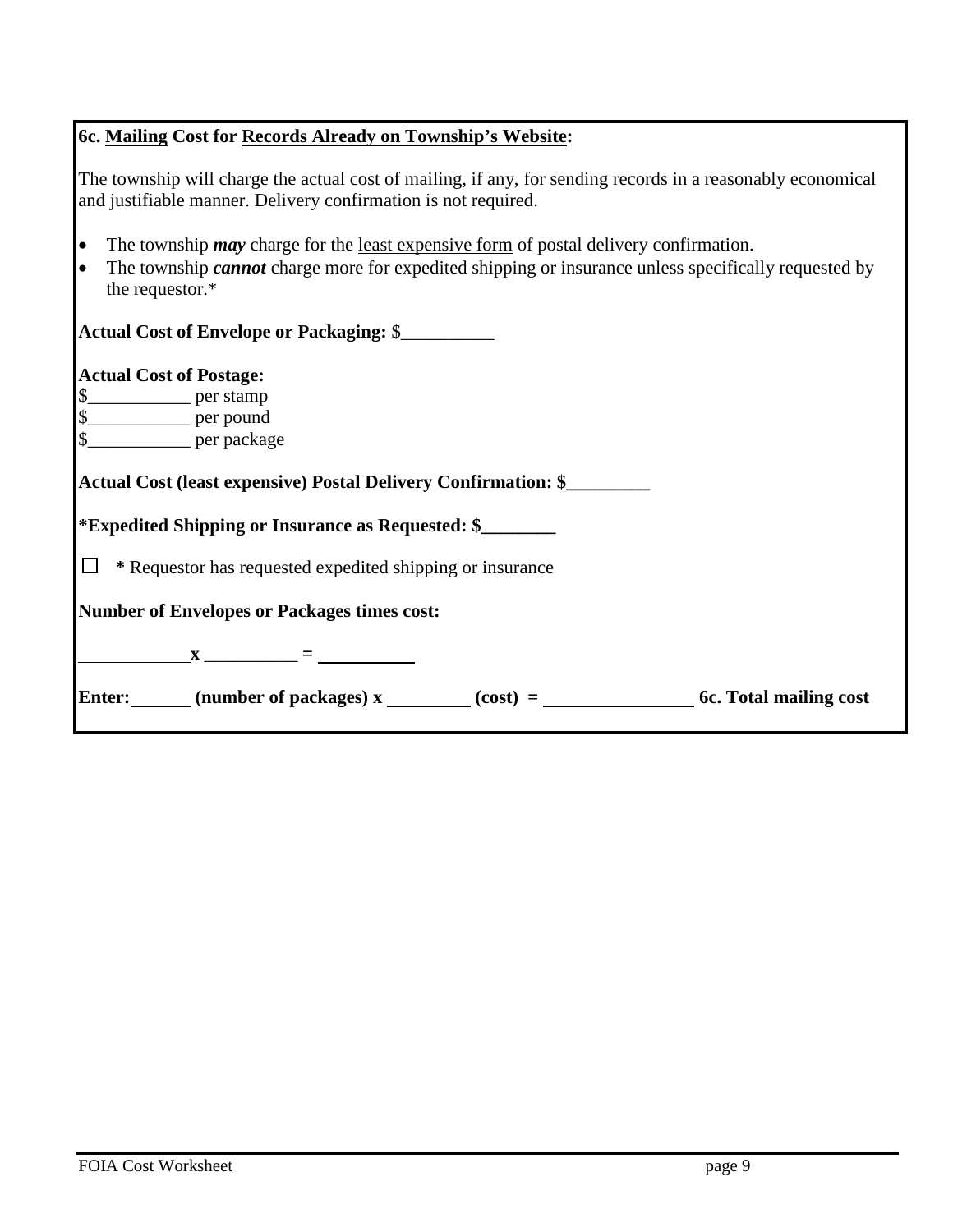# **COST**

## **Estimated Time Frame to Provide Records:**

\_\_\_\_\_\_\_\_\_\_\_\_\_\_\_\_\_\_\_\_\_\_\_\_\_ (*days or date*) The time frame estimate is nonbinding upon the township, but the township is providing the estimate in good faith. Providing an estimated time frame does not relieve the township from any of the other requirements of this act.

# **Subtotal Fees Before Waivers, Discounts or Deposits:**

| 1. Labor Cost for Copying:                     |                          |
|------------------------------------------------|--------------------------|
| 2. Labor Cost to Locate:                       |                          |
| <b>3a. Labor Cost to Redact</b>                |                          |
| 3b. Contract Labor Cost to Redact:             |                          |
| <b>4. Copying/Duplication Cost:</b>            |                          |
| 5. Mailing Cost:                               |                          |
| 6a. Copying/Duplication of Records on Website: |                          |
| 6b. Labor Cost for Copying Records on Website: |                          |
| 6c. Mailing Costs for Records on Website:      |                          |
|                                                | <b>Subtotal Fees: \$</b> |
|                                                |                          |

| <b>Waiver: Public Interest</b>                                                                                |                                                                                                                   |  |  |  |
|---------------------------------------------------------------------------------------------------------------|-------------------------------------------------------------------------------------------------------------------|--|--|--|
|                                                                                                               | A search for a public record may be conducted or copies of public records may be furnished without charge         |  |  |  |
|                                                                                                               | or at a reduced charge if the township determines that a waiver or reduction of the fee is in the public interest |  |  |  |
| because searching for or furnishing copies of the public record can be considered as primarily benefiting the |                                                                                                                   |  |  |  |
| general public.                                                                                               |                                                                                                                   |  |  |  |
| All fees are waived                                                                                           | OR All fees are reduced by: __________%                                                                           |  |  |  |
| <b>Subtotal Fees after waived or reduction: \$</b>                                                            |                                                                                                                   |  |  |  |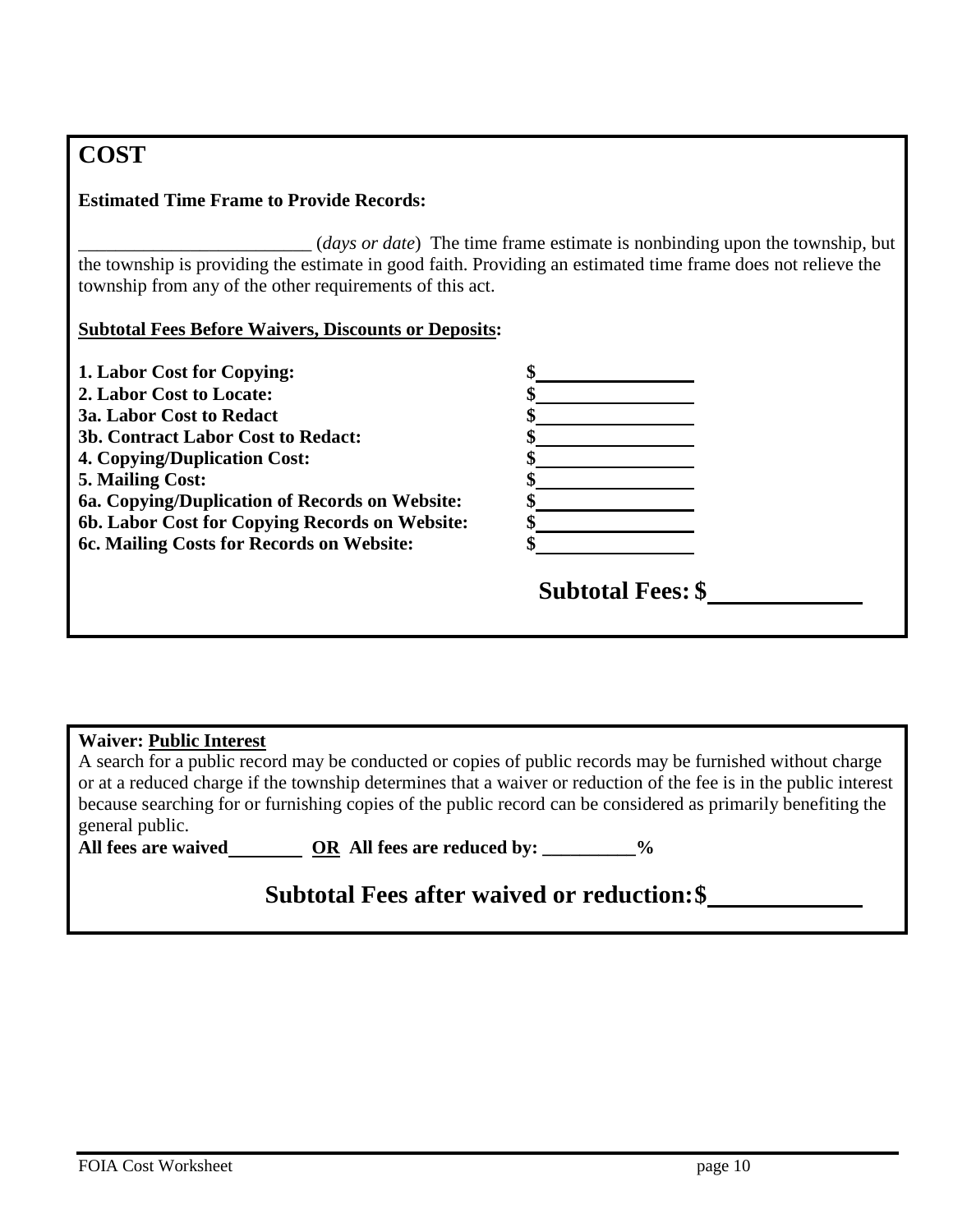#### **Discount: Indigence**

A public record search **must** be made and a copy of a public record **must** be furnished **without charge for the first \$20.00 of the fee** for each request by an individual who is entitled to information under this act and who:

**1)** Submits an affidavit stating that the individual is indigent and receiving specific public assistance, **OR**

**2)** If not receiving public assistance, stating facts showing inability to pay the cost because of indigence.

If a requestor is ineligible for the discount, the public body shall inform the requestor specifically of the reason for ineligibility in the public body's written response. An individual is ineligible for this fee reduction if **ANY** of the following apply:

- 1) The individual has previously received discounted copies of public records from the same public body twice during that calendar year, **OR**
- 2) The individual requests the information in conjunction with outside parties who are offering or providing payment or other remuneration to the individual to make the request. A public body may require a statement by the requestor in the affidavit that the request is not being made in conjunction with outside parties in exchange for payment or other remuneration.

**Eligible for Indigence Discount**

# **Subtotal Fees after \$20 discount subtracted: \$**

## **Discount: Nonprofit Organization**

A public record search **must** be made and a copy of a public record **must** be furnished **without charge for the first \$20.00 of the fee** for each request by a nonprofit organization formally designated by the state to carry out activities under subtitle C of the federal Developmental Disabilities Assistance and Bill of Rights Act of 2000 and the federal Protection and Advocacy for Individuals with Mental Illness Act, if the request meets **ALL** of the following requirements:

- 1) Is made directly on behalf of the organization or its clients.
- 2) Is made for a reason wholly consistent with the mission and provisions of those laws under section 931 of the Michigan Mental Health Code, 1974 PA 258, MCL 330.1931.
- 3) Is accompanied by documentation of its designation by the state, if requested by the township.

**Eligible for Nonprofit Discount**

# **Subtotal Fees after \$20 discount subtracted: \$**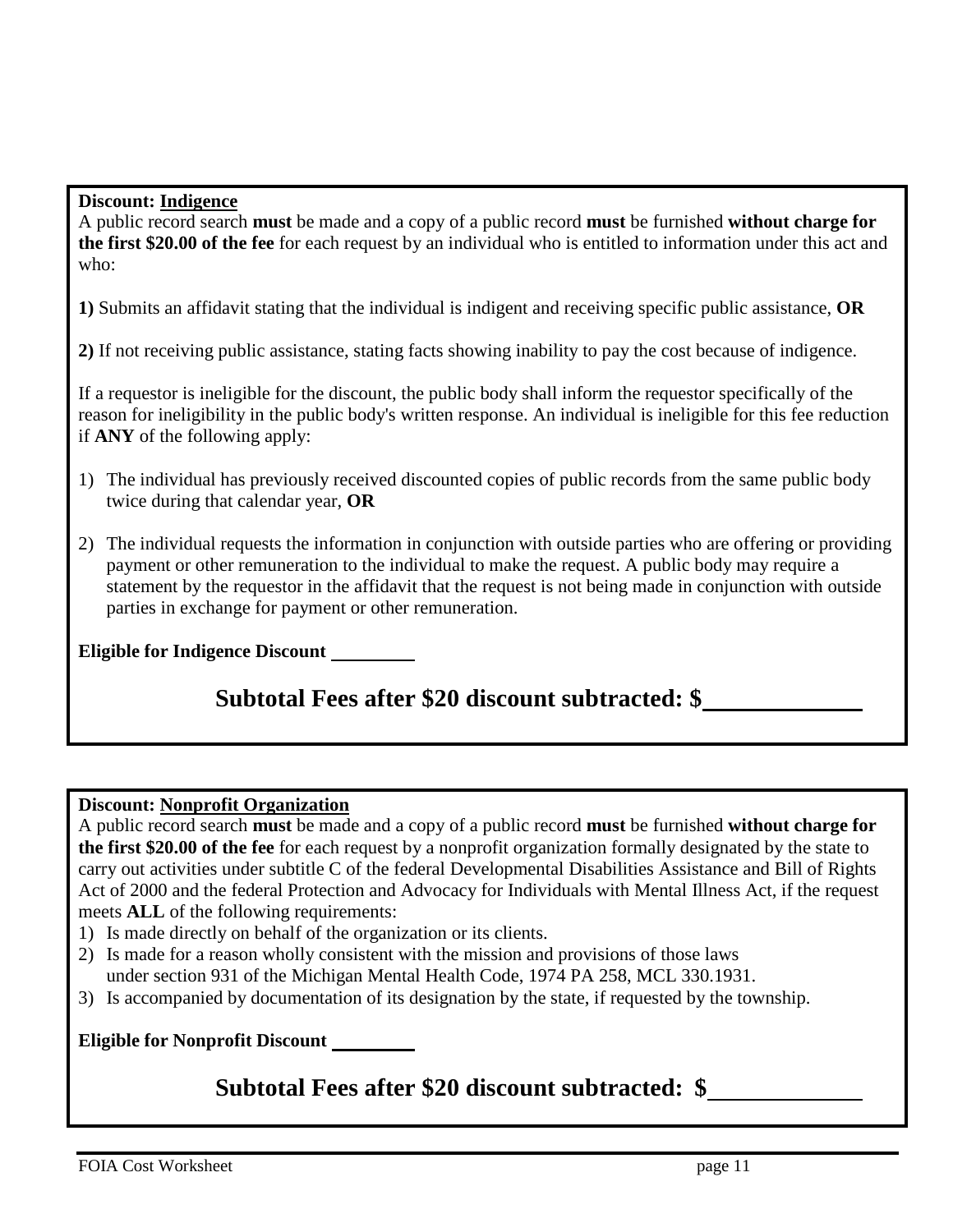#### **Deposit: Good Faith**

The township may require a good-faith deposit in either its initial response or a subsequent response before providing the public records to the requestor **if the entire fee estimate or charge authorized under this section exceeds \$50.00**, based on a good-faith calculation of the total fee. The deposit cannot exceed 1/2 of the total estimated fee.

Percent of Deposit: \_\_\_\_\_\_\_\_\_%

**Date Paid:**

**Deposit Amount Required: \$\_\_\_\_\_\_\_\_\_**

#### **Deposit: Increased Deposit Due to Previous FOIA Fees Not Paid In Full**

After a township has granted and fulfilled a written request from an individual under this act, if the township has not been paid in full the total amount of fees for the copies of public records that the township made available to the individual as a result of that written request, **the township may require an increased estimated fee deposit of up to 100% of the estimated fee before it begins a full public record search for any subsequent written request from that individual** if **ALL** of the following apply:

- a) The final fee for the prior written request was not more than 105% of the estimated fee.
- b) The public records made available contained the information being sought in the prior written request and are still in the township's possession.
- **c)** The public records were made available to the individual, subject to payment, within the best effort estimated time frame given for the previous request.
- d) Ninety (90) days have passed since the township notified the individual in writing that the public records were available for pickup or mailing.
- e) The individual is unable to show proof of prior payment to the township.
- f) The township calculates a detailed itemization, as required under MCL 15.234, that is the basis for the current written request's increased estimated fee deposit.

A township **can no longer require an increased estimated fee deposit** from an individual if **ANY** of the following apply:

- a) The individual is able to show proof of prior payment in full to the township, **OR**
- b) The township is subsequently paid in full for the applicable prior written request, **OR**
- c) Three hundred sixty-five (365) days have passed since the individual made the written request for which full payment was not remitted to the township.

**Percent of Deposit Required: \_\_\_\_\_\_\_\_\_%**

**Date Paid:**

**Deposit Amount Required: \$\_\_\_\_\_\_\_\_\_**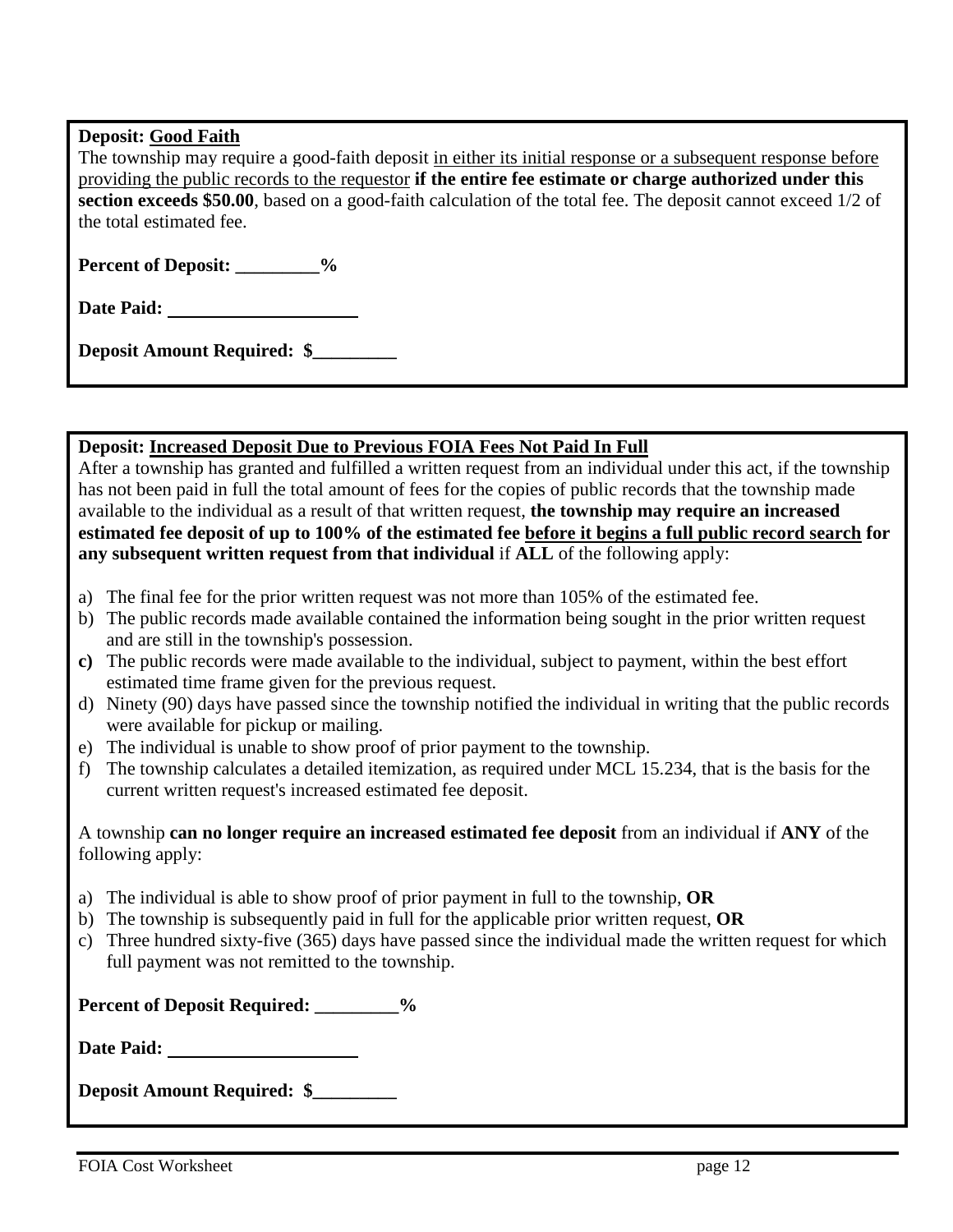| <b>Late Response Labor Costs Reduction</b><br>If the township does not respond to a written request in a timely manner as required under MCL $15.235(2)$ ,<br>the township <b>must</b> do the following:                                                                                                                                                                                                                                                                                                                                       |  |  |
|------------------------------------------------------------------------------------------------------------------------------------------------------------------------------------------------------------------------------------------------------------------------------------------------------------------------------------------------------------------------------------------------------------------------------------------------------------------------------------------------------------------------------------------------|--|--|
| <b>Reduce the charges for labor costs</b> otherwise permitted by 5% for each day the township exceeds the time<br>permitted for a response to the request, with a maximum 50% reduction, if EITHER of the following<br>applies:                                                                                                                                                                                                                                                                                                                |  |  |
| The late response was willful and intentional, OR<br>1.                                                                                                                                                                                                                                                                                                                                                                                                                                                                                        |  |  |
| 2. The written request included language that conveyed a request for information within the first 250 words<br>of the body of a letter, facsimile, electronic mail, or electronic mail attachment, or specifically included<br>the words, characters, or abbreviations for "freedom of information," "information," "FOIA," "copy", or<br>a recognizable misspelling of such, or appropriate legal code reference for this act, on the front of an<br>envelope, or in the subject line of an electronic mail, letter, or facsimile cover page. |  |  |
| <b>Reduction:</b>                                                                                                                                                                                                                                                                                                                                                                                                                                                                                                                              |  |  |
| Total Labor Costs \$<br>Minus Reduction \$ = Reduced Total Labor Costs \$                                                                                                                                                                                                                                                                                                                                                                                                                                                                      |  |  |

| The Public Summary of the township's FOIA Procedures and Guidelines is available free of charge<br>from: Website:<br>www.georgetown-mi.gov |                                     |  |
|--------------------------------------------------------------------------------------------------------------------------------------------|-------------------------------------|--|
| Email:                                                                                                                                     | contact@georgetown-mi.gov           |  |
| <b>Phone:</b>                                                                                                                              | 616-457-2340                        |  |
| <b>Address:</b>                                                                                                                            | 1515 Baldwin St., Jenison, MI 49428 |  |
| Request Will Be Processed, but Balance Must Be Paid Before Copies May Be Picked Up, Delivered or<br><b>Mailed</b>                          |                                     |  |
| Date Paid:                                                                                                                                 |                                     |  |
| \$<br><b>Total Balance Due:</b>                                                                                                            |                                     |  |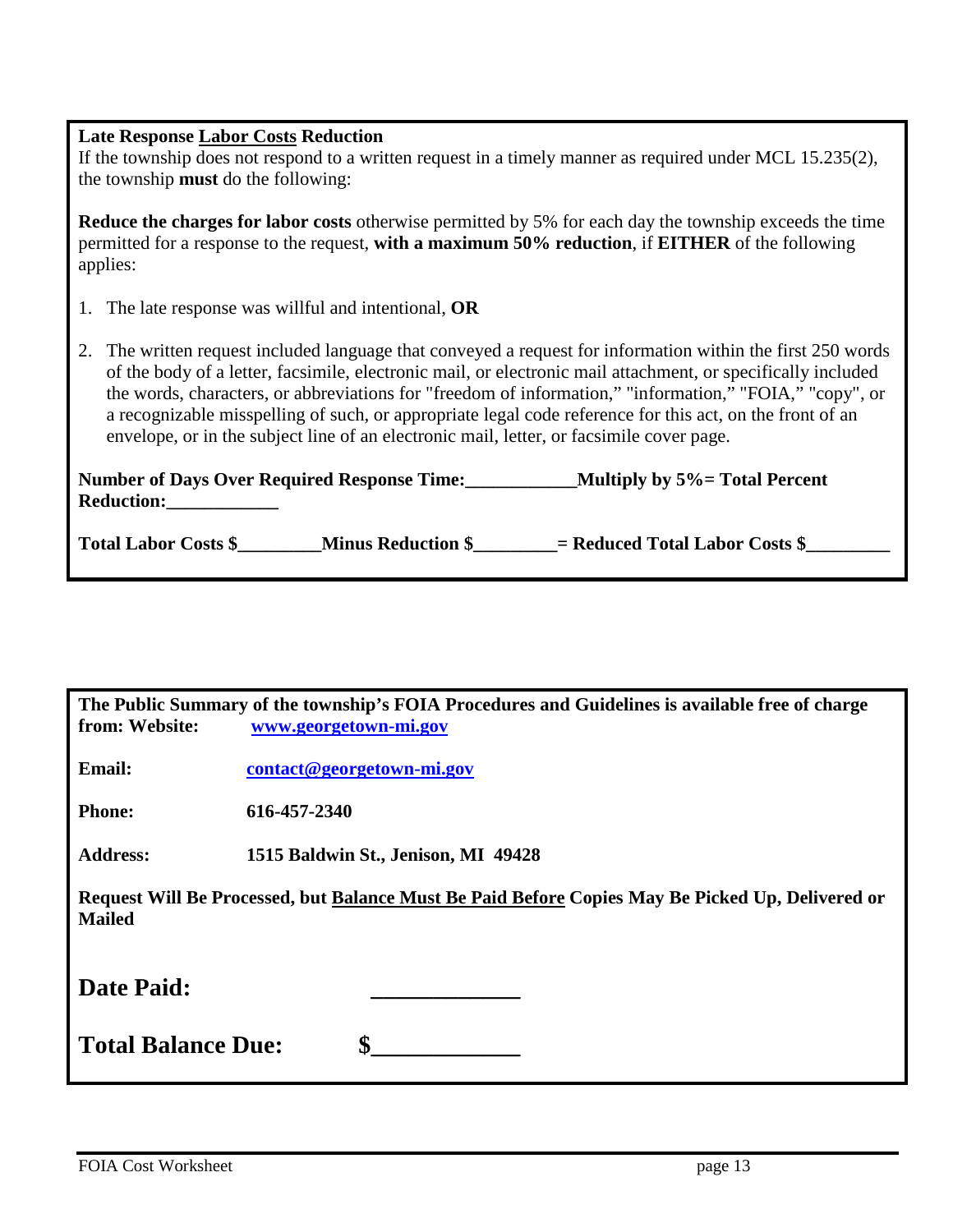#### **Notice of requester's right to seek judicial review**:

You are entitled under Section 10 of the Freedom of Information Act to commence an action in the Circuit Court to compel disclosure of the requested records if you believe they were wrongfully withheld from disclosure. If you are successful in asserting the right to inspect or receive a copy of a public record or a portion thereof, the Court will award reasonable attorney fees, costs and disbursements. If you prevail in part of your action, the Court may, in its discretion, award reasonable attorney fees, costs and disbursements or an appropriate portion thereof.

Sincerely,

Name Title for Georgetown Township

A copy of the Procedures and Guidelines and the Written Public Summary will be provided to the requestor free of charge with the response to a written request for public records, provided however, that because these Procedures and Guidelines and the Written Public Summary are maintained on the Township's website at: [www.georgetown-mi.gov,](http://www.georgetown-mi.gov/) a link to the Procedures and Guidelines and the Written Public Summary will be provided in lieu of providing paper copies of those documents.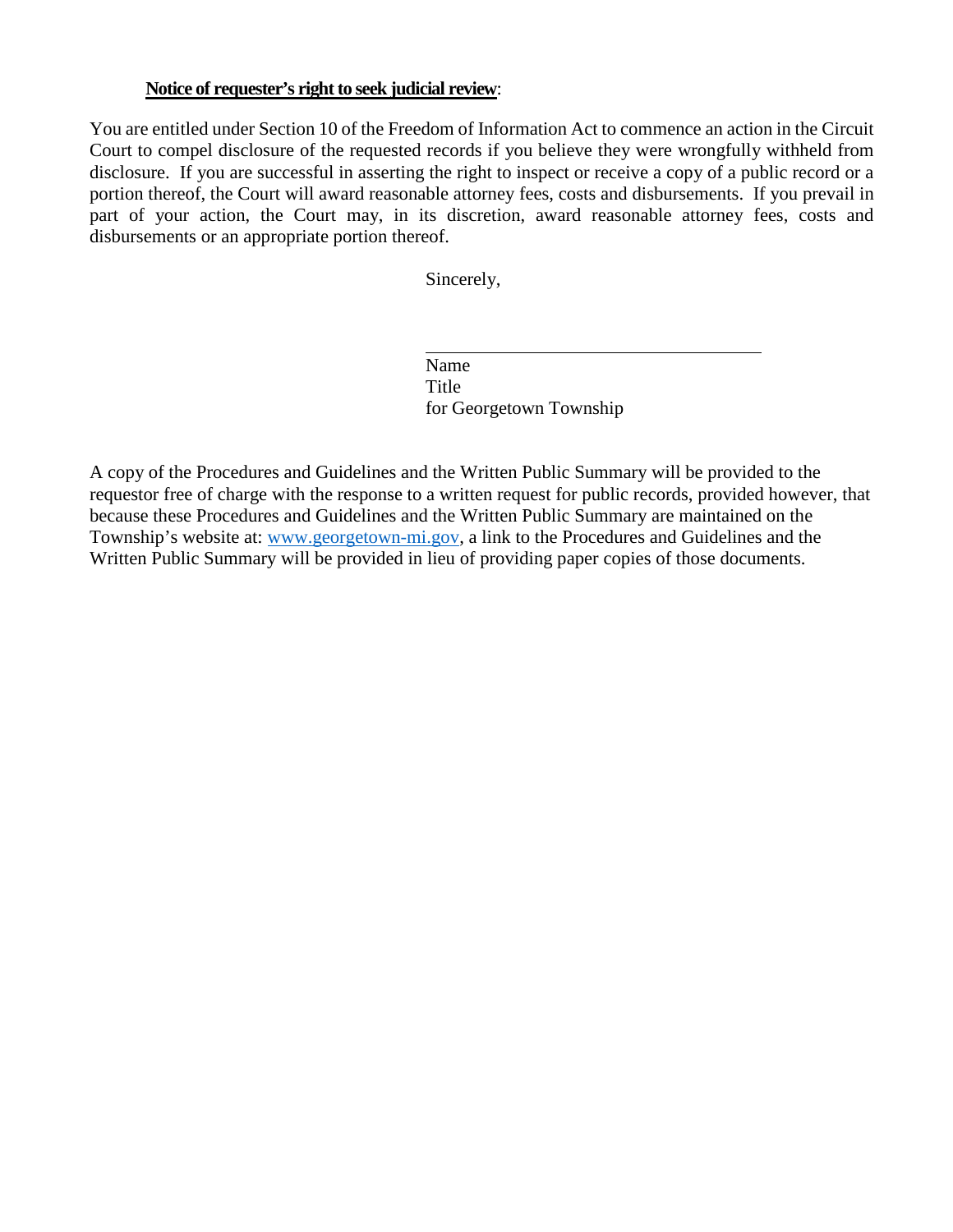## **Policy 2015-02 Georgetown Charter Township Freedom of Information Act Policy Adopted on June 22, 2015 with motion #150622-04**

## **1. PURPOSE**

It is the policy of Georgetown Township that all persons, except those incarcerated, consistent with the Michigan Freedom of Information Act (FOIA), are entitled to full and complete information regarding the affairs of government and the official acts of those who represent them as public officials and employees. The people shall be informed so that they fully participate in the democratic process.

The Township's policy with respect to FOIA requests is to comply with State law in all respects and to respond to FOIA requests in a consistent, fair, and even-handed manner regardless of who makes such a request.

The Township acknowledges that it has a legal obligation to disclose all nonexempt public records in its possession pursuant to a FOIA request. The Township acknowledges that sometimes it is necessary to invoke the exemptions identified under FOIA in order to ensure the effective operation of government and to protect the privacy of individuals.

Georgetown Township will protect the public's interest in disclosure, while balancing the requirement to withhold or redact portions of certain records. The Township's policy is to disclose public records consistent with and in compliance with State law.

### **2. IMPLEMENTATION**

The Township Board has established the following written procedures and guidelines to implement the FOIA and will create a written public summary of the specific procedures and guidelines relevant to the general public regarding how to submit written requests to the public body and explaining how to understand a public body's written responses, deposit requirements, fee calculations, and avenues for challenge and appeal. The written public summary will be written in a manner so as to be easily understood by the general public.

### **3. STATEMENT OF POLICY.**

The Township Board, acting pursuant to the authority at MCL 15.236, designates the Clerk as the FOIA Coordinator (this shall mean the Clerk or designee). He or she is authorized to designate other Township staff to act on his or her behalf to accept and process written requests for the Township's public records and approve denials.

If a request for a public record is received by fax or email, the request is deemed to have been received on the following business day. If a request is sent by email and delivered to a Township spam or junk-mail folder, the request is not deemed received until one day after the FOIA Coordinator first becomes aware of the request. The FOIA Coordinator shall note in the FOIA log both the date the request was delivered to the spam or junk-mail folder and the date the FOIA Coordinator became aware of the request.

**The FOIA Coordinator shall review Township spam and junk-mail folders on a regular basis, which shall be no less than once a month. The FOIA Coordinator shall work with Township Information**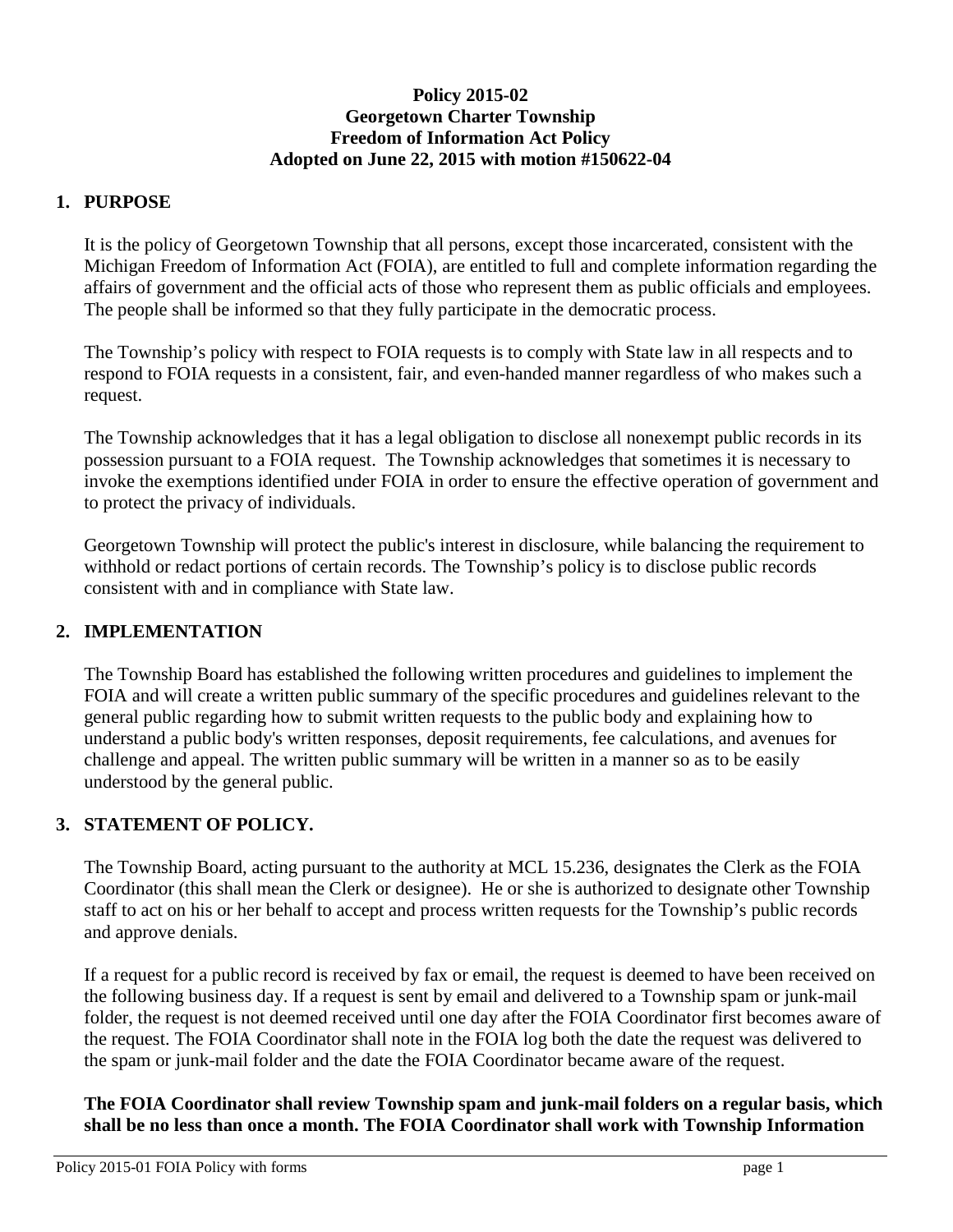#### **Technology staff to develop administrative rules for handling spam and junk-mail so as to protect Township systems from computer attacks which may be imbedded in an electronic FOIA request.**

The FOIA Coordinator may, in his or her discretion, implement administrative rules, consistent with State law and these Procedures and Guidelines to administer the acceptance and processing of FOIA requests.

The Township is not obligated to create a new public record or make a compilation or summary of information which does not already exist. Neither the FOIA Coordinator nor other Township staff are obligated to provide answers to questions contained in requests for public records or regarding the content of the records themselves.

The FOIA Coordinator shall keep a copy of all written requests for public records received by the Township on file for a period of at least one year.

The Township will make this Procedures and Guidelines document and the Written Public Summary publicly available without charge. If it does not, the Township cannot require deposits or charge fees otherwise permitted under the FOIA until it is in compliance.

A copy of this Procedures and Guidelines document and the Township's Written Public Summary must be publicly available by providing free copies both in the Township's response to a written request and upon request by visitors at the Township's office.

This Procedures and Guidelines document and the Township's Written Public Summary will be maintained on the Township's website at [www.georgetown-mi.gov](http://www.georgetown-mi.gov/) so a link to those documents will be provided in lieu of providing paper copies of those documents.

# **4. PROCESS**

### **A. Requesting a Public Record**

No specific form to submit a request for a public record is required. However, a FOIA Request Form for use by the public is available at the Township office or on the website.

Requests to inspect or obtain copies of public records prepared, owned, used, possessed or retained by the Township may be submitted on the Township's FOIA Request Form, in any other form of writing (letter, fax, email, etc.), or by verbal request.

Verbal requests for records may be documented by the Township on the Township's FOIA Request Form.

If a person makes a verbal, non-written request for information believed to be available on the Township's website, where practicable and to the best ability of the employee receiving the request, shall be informed of the pertinent website address.

A request must sufficiently describe a public record so as to enable Township personnel to identify and find the requested public record.

Written requests for public records may be submitted in person or by mail to the Township office. Requests may also be submitted electronically by fax and email. Upon their receipt, requests for public records shall be promptly forwarded to the FOIA Coordinator, or designee, for processing.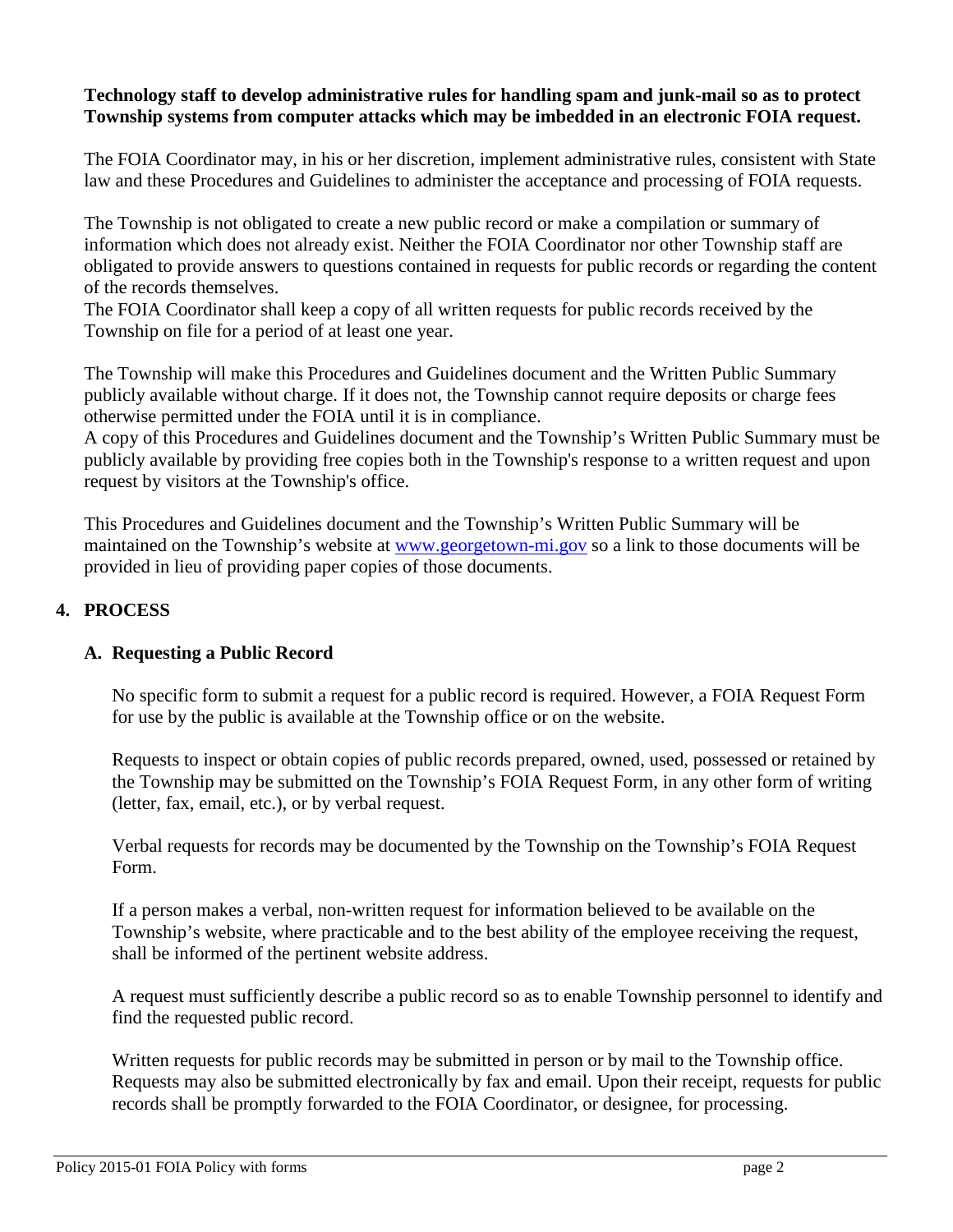A person may request that public records be provided on non-paper physical media, emailed or other otherwise provided to him or her in digital form in lieu of paper copies. The Township will comply with the request only if it possesses the necessary technological capability to provide records in the requested non-paper physical media format.

A person may subscribe to future issues of public records that are created, issued or disseminated by the Township on a regular basis by signing up for notification on the Township website. The notification process has no timeframe and may continue to be received by the subscriber.

A person serving a sentence of imprisonment in a local, state or federal correctional facility is not entitled to submit a request for a public record. The FOIA Coordinator will deny all such requests.

### **B. Processing a Request**

Unless otherwise agreed to in writing by the person making the request, the Township will issue a response within 5 business days of receipt of a FOIA request. If a request is received by fax, email or other electronic transmission, the request is deemed to have been received on the following business day.

The Township will respond to a request in one of the following ways:

- Grant the request.
- Issue a written notice denying the request.
- Grant the request in part and issue a written notice denying in part the request.
- Issue a notice indicating that due to the nature of the request the Township needs an additional 10 business days to respond for a total of no more than 15 business days. Only one such extension is permitted.
- Issue a written notice indicating that the public record requested is available at no charge on the Township's website.

# *When a request is granted:*

If the request is granted, or granted in part, the FOIA Coordinator will require that payment be made in full for the allowable fees associated with responding to the request before the public record is made available.

The FOIA Coordinator shall provide a detailed itemization of the allowable costs incurred to process the request to the person making the request.

A copy of these Procedures and Guidelines and the Written Public Summary will be provided to the requestor free of charge with the response to a written request for public records, provided however, that because these Procedures and Guidelines, and the Written Public Summary are maintained on the Township's website at: [www.georgetown-mi.gov,](http://www.georgetown-mi.gov/) a link to the Procedures and Guidelines and the Written Public Summary will be provided in lieu of providing paper copies of those documents.

If the cost of processing a FOIA request is \$50 or less, the requester will be notified of the amount due and where the documents can be obtained.

If the cost of processing a FOIA request is expected to exceed \$50 based on a good-faith calculation, or if the requestor has not paid in full for a previously granted request, the Township will require a good-faith deposit pursuant to Section 4 of this policy before processing the request.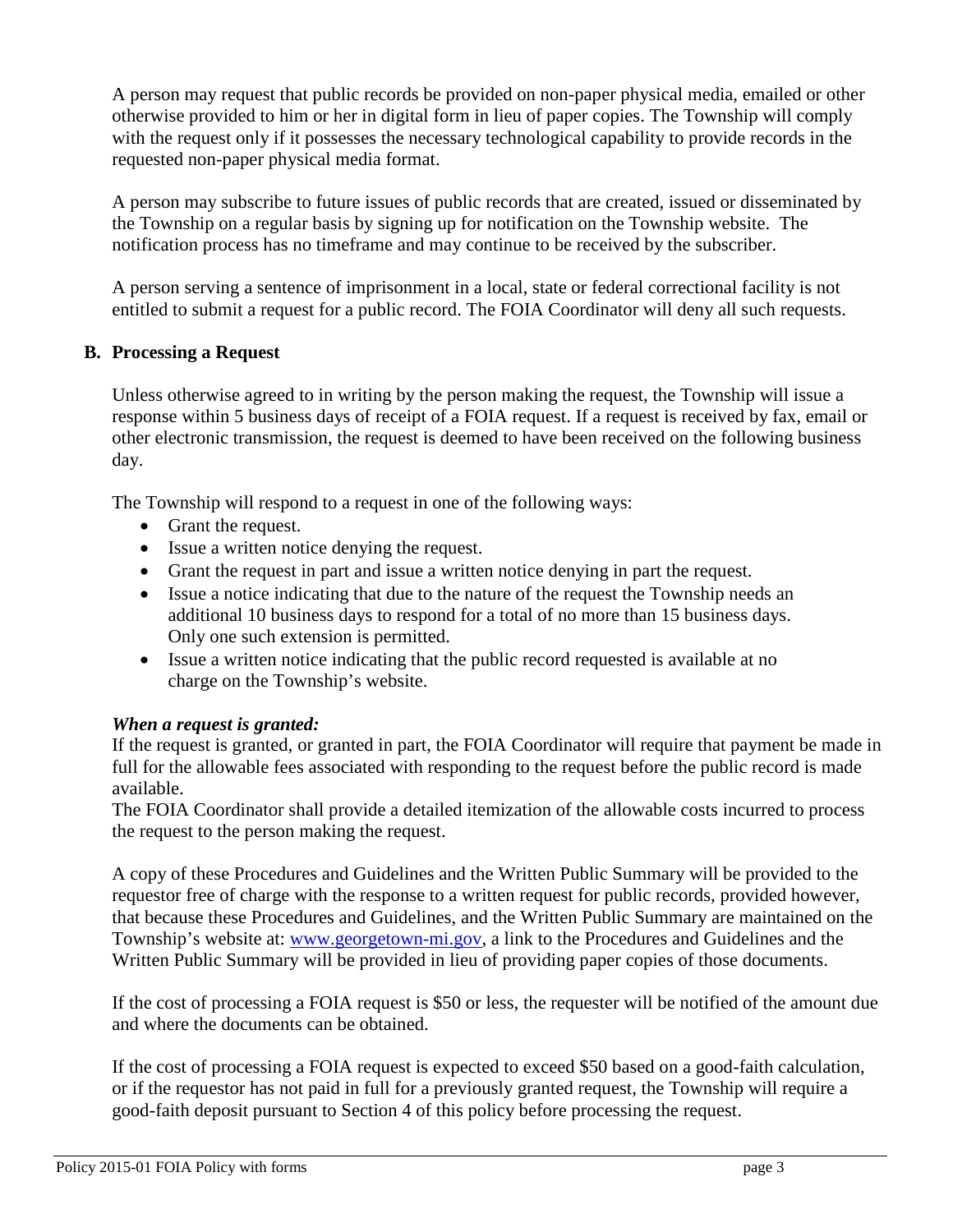In making the request for a good-faith deposit the FOIA Coordinator shall provide the requestor with a detailed itemization of the allowable costs estimated to be incurred by the Township to process the request and also provide a best efforts estimate of a time frame it will take the Township to provide the records to the requestor. The best efforts estimate shall be nonbinding on the Township, but will be made in good faith and will strive to be reasonably accurate, given the nature of the request in the particular instance, so as to provide the requested records in a manner based on the public policy expressed by Section 1 of the FOIA.

## *When a request is denied or denied in part:*

If the request is denied or denied in part, the FOIA Coordinator will issue a Notice of Denial which shall provide in the applicable circumstance:

- An explanation as to why a requested public record is exempt from disclosure; or
- A certificate that the requested record does not exist under the name or description provided by the requestor, or another name reasonably known by the Township; or
- An explanation or description of the public record or information within a public record that is separated or deleted from the public record; and
- An explanation of the person's right to submit an appeal of the denial to either the office of the Township Superintendent or seek judicial review in the Ottawa County Circuit Court;
- An explanation of the right to receive attorneys' fees, costs, and disbursements as well as actual or compensatory damages, and punitive damages of \$1,000, should they prevail in Circuit Court.
- The Notice of Denial shall be signed by the FOIA Coordinator.

If a request does not sufficiently describe a public record, the FOIA Coordinator may, in lieu of issuing a Notice of Denial indicating that the request is deficient, seek clarification or amendment of the request by the person making the request. Any clarification or amendment will be considered a new request subject to the timelines described in this Section.

### *Requests to inspect public records:*

The Township shall provide reasonable facilities and opportunities for persons to examine and inspect public records during normal business hours. The FOIA Coordinator is authorized to promulgate rules regulating the manner in which records may be viewed so as to protect Township records from loss, alteration, mutilation or destruction and to prevent excessive interference with normal Township operations.

### *Requests for certified copies:*

The FOIA Coordinator shall, upon written request, furnish a certified copy of a public record at no additional cost to the person requesting the public record.

# **C. Fee Deposits**

If the fee estimate is expected to exceed \$50.00 based on a good-faith calculation, the requestor will be asked to provide a deposit not exceeding one-half of the total estimated fee.

If a request for public records is from a person who has not paid the Township in full for copies of public records made in fulfillment of a previously granted written request, the FOIA Coordinator will require a deposit of 100% of the estimated processing fee before beginning to search for a public record for any subsequent written request by that person when all of the following conditions exist: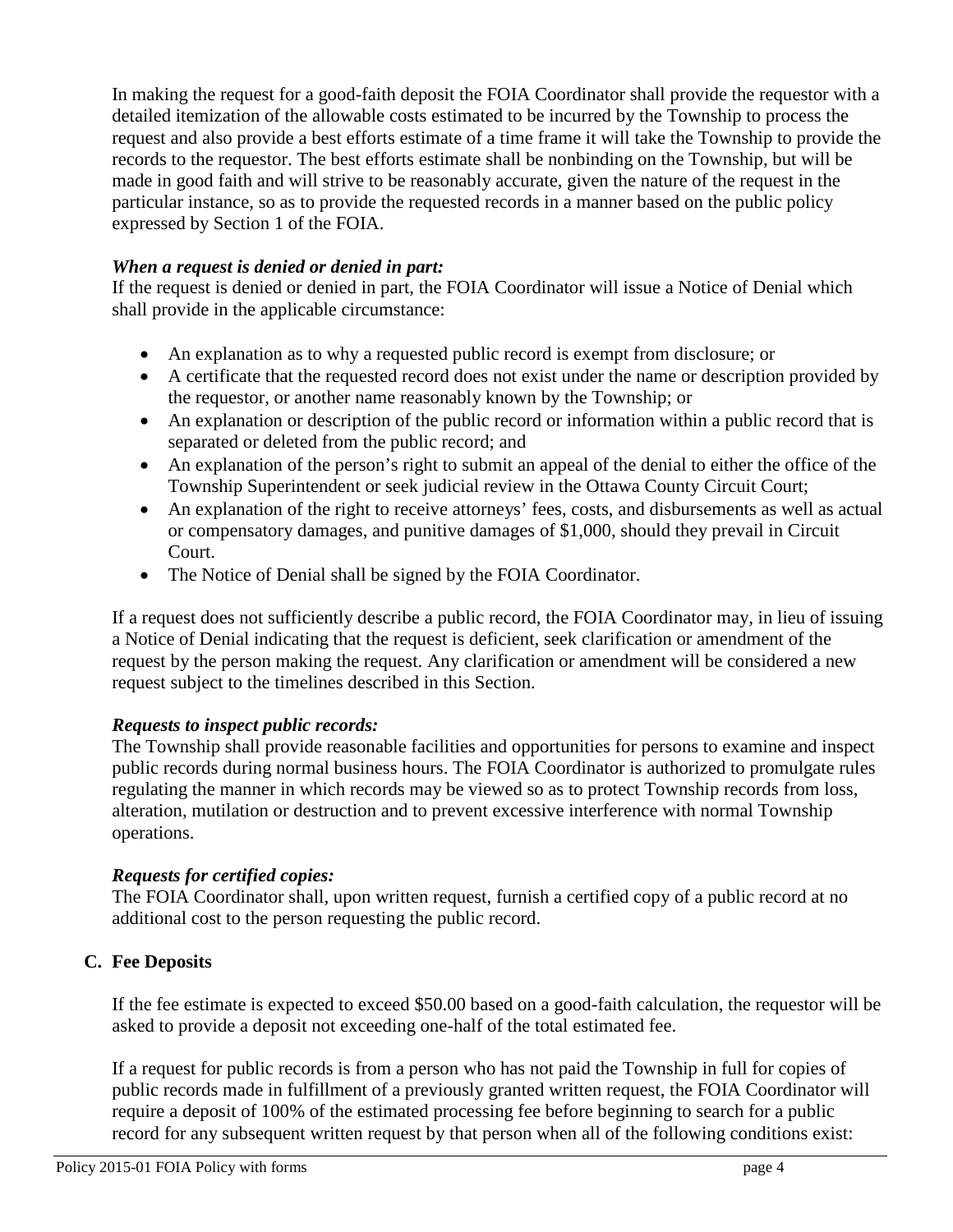- The final fee for the prior written request is not more than 105% of the estimated fee;
- The public records made available contained the information sought in the prior written request and remain in the Township's possession;
- The public records were made available to the individual, subject to payment, within the time frame estimated by the Township to provide the records;
- Ninety (90) days have passed since the FOIA Coordinator notified the individual in writing that the public records were available for pickup or mailing;
- The individual is unable to show proof of prior payment to the Township; and
- The FOIA Coordinator has calculated a detailed itemization that is the basis for the current written request's increased estimated fee deposit.

The FOIA Coordinator will not require an increased estimated fee deposit if any of the following apply:

- The person making the request is able to show proof of prior payment in full to the Township;
- The Township is subsequently paid in full for the applicable prior written request; or
- Three hundred sixty five (365) days have passed since the person made the request for which full payment was not remitted to the Township.

# **D. Calculation of Fees**

A fee may be charged for the labor cost of copying/duplication.

A fee will *not* be charged for the labor cost of search, examination, review and the deletion and separation of exempt from nonexempt information *unless* failure to charge a fee would result in unreasonably high costs to the Township because of the nature of the request in the particular instance, and the Township specifically identifies the nature of the unreasonably high costs.

Costs for the search, examination review, and deletion and separation of exempt from non-exempt information are "unreasonably high" when they are excessive and beyond the normal or usual amount for those services (Attorney General Opinion 7083 of 2001) compared to the costs of the township's usual FOIA requests, not compared to the township's operating budget. (*Bloch v. Davison Community Schools*, Michigan Court of Appeals, Unpublished, April 26, 2011)

The following factors shall be used to determine an unreasonably high cost to the Township:

- Volume of the public record requested
- Amount of time spent to search for, examine, review and separate exempt from non-exempt information in the record requested.
- Whether the public records are from more than one Township department or whether various Township offices are necessary to respond to the request.
- The available staffing to respond to the request.
- Any other similar factors identified by the FOIA Coordinator in responding to the particular request.

The Michigan FOIA statute permits the Township to charge for the following costs associated with processing a request: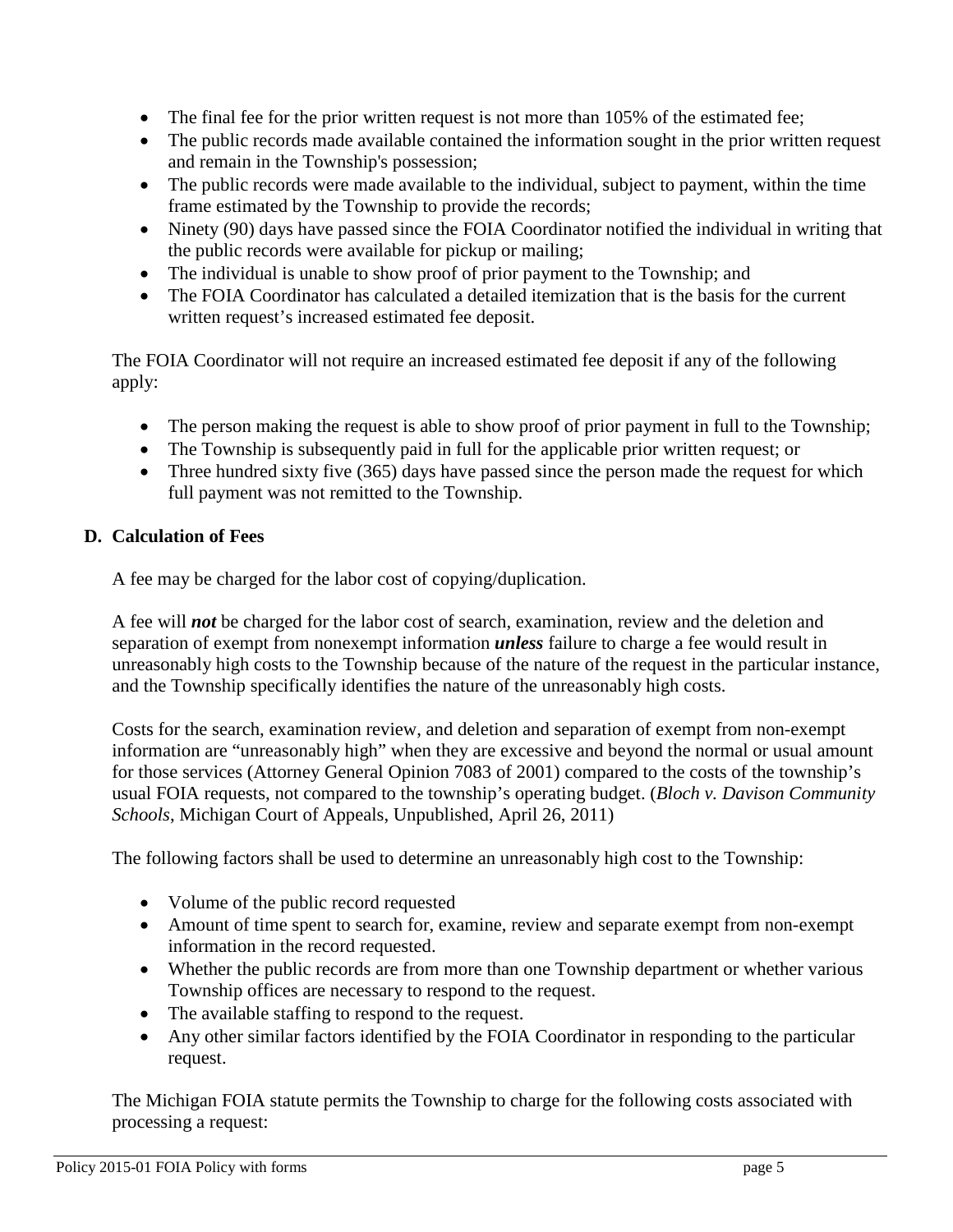- Labor costs associated with copying or duplication, which includes making paper copies, making digital copies, or transferring digital public records to non-paper physical media or through the Internet.
- Labor costs associated with searching for, locating and examining a requested public record, when failure to charge a fee will result in unreasonably high costs to the Township.
- Labor costs associated with a review of a record to separate and delete information exempt from disclosure, when failure to charge a fee will result in unreasonably high costs to the Township.
- The cost of copying or duplication, not including labor, of paper copies of public records. This may include the cost for copies of records already on the township's website if you ask for the township to make copies.
- The cost of computer discs, computer tapes or other digital or similar media when the requestor asks for records in non-paper physical media. This may include the cost for copies of records already on the township's website if you ask for the township to make copies.
- The cost to mail or send a public record to a requestor.

Labor costs will be calculated based on the following requirements:

- All labor costs will be estimated and charged in 15-minute increments, with all partial time increments rounded down. If the time involved is less than 15 minutes, there will be no charge.
- Labor costs will be charged at the hourly wage of the lowest-paid Township employee capable of doing the work in the specific fee category, regardless of who actually performs work.
- Labor costs will also include a charge to cover or partially cover the cost of fringe benefits.
- The Township may add up to 50% to the applicable labor charge amount to cover or partially cover the cost of fringe benefits, but in no case may it exceed the actual cost of fringe benefits.
- Overtime wages will not be included in labor costs unless agreed to by the requestor; overtime costs will not be used to calculate the fringe benefit cost.
- Contracted labor costs will be charged at the hourly rate of \$48.90 (6 times the state minimum hourly wage).

The cost to provide records on non-paper physical media when so requested will be based on the following requirements:

- Computer disks, computer tapes or other digital or similar media will be at the actual and most reasonably economical cost for the non-paper media.
- This cost will only be assessed if the Township has the technological capability necessary to provide the public record in the requested non-paper physical media format.
- The Township will procure any non-paper media and will not accept media from the requestor in order to ensure integrity of the Township's technology infrastructure.

The cost to provide paper copies of records will be based on the following requirements: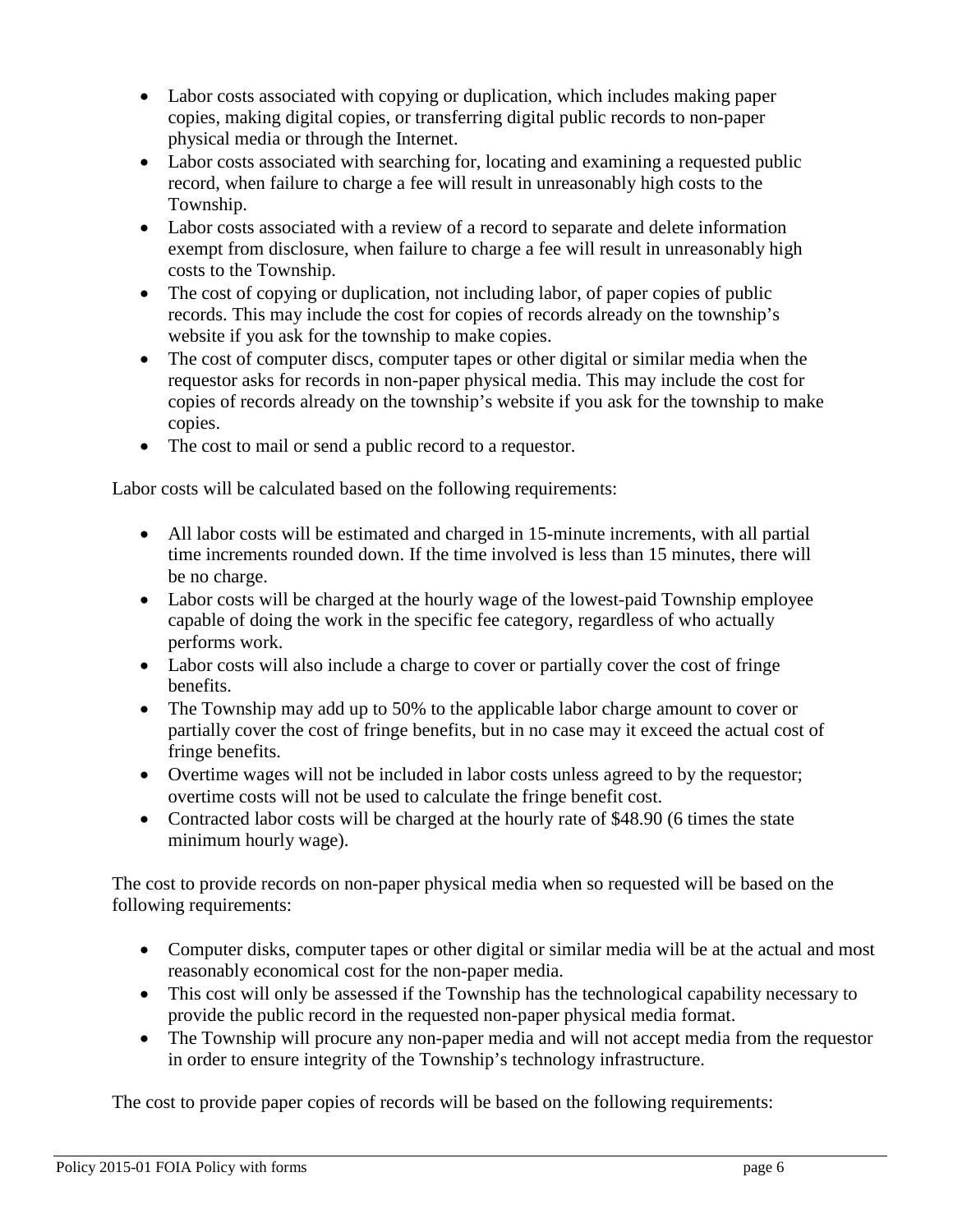- Paper copies of public records made on standard letter  $(8 \frac{1}{2} \times 11)$  or legal  $(8 \frac{1}{2} \times 14)$  sized paper will not exceed \$.10 per sheet of paper. Copies for non-standard sized sheets of paper will reflect the actual cost of reproduction.
- The Township will provide records using double-sided printing, if it is cost-saving and available.

The cost to mail records to a requestor will be based on the following requirements:

- The actual cost to mail public records using a reasonably economical and justified means.
- The Township may charge for the least expensive form of postal delivery confirmation.
- No cost will be made for expedited shipping or insurance unless specified by the requestor.

If the FOIA Coordinator does not respond to a written request in a timely manner, the Township must:

- Reduce the labor costs by 5% for each day the Township exceeds the time permitted under FOIA up to a 50% maximum reduction, if *any* of the following applies:
	- o The Township's late response was willful and intentional,
	- o The written request conveyed a request for information within the first 250 words of the body of a letter facsimile, email or email attachment, or
	- o The written request included the words, characters, or abbreviations for "freedom of information," "information," "FOIA," "copy" or a recognizable misspelling of such, or legal code reference to MCL 15. 231, et seq. or 1976 Public Act 442 on the front of an envelope or in the subject line of an email, letter or facsimile cover page.
- Fully note the charge reduction in the Detailed Itemization of Costs Form.

### **E. Waiver of Fees**

The cost of the search for and copying of a public record may be waived or reduced if in the sole judgment of the FOIA Coordinator a waiver or reduced fee is in the public interest because it can be considered as primarily benefitting the general public. The township board may identify specific records or types of records it deems should be made available for no charge or at a reduced cost.

### **F. Discounted Fees**

### *Indigence*

The FOIA Coordinator will discount the first \$20.00 of the processing fee for a request if the person requesting a public record submits an affidavit stating that they are:

- Indigent and receiving specific public assistance, or
- If not receiving public assistance, stating facts demonstrating an inability to pay because of indigence.

An individual is not eligible to receive the waiver if:

- The requestor has previously received discounted copies of public records from the Township twice during the calendar year; or
- The requestor requests information in connection with other persons who are offering or providing payment to make the request.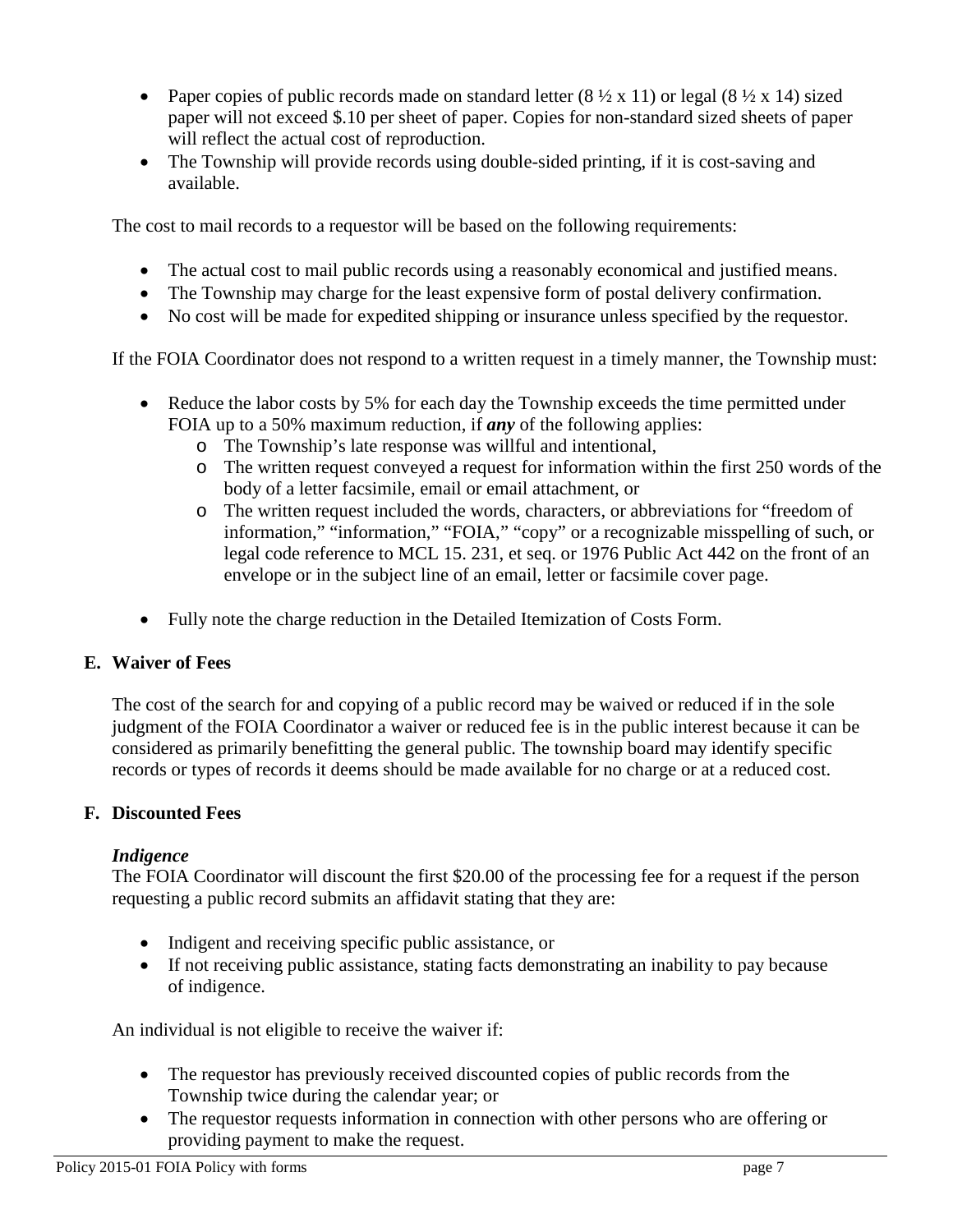An affidavit is a sworn statement. The FOIA Coordinator may make a Fee Waiver Affidavit Form available for use by the public.

#### *Nonprofit organization advocating for developmentally disabled or mentally ill individuals* The FOIA Coordinator will discount the first \$20.00 of the processing fee for a request from:

- A nonprofit organization formally designated by the state to carry out activities under subtitle C of the federal developmental disabilities assistance and bill of rights act of 2000, Public Law 106-402, and the protection and advocacy for individuals with mental illness act, Public Law 99-319, or their successors, if the request meets all of the following requirements:
	- o Is made directly on behalf of the organization or its clients.
	- o Is made for a reason wholly consistent with the mission and provisions of those laws under section 931 of the mental health code, 1974 PA 258, MCL 330.1931.
	- o Is accompanied by documentation of its designation by the state, if requested by the public body.

# **G. Appeal of a Denial of a Public Record**

When a requestor believes that all or a portion of a public record has not been disclosed or has been improperly exempted from disclosure, he or she may appeal to the Township Board by filing an appeal of the denial with the office of the Township Superintendent.

The appeal must be in writing, specifically state the word "appeal" and identify the reason or reasons the requestor is seeking a reversal of the denial. The Township FOIA Appeal Form (To Appeal a Denial of Records), may be used.

The Township Board is not considered to have received a written appeal until the first regularly scheduled Township Board meeting following submission of the written appeal.

Within 10 business days of receiving the appeal the Township Board will respond in writing by:

- Reversing the disclosure denial;
- Upholding the disclosure denial; or
- Reverse the disclosure denial in part and uphold the disclosure denial in part; or
- Under unusual circumstances, issue a notice extending for not more than 10 business days the period during which the Township Board shall respond to the written appeal. The Township Board shall not issue more than 1 notice of extension for a particular written appeal.

If the Township Board fails to respond to a written appeal, or if the Township Board upholds all or a portion of the disclosure denial that is the subject of the written appeal, the requesting person may seek judicial review of the nondisclosure by commencing a civil action in Circuit Court.

Whether or not a requestor submitted an appeal of a denial to the Township Board, he or she may file a civil action in Ottawa County Circuit Court within 180 days after the Township's final determination to deny the request.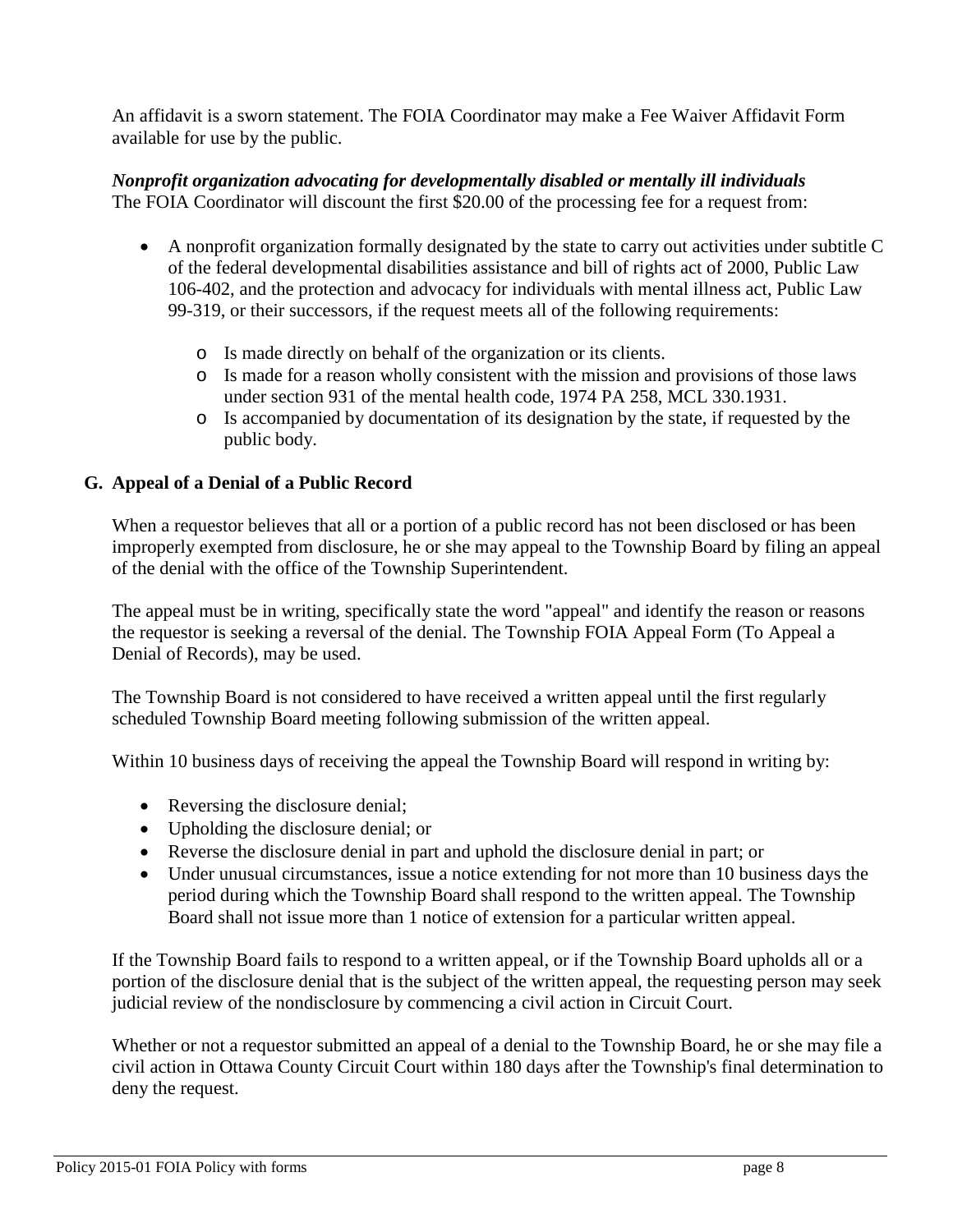If a court that determines a public record is not exempt from disclosure, it shall order the Township to cease withholding or to produce all or a portion of a public record wrongfully withheld, regardless of the location of the public record. Failure to comply with an order of the court may be punished as contempt of court.

If a person asserting the right to inspect, copy, or receive a copy of all or a portion of a public record prevails in such an action, the court shall award reasonable attorneys' fees, costs, and disbursements. If the person or Township prevails in part, the court may, in its discretion, award all or an appropriate portion of reasonable attorneys' fees, costs, and disbursements.

If the court determines that the Township has arbitrarily and capriciously violated this act by refusal or delay in disclosing or providing copies of a public record, the court shall order the Township to pay a civil fine of \$1,000.00, which shall be deposited into the general fund of the state treasury. The court shall award, in addition to any actual or compensatory damages, punitive damages in the amount of \$1,000.00 to the person seeking the right to inspect or receive a copy of a public record. The damages shall not be assessed against an individual, but shall be assessed against the next succeeding public body that is not an individual and that kept or maintained the public record as part of its public function.

# **H. Appeal of an Excessive FOIA Processing Fee**

"Fee" means the total fee or any component of the total fee calculated under section 4 of the FOIA, including any deposit.

If a requestor believes that the fee charged by the Township to process a FOIA request exceeds the amount permitted by state law or under this policy, he or she must first appeal to the Township Board by submitting a written appeal for a fee reduction to the office of the Township Superintendent.

The appeal must be in writing, specifically state the word "appeal" and identify how the required fee exceeds the amount permitted. The Township FOIA Appeal Form (To Appeal an Excess Fee) may be used.

The Township Board is not considered to have received a written appeal until the first regularly scheduled Township Board meeting following submission of the written appeal.

Within 10 business days after receiving the appeal, the Township Board will respond in writing by:

- Waiving the fee;
- Reducing the fee and issuing a written determination indicating the specific basis that supports the remaining fee;
- Upholding the fee and issuing a written determination indicating the specific basis that supports the required fee; or
- Issuing a notice detailing the reason or reasons for extending for not more than 10 business days the period during which the Township Board will respond to the written appeal. The Township Board shall not issue more than 1 notice of extension for a particular written appeal.

Where the Township Board reduces or upholds the fee, the determination must include a certification from the Township Board that the statements in the determination are accurate and that the reduced fee amount complies with its publicly available procedures and guidelines and Section 4 of the FOIA.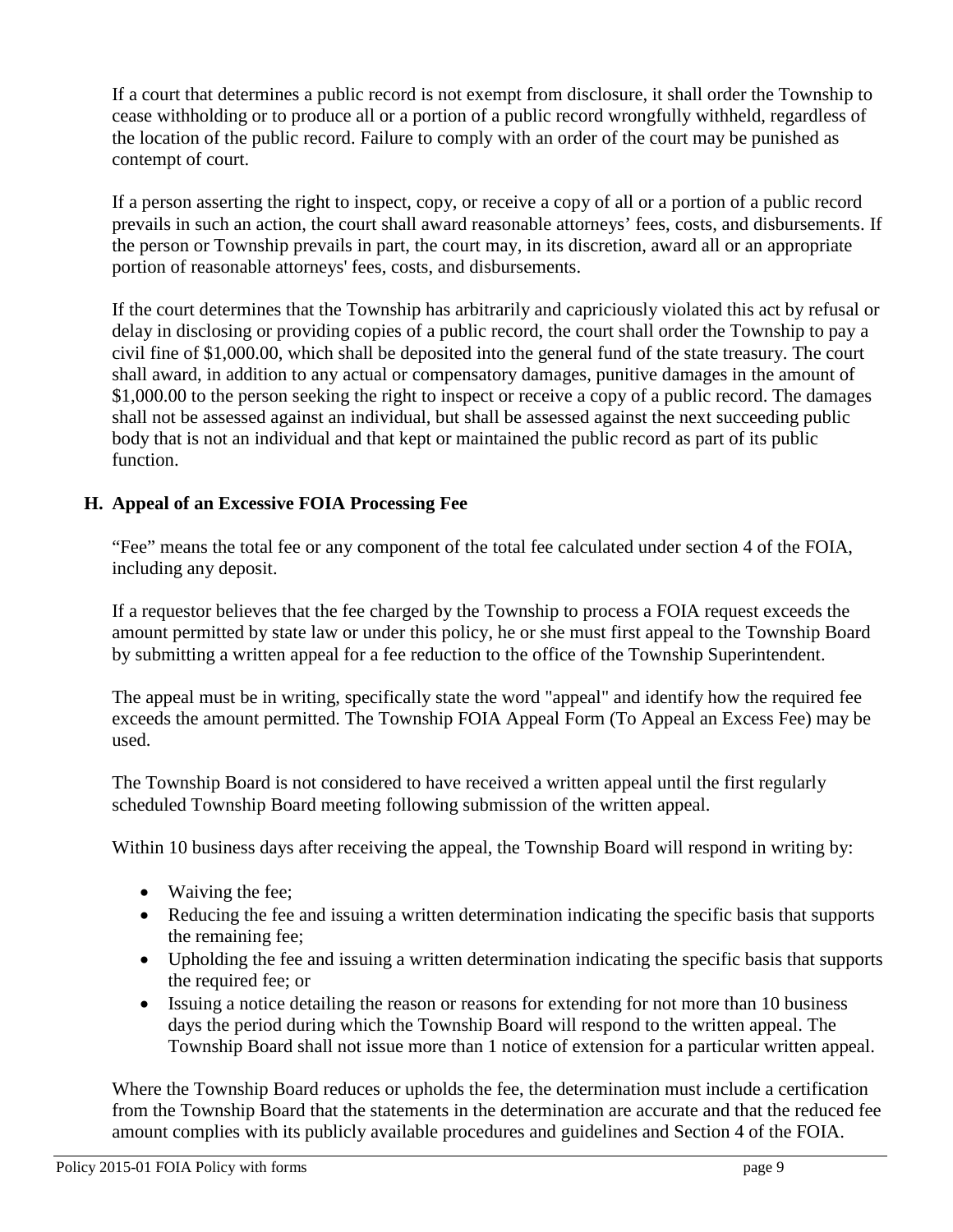Within 45 days after receiving notice of the Township Board's determination of an appeal, the requesting person may commence a civil action in Ottawa County Circuit Court for a fee reduction.

If a civil action is commenced against the Township for an excess fee, the Township is not obligated to complete the processing of the written request for the public record at issue until the court resolves the fee dispute.

An action shall not be filed in circuit court unless *one* of the following applies:

- The Township does not provide for appeals of fees,
- The Township Board failed to respond to a written appeal as required, or
- The Township Board issued a determination to a written appeal.

If a court determines that the Township required a fee that exceeds the amount permitted under its publicly available procedures and guidelines or Section 4 of the FOIA, the court shall reduce the fee to a permissible amount. Failure to comply with an order of the court may be punished as contempt of court.

If the requesting person prevails in court by receiving a reduction of 50% or more of the total fee, the court may, in its discretion, award all or an appropriate portion of reasonable attorneys' fees, costs, and disbursements. The award shall be assessed against the public body liable for damages.

If the court determines that the Township has arbitrarily and capriciously violated the FOIA by charging an excessive fee, the court shall order the Township to pay a civil fine of \$500.00, which shall be deposited in the general fund of the state treasury. The court may also award, in addition to any actual or compensatory damages, punitive damages in the amount of \$500.00 to the person seeking the fee reduction. The fine and any damages shall not be assessed against an individual, but shall be assessed against the next succeeding public body that is not an individual and that kept or maintained the public record as part of its public function.

# **5. PUBLIC INSPECTION OF RECORDS**

Upon receiving a verbal request to inspect township records, the township shall furnish the requesting person with a reasonable opportunity and reasonable facilities for inspection and examination of its public records.

A person shall be allowed to inspect public records during usual business hours, not less than four hours per day. The public does not have unlimited access to township offices or facilities, and a person may be required to inspect records at a specified counter or table, and in view of township personnel.

Township officials, appointees, staff or consultants/contractors assisting with inspection of public records shall inform any person inspecting records that only pencils, and no pens or ink, may be used to take notes.

In coordination with the official responsible for the records, the FOIA coordinator shall determine on a case-by-case basis when the township will provide copies of original records, to allow for blacking out exempt information, to protect old or delicate original records, or because the original record is a digital file or database not available for public inspection.